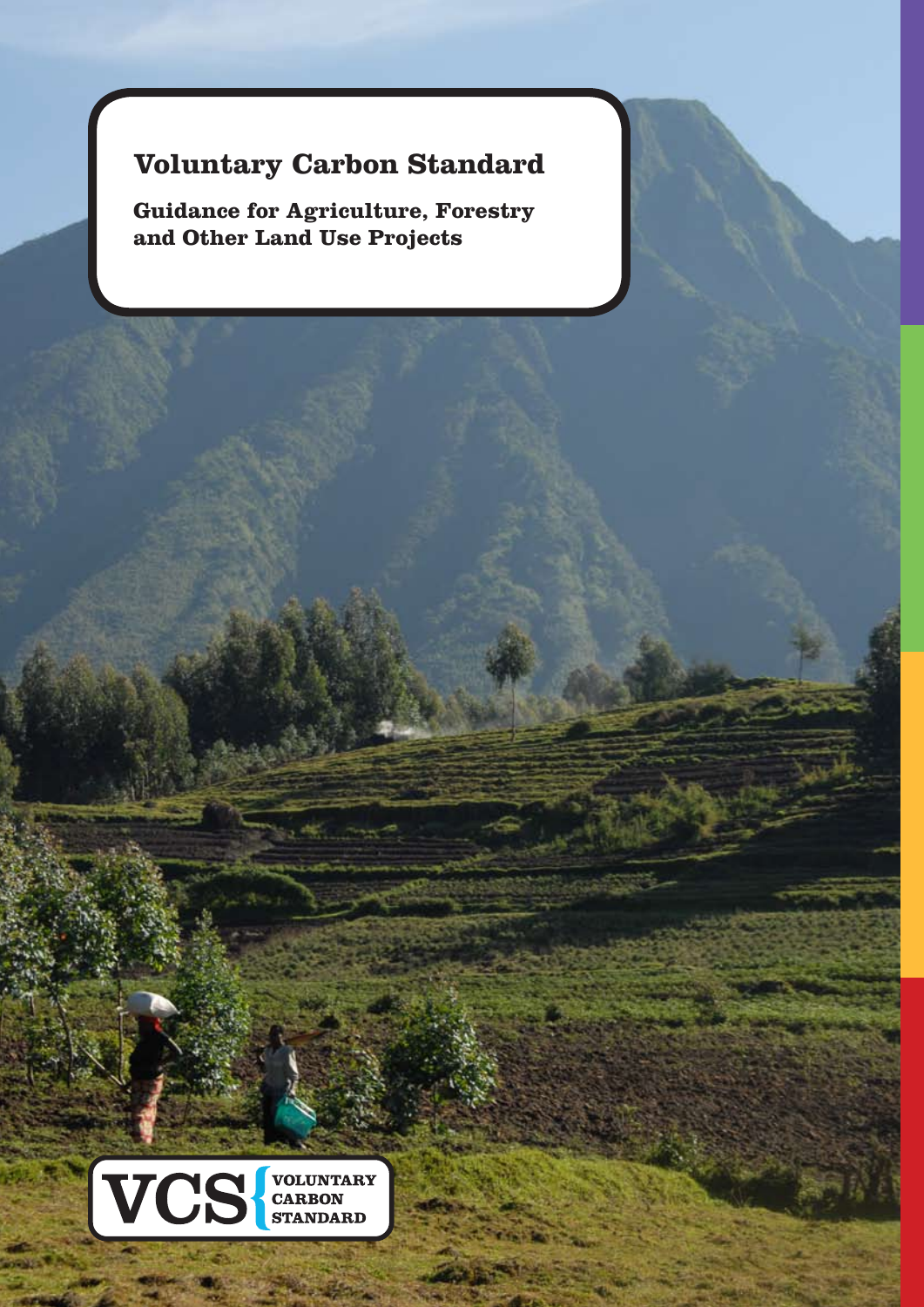# **Voluntary Carbon Standard**

# **Guidance for Agriculture, Forestry and Other Land Use Projects**

# **18 November 2008**

# **Table of Contents**

| Section 3.5.2 of the Program Guidelines: Validator and Verifier                                               |
|---------------------------------------------------------------------------------------------------------------|
| Section 6.1.2 of the Program Guidelines: Registration steps, Step 2                                           |
| Section 6.1.5 of the Program Guidelines: Registration steps, Step 5                                           |
| Section 7.1 of the Program Guidelines: AFOLU Pooled Buffer Account                                            |
|                                                                                                               |
| Section 3.4 of the VCS 2007.1: Additional Requirements for AFOLU, eligible activities                         |
| Section 3.4 of the VCS 2007.1: Additional Requirements for AFOLU, methodological issues                       |
| Section 3.4 of the VCS 2007.1: Additional Requirements for AFOLU, impacts                                     |
| Section 3.4 of the VCS 2007.1: Additional Requirements for AFOLU, buffer and risk analysis                    |
| Section 3.5 of the VCS 2007.1: Double Approval Process                                                        |
| Section 5.7 of the VCS 2007.1: Content of the VCS PD                                                          |
| . 9                                                                                                           |
| Eligible AFOLU Activities                                                                                     |
| Step 2: determine the project boundary                                                                        |
| Step 3: determine the carbon pools                                                                            |
| Step 4: establish a project baseline                                                                          |
| Step 5: assess and manage leakage                                                                             |
| Step 6: estimate and monitor net project greenhouse gas benefits                                              |
| 4) Guidance to the Tool for AFOLU Non-Permanence Risk Analysis and Buffer Determination                       |
| 32                                                                                                            |
| Step 1 of the Risk Tool: conduct a risk assessment                                                            |
| Sub-step 1a of the Risk Tool: conduct a risk assessment                                                       |
| Sub-step 1b of the Risk Tool: Determination of the risk factors associated with the<br>specific project types |
| Step 2 of the Risk Tool: Deposit the appropriate amount of credits into the AFOLU Pooled                      |
| <b>Buffer Account</b>                                                                                         |
| Step 3 of the Risk Tool: Repeat the previous steps every time a project seeks VCS verification                |
| and adjust the project's buffer withholding accordingly                                                       |
| <b>Appendix 1:</b> Financial Analysis of Buffer Withholding under Different Project Scenarios                 |
| Glossary<br>40                                                                                                |
| $-43$                                                                                                         |
|                                                                                                               |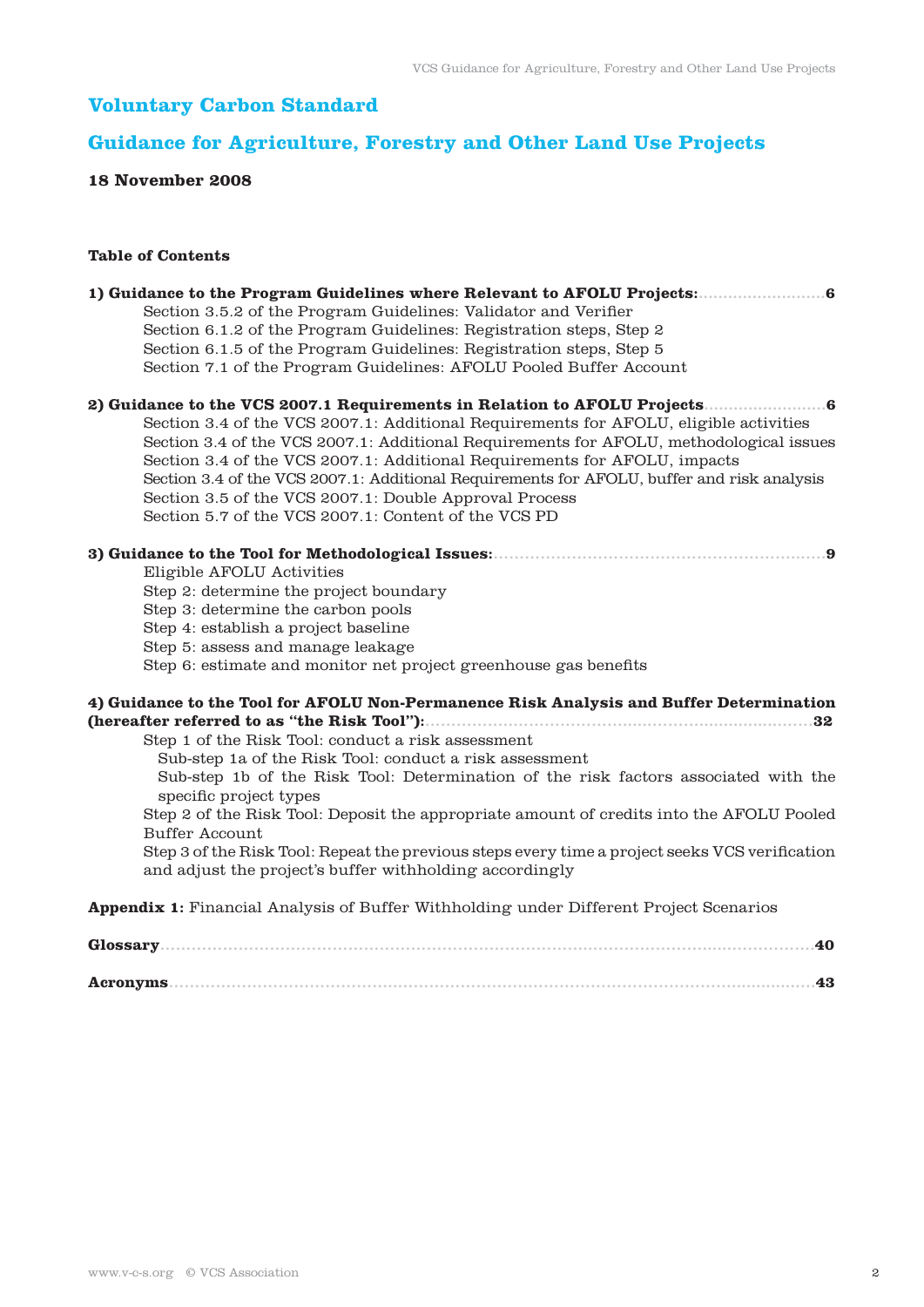### **Using this Document**

This document provides guidance and additional context for users of the Voluntary Carbon Standard (VCS), the VCS Program Guidelines, and the VCS Agriculture, Forestry and Other Land Use (AFOLU) project tools. At the beginning of each section, relevant content from the respective VCS document (VCS, the VCS Program Guidelines, and the VCS AFOLU project tools) is presented verbatim in a box after which the relevant guidance is provided. In case of any discrepancies between: a.) this guidance document; and b.) the most up-to-date versions of the VCS, the VCS Program Guidelines, or VCS AFOLU project tools documents, information contained in the documents mentioned under b.) is considered binding. This document should be cited as: "Voluntary Carbon Standard – Guidance for Agriculture, Forestry and Other Land Use Projects (VCS 2007.1, 2008)." VCS Association. Available at: **www.v-c-s.org**

## **Foreword**

The rules contained in the VCS 2007.1, VCS Program Guidelines, and the AFOLU project tools have been developed to enable high-quality AFOLU projects from around the world to generate Voluntary Carbon Units (VCUs) that are credible, robust, permanent and fungible.

The result of an intensive eighteen-month development process managed by the VCS AFOLU Advisory Group and overseen by the VCS Steering Committee, these guidelines employ innovative and best-practice thinking in order to create standards that are at once rigorous and workable. After considerable public input, working groups composed of leading experts in each of the four AFOLU project categories authored this guidance and the associated AFOLU text found in the VCS, Program Guidelines and Tools. More than twenty independent reviewers, including preeminent risk experts, investors, NGO representatives and project developers supported these efforts and provided detailed feedback during the evolution of these AFOLU rules and guidance.

The following individuals were the primary contributors:

#### **VCS AFOLU Advisory Group**

**Ken Newcombe (VCS AFOLU AG Chair)** – Goldman Sachs, USA **Toby Janson-Smith (VCS AFOLU project lead)** – Conservation International, USA **Bernhard Schlamadinger** – TerraCarbon, Austria **Tanja Havemann** – Climate Change Capital, UK

#### **Afforestation, Reforestation and Revegetation (ARR) Expert Group**

**Igino Emmer (lead author)** – Emmer Internationaal, The Netherlands **Neil Bird** – Joanneum Research, Austria **Manuel Estrada** – National Institute of Ecology, Mexico **Martin Schröder** – TÜV SÜD, Germany **Frank Werner** – Swiss Federal Institute of Technology, Switzerland

#### **Agricultural Land Management (ALM) Expert Group**

**Keith Paustian (lead author)** – Colorado State University, USA **Henry Janzen** – Agriculture and Agri-Food Canada, Canada **Daniel Martino** – Carbosur, Uruguay **David Powlson** – Rothamsted Research, UK **Mike Robinson** – Syngenta, UK

# **Improved Forest Management (IFM) Expert Group**

**Sandra Brown (lead author)** – Winrock International, USA **Brian Murray** – Duke University, USA **Timothy Pearson** – Winrock International, USA **Brent Sohngen** – Ohio State University, USA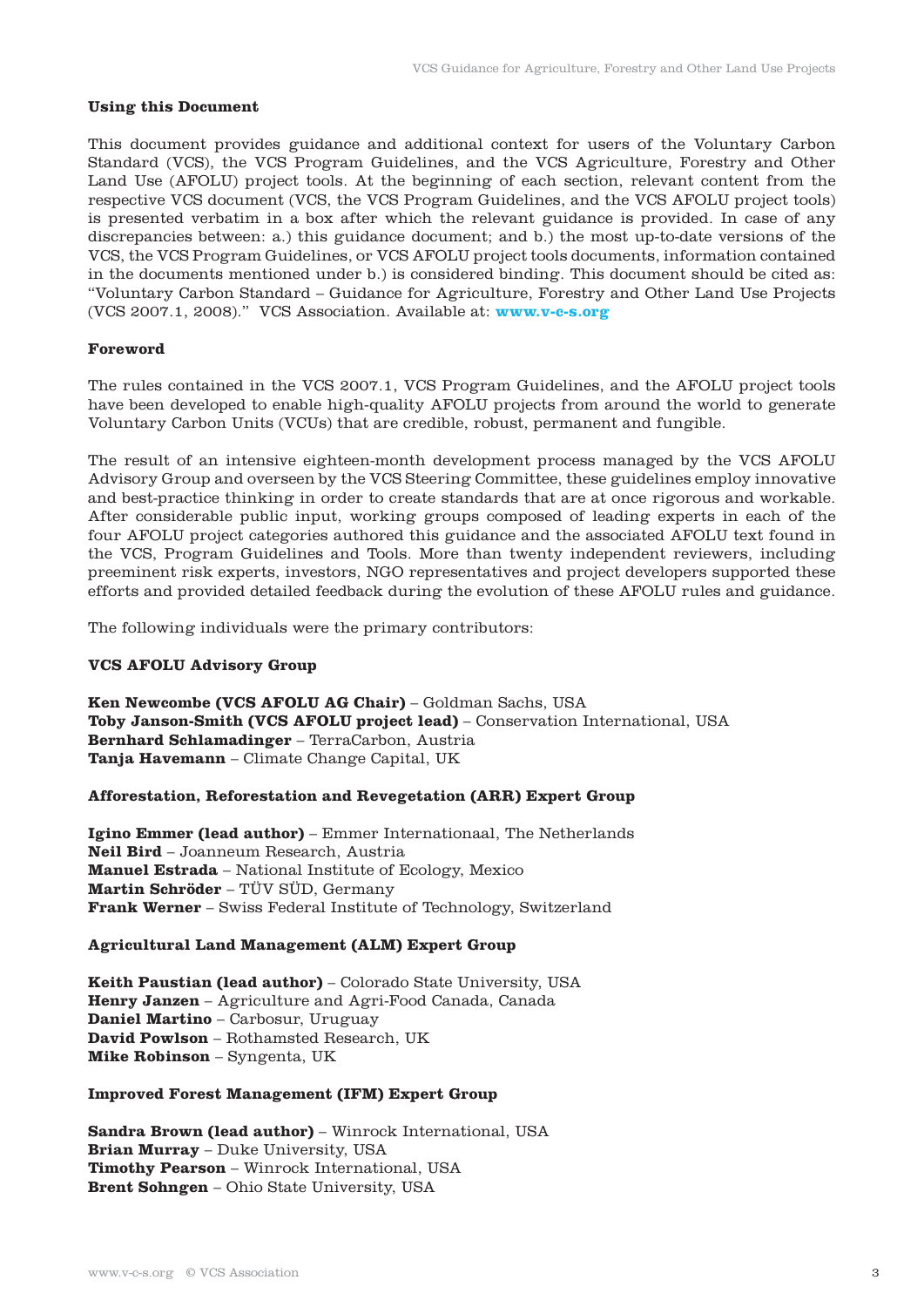# **Reduced Emissions from Deforestation and Degradation (REDD) Expert Group**

**Sandra Brown (co-lead author)** – Winrock International, USA **Lucio Pedroni (co-lead author)** – CATIE, Costa Rica **Manuel Estrada** – National Institute of Ecology, Mexico **Charlotte Streck** – Climate Focus, The Netherlands **Eveline Trines** – Treeness Consult, The Netherlands **Xiaoquan Zhang** – Chinese Academy of Forestry, People's Republic of China

# **VCS AFOLU Consultants**

**Eveline Trines (developer of AFOLU methodological and risk tools)** – Treeness Consult, The Netherlands **Amanda Hawn (general editor)** – Ecosystem Marketplace, USA **Michael Jenkins (program development)** – Forest Trends, USA **David Shoch (buffer financial analyst)** – The Nature Conservancy, USA

# **Independent Reviewers**

**Jüergen Blaser** – Intercooperation, Switzerland **Benoît Bosquet** – Carbon Finance Unit, World Bank, USA **Bruce Cabarle** – WWF, USA **Phil Cottle** – ForestRe, UK **Philip Fearnside** – Instituto Nacional de Pesquisas da Amazônia (INPA), Brazil **Jan Fehse, Till Neef** – EcoSecurities, UK **Mitch Feierstein** – Cheyne Capital, UK **Steven de Gryze** – Terra Global Capital, USA **Radha Kuppali, Marisa Meizlish** – New Forests, Australia **Martin Schröder** – TÜV SÜD, Germany **Joerg Seifert-Granzin** – FAN, Bolivia **Bill Stanley, Zoe Kant** – The Nature Conservancy, USA **Marc Steininger** – Conservation International, USA **Marc Stuart** – EcoSecurities, USA **Craig Trotter** – Landcare Research, New Zealand **Martijn Wilder** – Baker & McKenzie, Australia **Xiaoquan Zhang** – Chinese Academy of Forestry, People's Republic of China

This expert work and the development of this document were made possible through the generous financial support of the UK Department for International Development (DFID) and the Syngenta Foundation for Sustainable Agriculture.

The VCS AFOLU work is dedicated to Dr. Bernhard Schlamadinger, who passed away on 28 August 2008. Bernhard was a tireless champion for the world's forests, and was instrumental in developing the VCS Program's groundbreaking rules for Agriculture, Forestry and Other Land-Use Projects.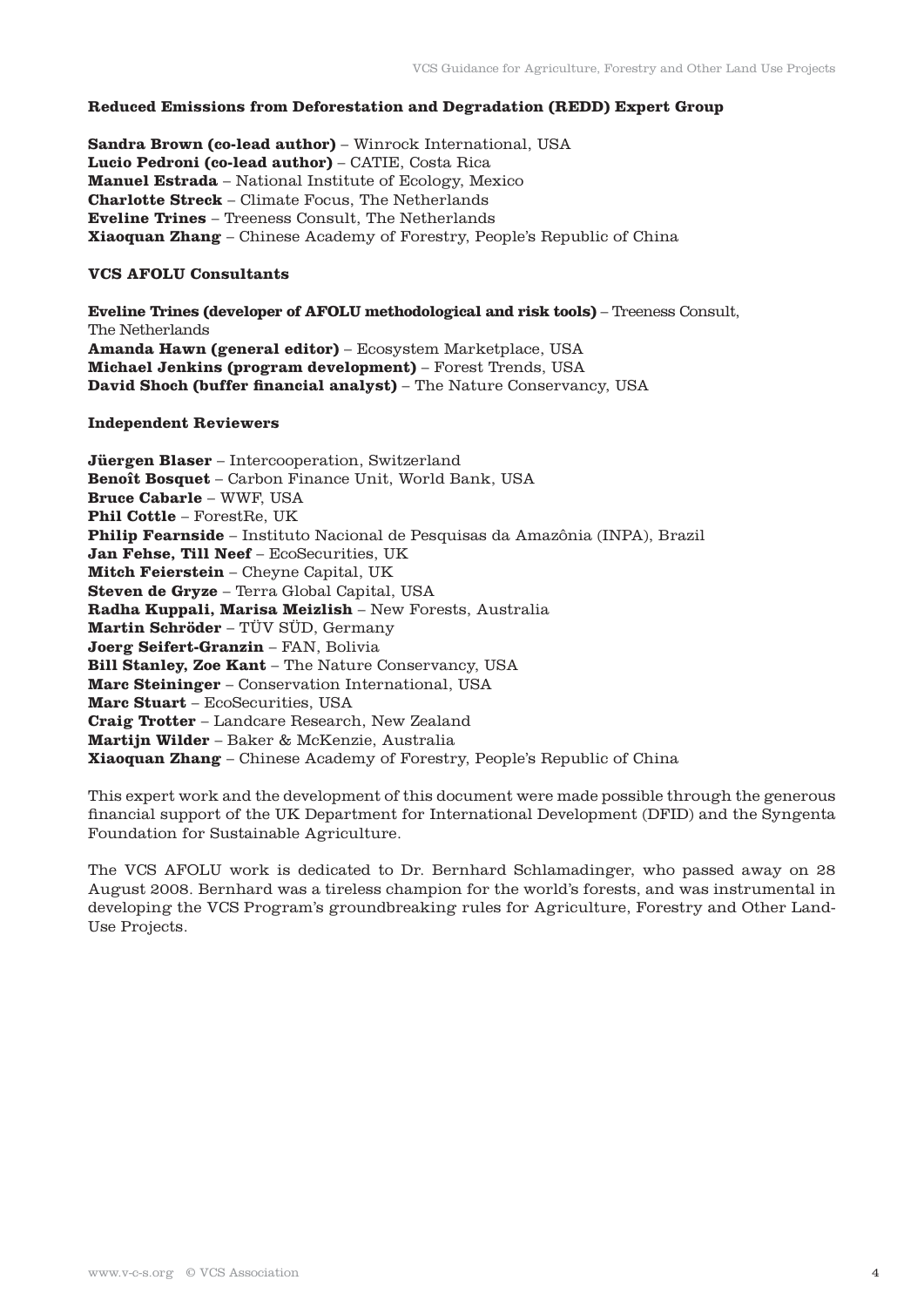# **Introduction**

As part of its drive for credibility and innovation (combined with the fact that forestry projects account for a large portion of offsets sold within the voluntary carbon market), the VCS includes Agriculture, Forestry and Other Land Uses (AFOLU) in the list of eligible project activities based on a new approach to manage non-permanence risks. To begin with, the following four categories of AFOLU project activities are covered under the VCS 2007.1:

- Afforestation, Reforestation and Revegetation (ARR)
- Agricultural Land Management (ALM)
- Improved Forest Management (IFM)
- Reduced Emissions from Deforestation and Degradation (REDD)

In the future, the VCS Board may consider adding new AFOLU project categories (e.g., avoided conversion of non-forest land) as best-practices become defined and robust methodological frameworks are established.

The major contribution of land-based activities to climate change is widely recognized by the scientific community. Dominated by deforestation in the tropics, land-use change generates about 20 percent of global GHG emissions, and if agriculture is included this rises to more than 30%. Deforestation is also the leading cause of species extinctions and a significant source of water pollution, air pollution, soil erosion and the impoverishment of rural communities. AFOLU projects are unique in that they have the potential to mitigate climate change, while at the same time addressing these other pressing social and environmental challenges.

Despite their clear potential, AFOLU projects can be quite challenging to design, implement and monitor. Fortunately, defined solutions for dealing with permanence, additionality, leakage, measurement, and monitoring have emerged in the last few years. The document that follows has been designed to reflect these latest solutions and to provide best-practice guidance for the different AFOLU project activities so that verifiers can credibly and robustly account for them under the VCS. In particular, this document delineates the recommended criteria for:

- Defining eligible AFOLU project activities;
- Identifying, assessing and mitigating project risks; and,
- Determining the acceptability of new AFOLU methodologies that might be proposed to the VCS.

In order to follow the structure of VCS Program and its documents, this guidance document is divided into four sections, providing specific AFOLU guidance on: (1) VCS Program Guidelines, (2) VCS, (3) Tool for AFOLU Methodological Issues, and (4) Tool for AFOLU Non-Permanence Risk Analysis and Buffer Determination.

In order to foster cost-effective integrated projects<sup>1</sup> under the VCS, project proponents may combine a variety of activities spanning the four general AFOLU categories (ARR, ALM, IFM, REDD) into a single VCS Project Description and verification event. However, separate methodologies and non-permanence risk assessments must be applied to each project category using the relevant guidance sections in this document.

<sup>1</sup> For example, some agroforestry / enrichment planting (ARR) and community forestry (IFM) practices may be combined into a single project so as to avoid duplication, given that farmers often integrate these activities within a single landscape. Similarly, forest conservation (REDD) may be combined with forest management (IFM), or with fast-growing woodlots (ARR) and improved agricultural management practices (ALM), to maximize efficiencies/synergies within a single project.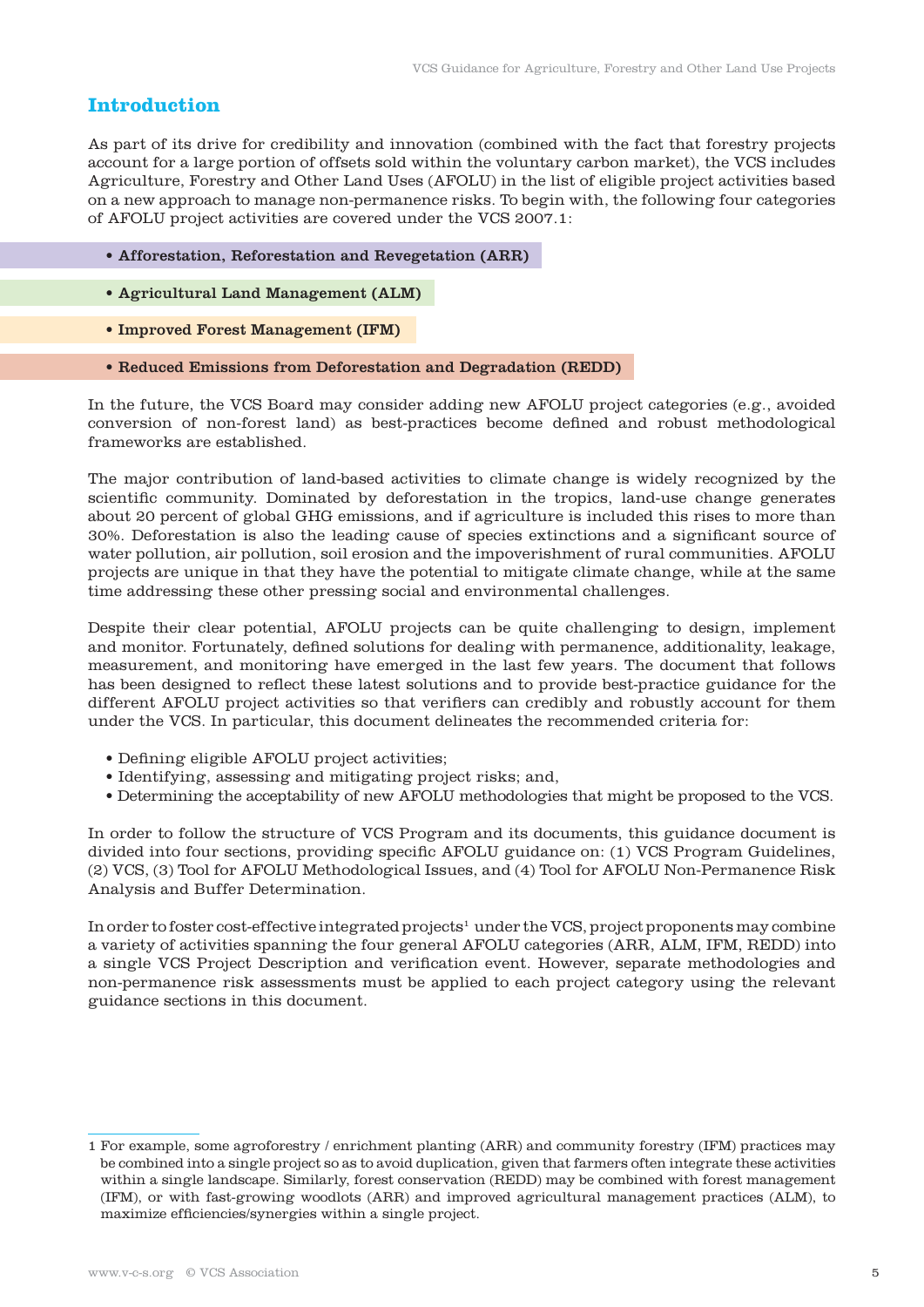# **1) Guidance to the Program Guidelines where Relevant to AFOLU Projects**

Section 3.5.2 of the Program Guidelines: Validator and Verifier

#### Valuators and verifiers are accredited to:

- Validate and verify GHG Projects;
- Validate new GHG project methodologies, baseline and additionality performance standards and
- Perform gap analyses of other GHG Programs

#### **Guidance:**

VCS verifiers can only perform validations/verifications within the sectoral scopes for which they are accredited. There are two VCS AFOLU sectoral scopes: (1) Afforestation/reforestation, improved forest management, and reduced emissions from deforestation & degradation – covering ARR, IFM and REDD projects; and (2) Agricultural land management – covering ALM projects.

Validators & Verifiers are considered accredited for the AFOLU activities under the VCS if they are:

- Accredited for scope 14 (Afforestation & Reforestation) of the CDM
- Accredited for scopes 14.1 & 14.2 of the ISO 14065 by ANSI

# **Section 6.1.2 of the Program Guidelines: Registration steps, Step 2**

- 1. An accredited VCS Program validator or verifier then assesses the claim against the VCS 2007.1 and produces:
- a validation report validation of the VCS PD including an assessment of additionality;
- a verification report report of a periodic formal independent review and ex-post determination of the monitored GHG emission reductions and removals, which includes a written assurance (verification statement) issued by the VCS Program verifier that the GHG emission reductions and removals have been achieved in accordance with the VCS. For AFOLU projects the verification report shall also confirm the project's non-permanence risk rating and the amount of credits that must be deposited in the AFOLU Pooled Buffer Account.

#### **Guidance:**

For a description of how the non-permanence risk rating is obtained, see the guidance provided with section 3.4 of the VCS 2007.1: "additional requirements for AFOLU".

### **2) Guidance to the VCS 2007.1 Requirements in Relation to AFOLU Projects**

#### **Section 3.4 of the VCS 2007.1: Additional Requirements for AFOLU, methodological issues**

Project proponents shall use the "Tool for AFOLU Methodological Issues" for the determination of project type and land eligibility, project boundary, carbon pools, baseline, leakage and the net project GHG benefits (see www.v-c-s.org)

## **Guidance:**

For guidance in relation to the "Tool for AFOLU Methodological Issues" see chapter 3 of this document covering Guidance to the "Tool for AFOLU Methodological Issues".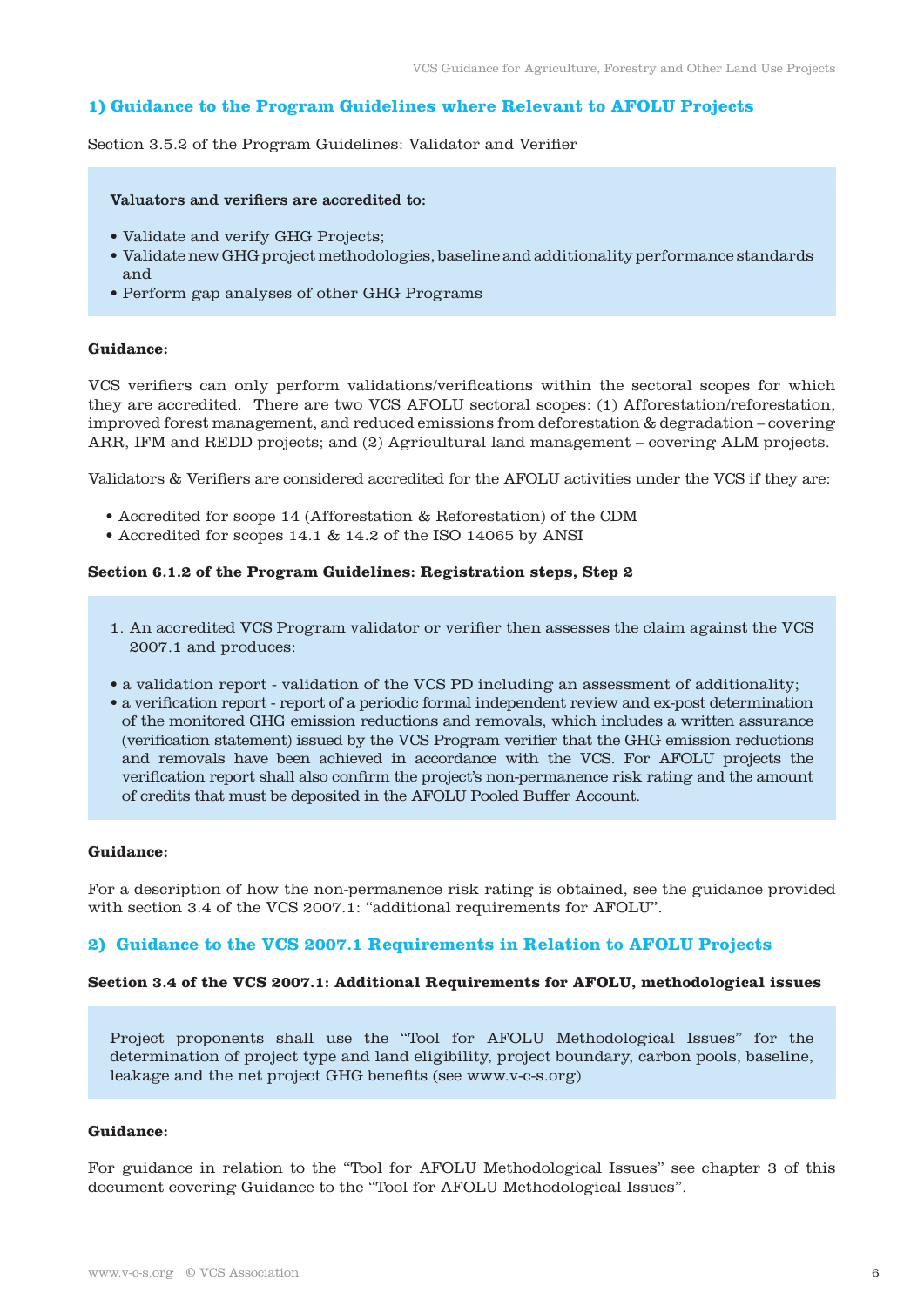#### **Section 3.4 of the VCS 2007.1: Additional Requirements for AFOLU, ancillary impacts**

AFOLU projects shall identify potential negative environmental and socio-economic impacts and shall take steps to mitigate them prior to generating Voluntary Carbon Units (VCUs).

AFOLU projects that convert native ecosystems to generate carbon credits are not eligible under the VCS. Documented evidence shall be provided in the VCS PD that no ARR or ALM project areas were cleared of native ecosystems within the ten year period prior to the proposed Project Start Date.

# **Guidance:**

It is important to recognize that AFOLU projects have the potential to generate both positive and negative socio-economic and environmental impacts. The positive socio-economic and environmental benefits of a project can increase its overall attractiveness. In contrast, poorly designed and/or poorly managed projects may negatively impact the environment and/or socioeconomic system in which they take place, thus reducing their overall attractiveness and increasing project risk. Consequently, the VCS requires all AFOLU projects to identify potential negative environmental and socio-economic2 impacts and take steps to mitigate them prior to generating Voluntary Carbon Units (VCUs).

The VCS encourages AFOLU projects to use relevant tools and best-practice standards to ensure that projects are appropriately designed, and where possible generate social and environmental benefits beyond climate change mitigation. For example, projects in their design or early implementation stage may choose to be independently validated under the Climate, Community & Biodiversity Standards (www.climate-standards.org) to demonstrate project quality across multiple dimensions in advance of VCS verification. Forestry projects may also find the EnCoFor (www.joanneum.at/encofor) CDM toolkit helpful for assessing environmental and social impacts. For forest management projects, Forest Stewardship Council (FSC: www.fsc.org) certification can provide assurance that the project is managed sustainably. The application of such multiplebenefit tools and standards can result in holistic projects with lower risk profiles in terms of carbon non-permanence and leakage than single-dimension projects focusing exclusively on carbon benefits.3

The VCS does not wish to provide potential perverse incentives for the clearing of native ecosystems in order to generate carbon credits from AFOLU activities. Therefore, in order to be eligible for crediting under the VCS, ARR and ALM project proponents must demonstrate that the project area was not cleared of native ecosystems, such as forests, grasslands, scrublands or wetlands, to create VCUs. Such proof is not required if such clearing or conversion took place at least ten years prior to the proposed VCS project start. The burden of proof rests with the project proponent.

<sup>2</sup> The VCS encourages projects to undertake a stakeholder consultation process to help identify socio-economic impacts of the project.

<sup>3</sup> Multiple-benefit AFOLU projects can mitigate project risks in a number of ways. First, by taking an holistic approach towards meeting the various resource needs of local communities (e.g., by generating sustainable livelihoods and incorporating agroforestry systems to meet local wood and agricultural needs), they can minimize leakage and non-permanence risks because local people are less likely to be driven to undertake resource-depleting activities on- or off-site. Second, the carbon from projects that restore or protect biodiverse ecosystems is less susceptible to loss because species richness increases resilience to natural threats such as pests and fire. Finally, projects that deliver tangible social and environmental benefits to the host country are generally preferred and less likely to face approval and implementation roadblocks from local communities and the government.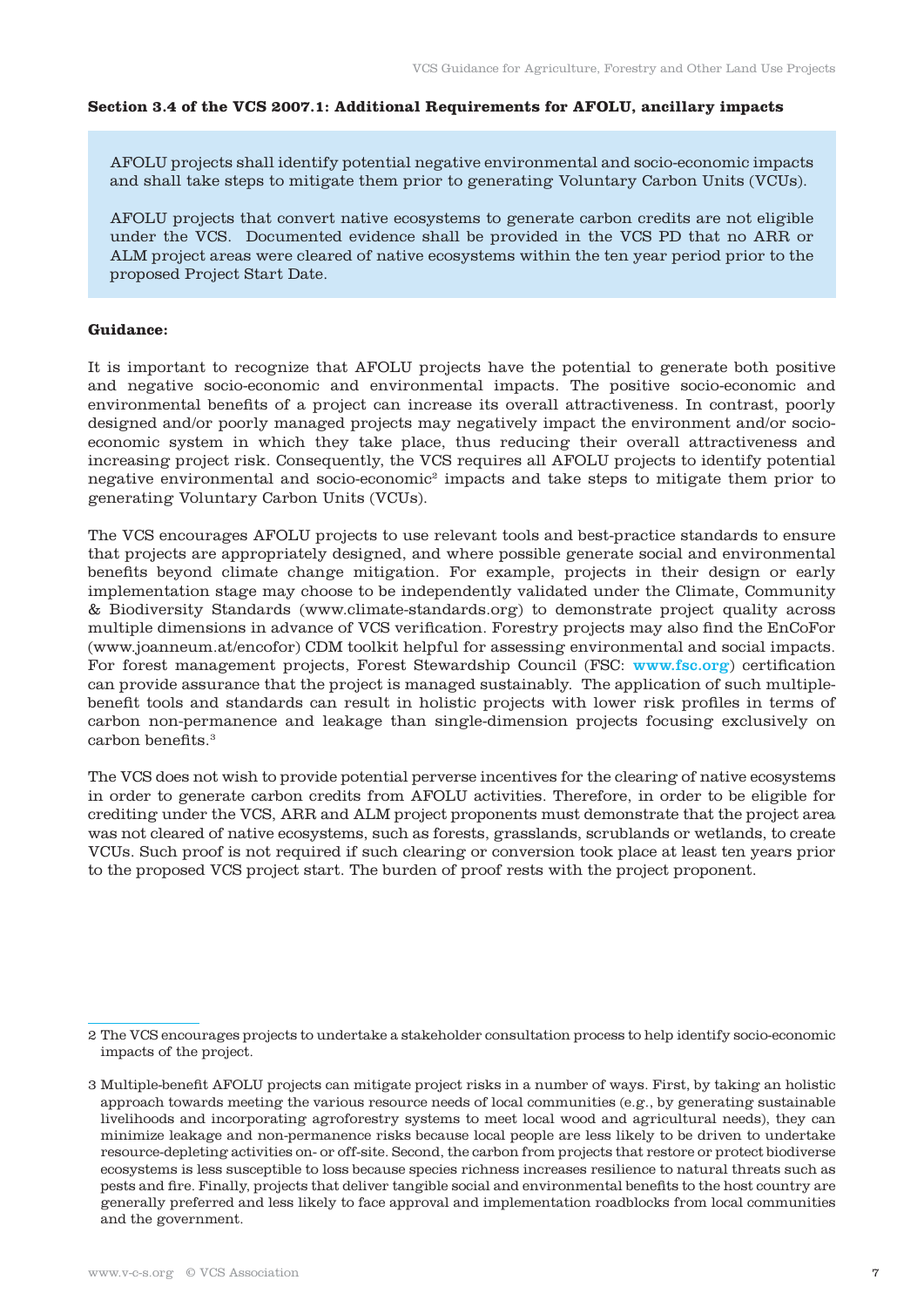#### **Section 3.4 of the VCS 2007.1: Additional Requirements for AFOLU, buffer and risk analysis**

AFOLU projects shall establish an adequate buffer of non-tradable AFOLU carbon credits using the "Tool for Non-Permanence Risk Analysis and Buffer Determination for AFOLU Projects" in order to address the risk of non-permanence.

#### **Guidance:**

For guidance in relation to the "Tool for AFOLU Non-Permanence Risk Analysis and Buffer Determination" see chapter 4: "Guidance to the Tool for AFOLU Non-Permanence Risk Analysis and Buffer Determination.

# **Section 3.5 of the VCS 2007.1: Double Approval Process**

Under the VCS Program, methodologies, the risk assessment to determine the buffer of non-tradable AFOLU carbon credits, IFM and REDD market leakage assessments, new tools and additionality performance standards shall be assessed by two independent parties. The first assessment shall be carried out by a validator or verifier accredited for the VCS Program and appointed by the project proponent. This assessment shall cover all relevant VCS Program requirements.

The VCS Secretariat, acting on behalf of the VCS Board, shall choose a different VCS Program accredited validator or verifier to carry out a second assessment. This second assessment shall cover all relevant VCS Program requirements.

#### **Guidance:**

A number of elements of the VCS project cycle are subject to the Double Approval Process whereby two VCS verifiers assess the same element. These are:

- 1. **New Methodologies**: If no methodology exists for the project type, the project proponent must submit to the VCS Board a new methodology. New AFOLU project methodologies will be subject to the standard VCS double approval process.
- 2. The **Risk Assessment**: The outcome of the risk assessment at first VCU issuance will be subjected to the VCS double approval process, as will subsequent risk assessments where the project is classified as lower risk compared to the previous assessment. Risk assessments conducted at validation stage, and those conducted during verifications where the project is classified as the same or higher risk compared to the previous assessment are not required to undergo the double approval process.
- 3. **Market Leakage Assessment**: IFM and REDD market leakage assessments may be subject to differing interpretations, which could significantly impact the number of VCUs issued to projects. Therefore, the outcome of the market leakage assessment at first VCU issuance will be subjected to the VCS double approval process. This will be done at the same time and follow the same procedures (without additional cost to the project) as the second verifier review of the risk assessment. Market leakage assessments conducted at validation stage and at verification other than the first VCU issuance are not required to undergo the double approval process.

The double approval process is described in more detail in the guidance provided to Step 1 of the Risk Tool, found later in this document. Where double approvals are required for buffer or market leakage assessments, if no agreement can be reached by the two VCS verifiers on the percentage of credits the project must set aside, the project can opt to go with the more conservative of the determinations or appeal to the VCS Association.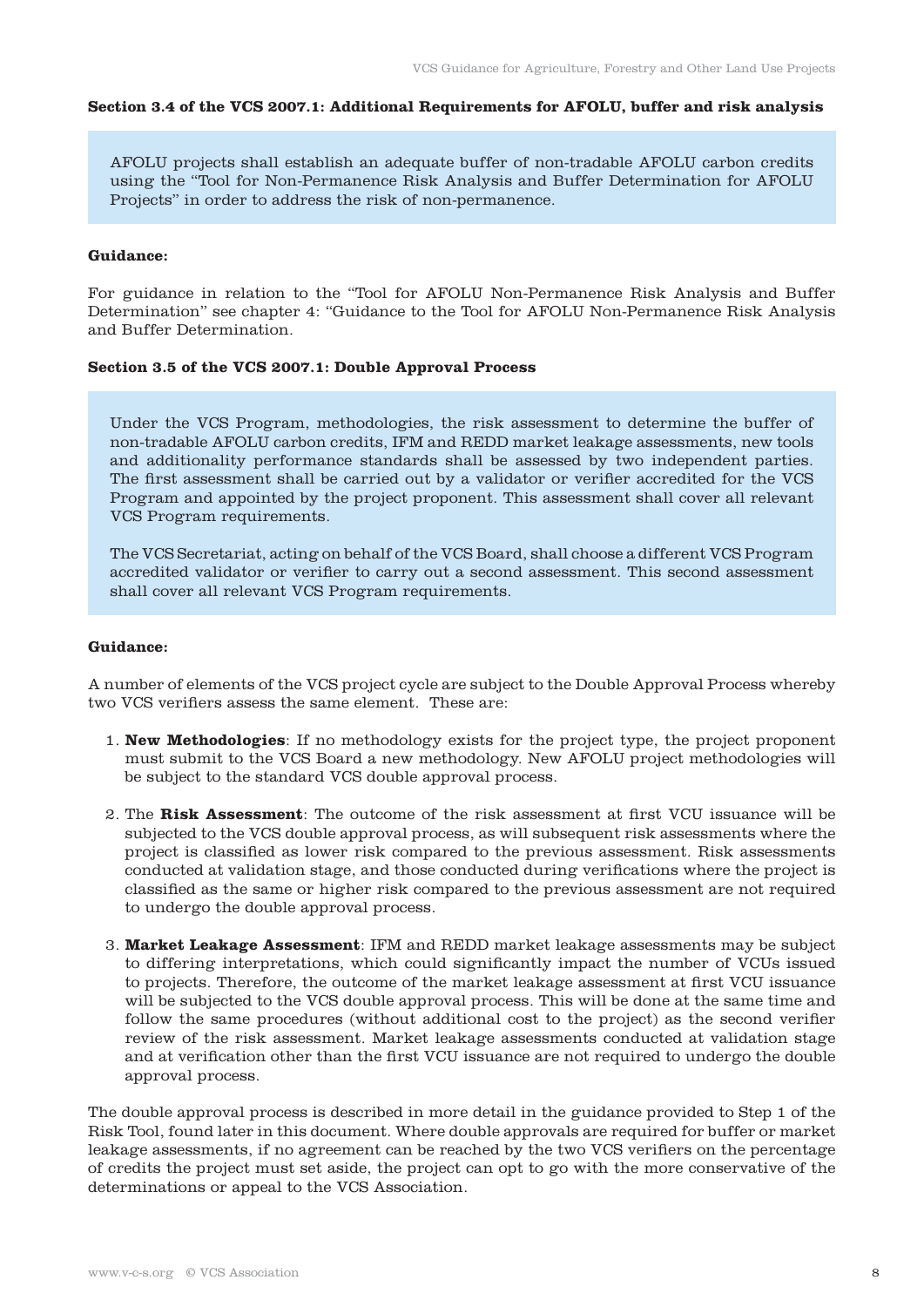#### **Approval of modules and tools**

In addition to approving complete methodologies, the VCS will support innovation by approving modules and tools that lower the cost and/or increase the transparency of project design, methodology approval, monitoring and verification.

New **modules** and **tools** approved under the VCS should satisfy three main criteria: They should: (1) be as simple as possible in order to facilitate their low-cost application; (2) use conservative and transparent approaches, and; (3) be as broadly applicable as possible (i.e., not single-project specific).

The VCS automatically accepts all tools approved by the Clean Development Mechanism (CDM) Executive Board and Joint Implementation Supervisory Committee. Tools and modules referenced in new methodologies may also be approved under the VCS, subject to the usual double approval process. All approved tools and modules will be posted on the VCS website to facilitate their use.

#### **Section 5.7 of the VCS 2007.1: Content of the VCS PD**

In case of an AFOLU project, the VCS PD shall also be accompanied by a project risk analysis prepared in accordance with the "Tool for AFOLU Non-Permanence Risk Analysis and Buffer Determination".

#### **Guidance:**

For guidance in relation to the "Tool for AFOLU Non-Permanence Risk Analysis and Buffer Determination" see chapter 4: "Guidance to the Tool for AFOLU Non-Permanence Risk Analysis and Buffer Determination".

#### **3) Guidance to the Tool for AFOLU Methodological Issues**

# **Eligible AFOLU Activities**

For the sake of brevity, the Eligible AFOLU Activities text from the Methodological Tool has not been repeated here.

#### **Guidance:**

#### **Afforestation, Reforestation, and Revegetation (ARR)**

Eligible activities in the ARR project category consist of establishing, increasing or restoring vegetative cover through the planting, sowing or human-assisted natural regeneration of woody vegetation to increase carbon (C) stocks in woody biomass and, in certain cases, soils.

Forest management practices such as enrichment planting and liberation thinning should be considered using the criteria specified for Improved Forest Management (IFM) projects. Revegetation activities that primarily target woody biomass production should be considered using the ARR guidelines that follow. ARR project activities planning to harvest timber are not excluded because harvesting practices will simply be incorporated into the risk analysis process surrounding the issue of non-permanence and must account for the carbon losses due to harvesting. Examples of envisaged VCS ARR activities include: reforestation of forest reserves; reforestation or revegetation of protected areas and other high priority sites; reforestation or revegetation of degraded lands; and rotation forestry with long harvesting cycles.

Forest land converted to non-forest land within the ten year period preceding project start is eligible for ARR activities only to the extent that the ARR activity is a leakage prevention measure for a REDD or IFM project activity and this is independently verified.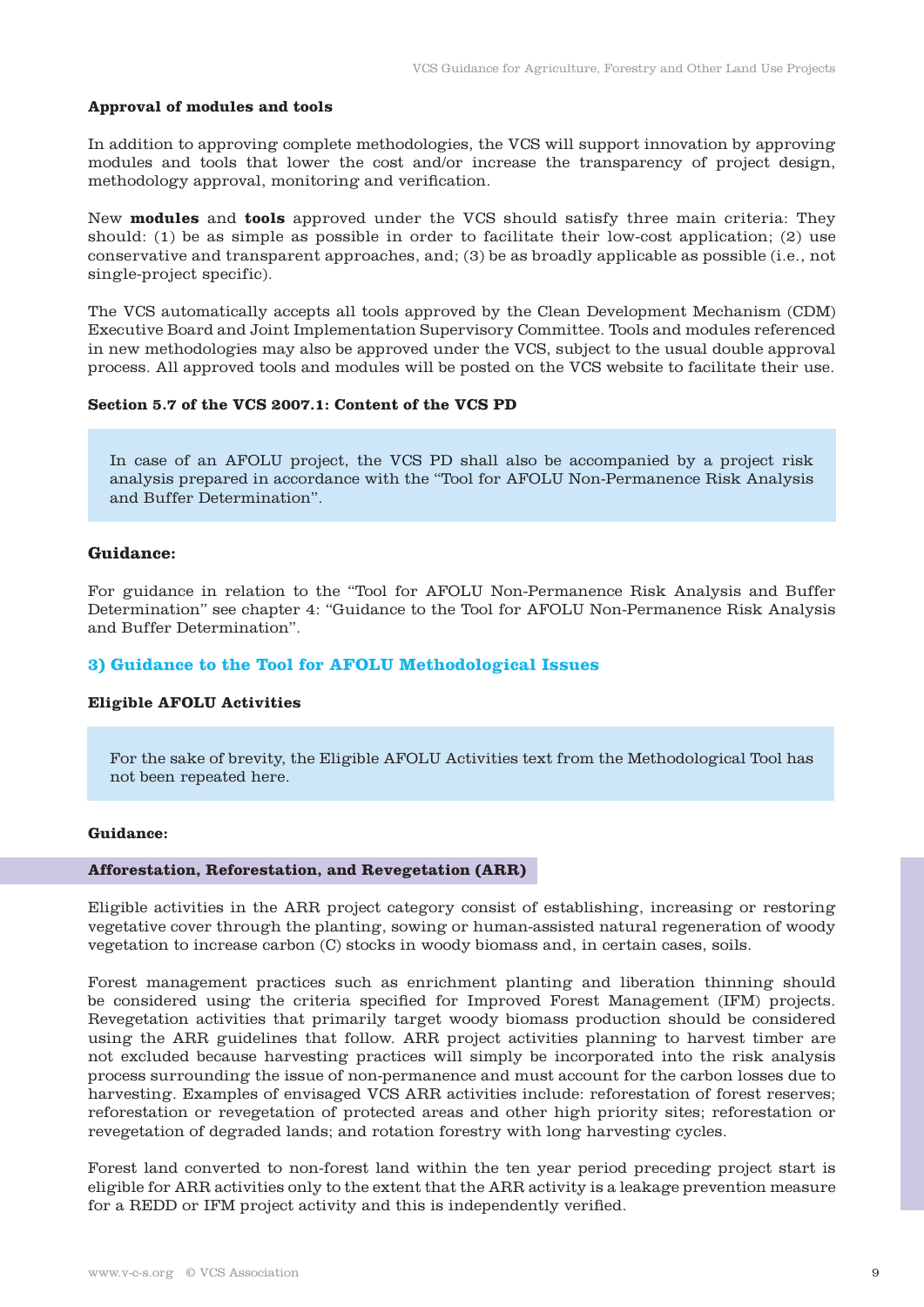### **Agricultural Land Management (ALM)**

Land use and management activities that have been demonstrated to reduce net greenhouse gas (GHG) emissions on cropland and grassland (see IPCC 2006 GL for AFOLU4) by increasing carbon (C) stocks (in soils and woody biomass) and/or decreasing CO2, N2O and/or CH4 emissions from soils are eligible for certification under the VCS as ALM projects. Three broad categories of activities are included: (A) improved cropland management; (B) improved grassland management and, (C) cropland and grassland land-use conversions. Land conversions of cropland or grassland to forest vegetation are considered ARR activities and are not discussed here. Biofuel crop production activities are eligible for crediting under VCS AFOLU only to the extent that they generate measurable increases in carbon stocks (above-ground, below-ground, and/or soil).

#### **A. Improved cropland management activities**

Improved cropland management activities include the adoption of practices that demonstrably reduce net GHG emissions from a defined land area by increasing soil C stocks, reducing soil N2O emissions, and/or reducing CH<sub>4</sub> emissions.<sup>5</sup>

- Soil C stocks can be increased by practices that increase residue inputs to soils and/or reduce soil C mineralization rates. Such practices include, but are not limited to the: adoption of notill; elimination of bare fallows; use of cover crops; creation of field buffers (e.g. windbreaks, riparian buffers); use of improved vegetated fallows; conversion from annual to perennial crops; and introduction of agroforestry practices on cropland. Where perennial woody species are introduced as part of cropland management (e.g. field buffers, agroforestry), C storage in perennial woody biomass may be included as part of emission reduction credits.
- Reducing soil N2O emissions generally involves enhancing the N use efficiency of targeted crops to reduce the amount of N added as fertilizer or manure. Examples of specific practices that improve efficiency while reducing total N additions include: improved timing of application (e.g., split application), improved formulations (e.g., slow release fertilizers, nitrification inhibitors) and improved placement of N.
- Reducing soil CH4 emissions is an applicable practice primarily in flooded rice cultivation. Practices that reduce CH4 emissions include: improved water management; and the use of rice cultivars with reduced capacity for methane production and transport.

# **B. Improved grassland management activities**

These activities include the adoption of practices that increase soil C stocks and/or reduce N2O and CH4 emissions.

- Soil C stocks can be enhanced by practices that increase belowground inputs or slow decomposition. Such practices include: increasing forage productivity (e.g. through improved fertility and water management); introducing species with deeper roots and/or more root growth; and reducing degradation from overgrazing.
- Reducing N2O emissions involves N fertilizer management practices similar to those outlined above for cropland management.
- Reducing fire frequency and/or intensity can reduce N2O and CH4 emissions from burning.
- Reducing emissions of CH4 and N2O from grazing animals can be achieved, inter alia, by improved livestock genetics, improving the feed quality (e.g., by introducing new forage species, or by feed supplementation); and/or by reducing stocking rates. If these practices involve displacement of animals to outside the project area, leakage should be accounted for, particularly if displaced animals cause a reduction in carbon stocks outside the project area.

<sup>4</sup> www.ipcc-nggip.iges.or.jp/public/2006gl/vol4.htm

<sup>5</sup> Guidance relating to manure management is provided elsewhere in the VCS (i.e., outside of AFOLU scope).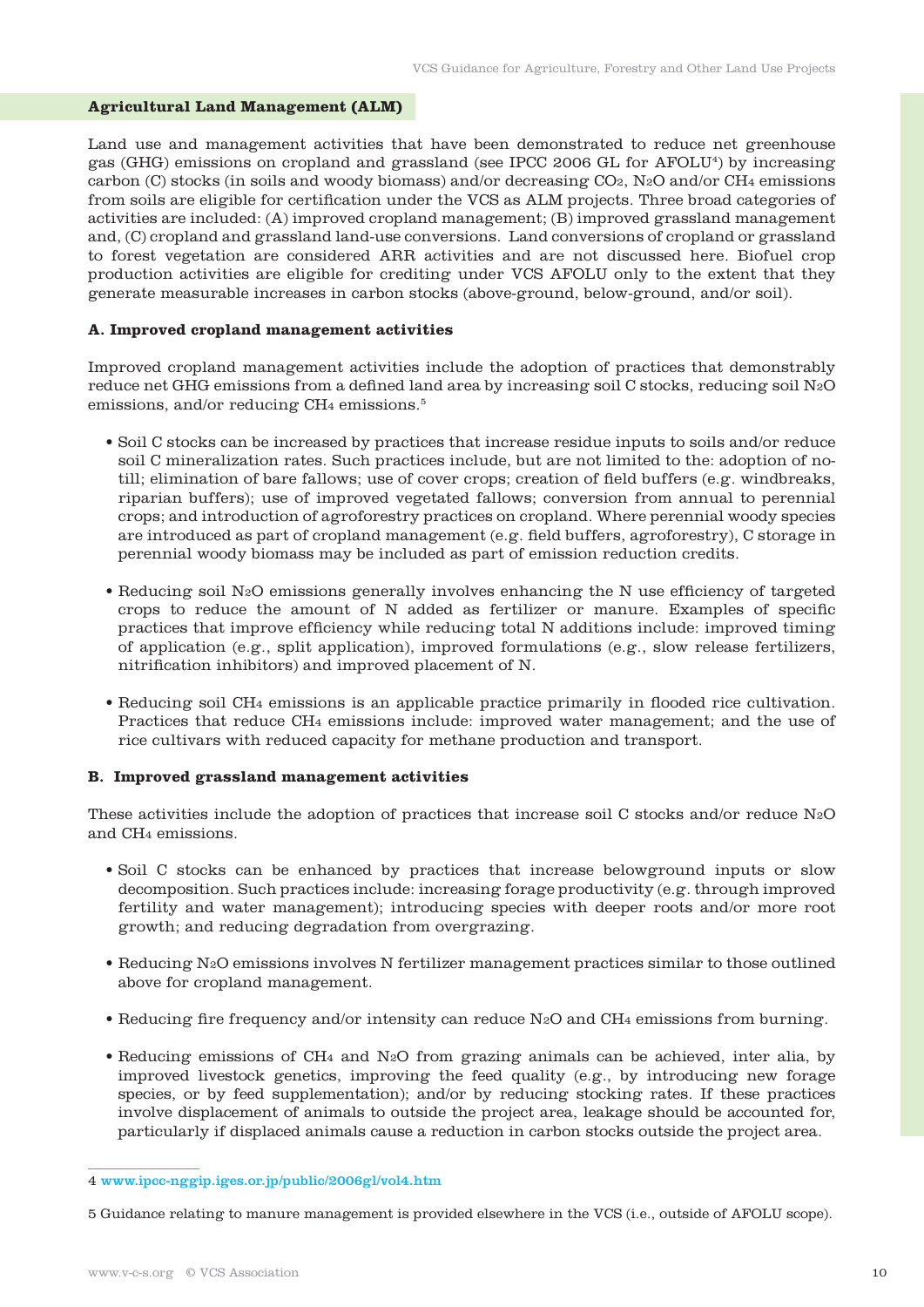### **C. Cropland and grassland land-use conversions**

Cropland conversion to perennial grass vegetation is likely to be the dominant land use conversion for ALM projects. However, some grassland conversions to cropland production (e.g., introducing orchard crops or agroforestry practices on degraded pastures) could increase soil and biomass C stocks (thereby reducing net GHG emissions). Under such conditions, these conversion practices would also be considered eligible for project certification. However, projects converting grasslands must demonstrate that they do not harm local ecosystems as outlined in the general AFOLU guidance (see section "B. Community and/or environmental impacts of projects").

- The conversion of cropland to perennial grasses can increase soil carbon by increasing belowground C inputs and eliminating/reducing soil disturbance. Reductions in N fertilizer and/or manure additions associated with conversion to grassland may also reduce N2O emissions. However, special attention should be given to accounting for leakage associated with conversion of cropland (particularly to conservation set-asides), associated with both the displacement of crop production to previously uncropped lands (causing soil C losses) as well as the displacement of N fertilizer and/or manure additions to existing or new croplands (causing increases in N2O emissions) to compensate for the loss of agricultural production.
- Conversion of drained, farmed organic (e.g., peat) soils<sup>6</sup> to perennial non-woody vegetation, along with reductions or elimination of drainage, can reduce emissions of  $CO<sub>2</sub>$  and N<sub>2</sub>O from organic soils. However, potential increases in CH4 emissions would need to be accounted for.

Biofuel crop production activities are eligible for crediting under VCS AFOLU only to the extent that they generate measurable increases in carbon stocks (above-ground, below-ground, and/ or soil).

#### **Improved Forest Management (IFM)**

Activities related to improved forest management are those implemented on forest lands managed for wood products such as sawtimber, pulpwood, and fuelwood and are included in the IPCC category "forests remaining as forests" (see IPCC AFOLU 2006 Guidelines7). Only areas that have been designated, sanctioned or approved for such activities (e.g., as logging concessions or plantations) by the national or local regulatory bodies are eligible for crediting under the VCS Improved Forest Management (IFM) category. Activities to reduce emissions from unsanctioned forest degradation (e.g., illegal logging) is not eligible for crediting under the IFM category, but may be creditable as a Reduced Emissions from Deforestation and Degradation activity (REDD). Various sanctioned forest management activities can be changed that could increase carbon stocks and/or reduce GHG emissions, but only a subset of these activities make a measurable difference to the long-term increase in GHG benefits compared to business-as-usual practices. Improvements in forest management could lead to a potential reduction in the flow of timber off the site, thereby causing leakage through the displacement of logging activity to other forest areas. This leakage must be accounted for using the leakage table provided in the "Tool for AFOLU Methodological Issues".

The following improved forest management practices, in upland forests and wetland forests (e.g. peat-swamps, mangroves, etc.) and planted forests (plantations), qualify as eligible activities under the VCS:

1. Conversion from conventional logging to reduced impact logging (RIL) typically reduces carbon emissions during timber harvesting due to: reductions in damage to other trees (by implementing directional felling or vine cutting, etc.); improved selection of trees for harvesting based on inventoried knowledge concerning tree location and size; improved planning of skid trails (in peat swamp forests this could include avoiding the use of canals to extract the logs — the canals drain the peat and increase  $CO<sub>2</sub>$  emissions) and roads; and, the reduced size of logging roads.

<sup>6</sup> Organic soils refers to peat- or muck-derived soils with high organic matter content, and not to 'organically farmed' soils

<sup>7</sup> www.ipcc-nggip.iges.or.jp/public/2006gl/vol4.htm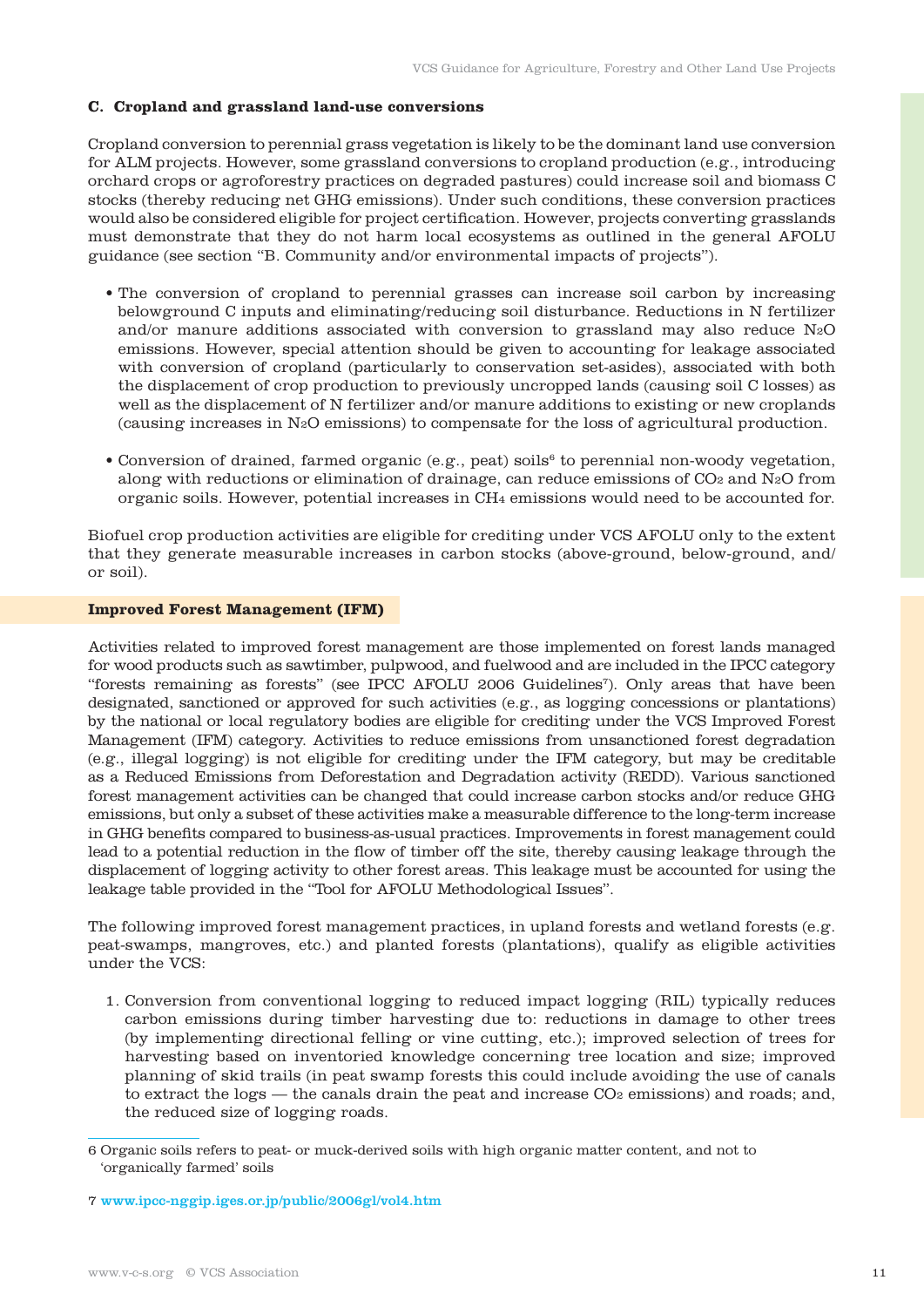- 2. Conversion of logged forests to protected forests (LtPF) includes: (1) protecting currently logged or degraded forests and plantations from further logging and degradation; and, (2) protecting unlogged forests that would be logged in the absence of carbon finance. Generally speaking, converting logged forests to protected forests reduces emissions caused by harvesting (i.e., protects carbon stocks) and increases the carbon stock as the forest regrows and/or continues to grow.
- 3. Extending the rotation age of evenly aged managed forests (ERA) (e.g., pine or teak plantations) also can increase carbon stocks. Trees are typically harvested at an economic or optimal rotation age; extending the age at which the trees are cut increases the average carbon stock on the land. There is no fixed period of years over which the extension should occur, but generally the longer the period (on the order of 5-20 years), the more the average carbon stock increases.
- 4. Conversion of low-productive forests to high-productive forests (LtHP), or improving the stocking of poorly stocked forests, can also increase the carbon stock. Low productivity forests usually satisfy one of the following conditions: they qualify as forest as defined by the host country, but do not contain much timber of commercial value; they are either degraded or in the process of degrading due to frequent disturbance (fire, animal grazing, fuelwood gathering, etc.); or they have a very slow growth rate or low crown cover. Project activities may include the introduction of other tree species with higher timber value or growth rate, the mitigation of disturbance events, the adoption of enrichment planting to increase the density of trees, and/or other forest management techniques (e.g., fertilization, liming) to increase carbon stocks.

Guidelines for other activities that could increase carbon onsite (e.g., actions to reduce forest fires) are not included in this document because of unresolved scientific and technical challenges (e.g., to establish a credible baseline is complex). However, work on these issues is ongoing and, as they are resolved, the VCS will consider covering such new activities in future versions of the VCS.

#### **Reduced Emissions from Deforestation and Degradation (REDD)**

Activities that reduce the conversion of native or natural<sup>8</sup> forests to non-forest land, which are often coupled with activities that reduce forest degradation<sup>9</sup> and enhance carbon stocks of degraded and/ or secondary forests that would be deforested in absence of the REDD project activity, are creditable under the VCS according to the guidance provided in this Reduced Emissions from Deforestation and Degradation (REDD) section. Activities that protect or reduce the conversion of planted forests are covered under the Improved Forest Management (LtPF) section of the VCS.

Deforestation is generally considered to be the direct, human-induced conversion of forest land to non-forest land. Thus, the estimation of deforestation is affected by how 'forest' and 'non-forest' are defined. Forest definitions are myriad; however, common to most definitions are threshold parameters including minimum forest area, tree height and level of crown cover. Under the Kyoto Protocol, a "forest" is defined according to these three parameters as selected by the host country. To be eligible for VCS crediting, REDD project forests must meet internationally accepted definitions

<sup>8</sup> The idea behind the REDD mechanism is to reduce emissions from the ongoing deforestation of native/ natural forests—mostly tropical forests, where the vast majority of global deforestation is taking place thus the focus of VCS REDD on native or natural forests as commonly accepted by the host country or using the FAO definition of natural forest: "A forest composed of indigenous trees not established by planting or/ and seeding in the process of afforestation or reforestation."

<sup>9</sup> Regarding degraded forests—the key question is whether the degradation is caused by the forest being legally sanctioned for logging or whether it is illegally being logged and degraded. If the forest was subject to legally sanctioned logging, then stopping the logging activity and protecting the forest is an eligible activity under VCS-IFM. If the logging activity is NOT sanctioned and is part of the cause of deforestation and degradation then it qualifies under VCS-REDD but guidance is provided for the degradation component in the section VCS-IFM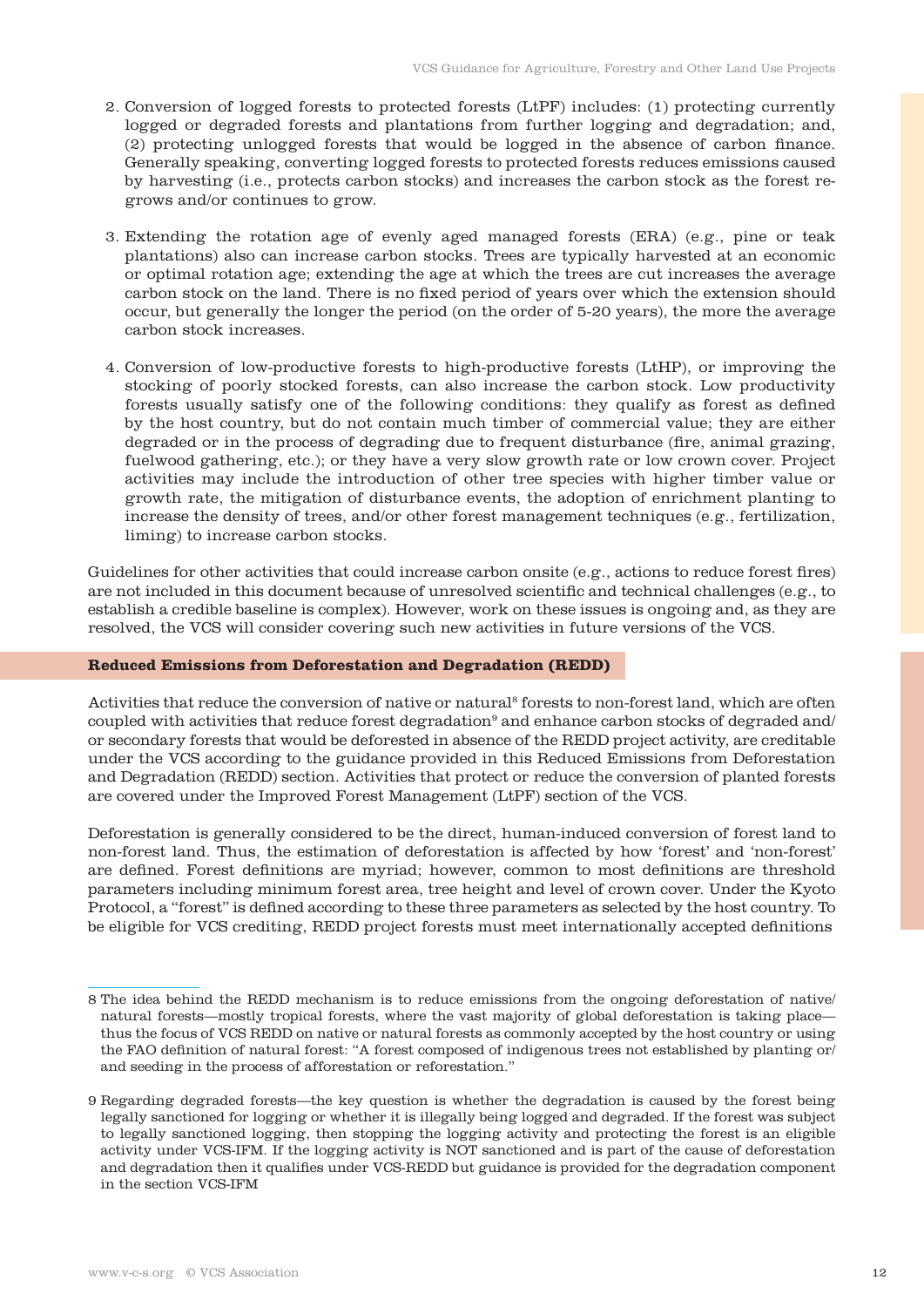of what constitutes a forest, e.g., based on UNFCCC host-country thresholds or FAO definitions10. The definition of a forest may include mature forests, secondary forests<sup>11</sup>, and degraded forests. Wetland forests (e.g., peat swamp forests or mangrove forests) are also eligible for crediting under VCS REDD, as long as they meet the forest definition requirements mentioned above.

Deforestation within a country can be planned (designated and sanctioned) or unplanned (unsanctioned). In both cases, the VCS REDD scheme provides for crediting if forest conversion rates are reduced. Planned deforestation can encompass a wide variety of activities such as: national resettlement programs from non-forested to forested regions; national land plans to reduce the forest estate and convert it to industrial-scale production of commodities such as soybeans, pulpwood12, and oil palm; plans to convert well-managed community-owned forests to other nonforest uses; or planned forest conversion for urban, rural, and infrastructure development. Other forms of planned deforestation could include decisions by individual land owners or community groups, whose land is legally zoned for agriculture, to convert their forest(s) to crop production or biofuel plantations. These planned deforestation activities would be outlined in land planning or management documents, and could therefore be readily verified under the VCS.

Unplanned or unsanctioned deforestation generally occurs as a result of socio-economic forces that promote alternative uses of forested land, and the inability of institutions to control these activities. Population growth and the expansion of roads and other infrastructure often leads to subsistence food production and fuelwood gathering taking place on lands not designated for such activities. Meanwhile, poor law enforcement and a lack of property rights may allow the piecemeal conversion of forested lands. Unplanned activities include, for example, subsistence farming occurring on both public lands legally designated for timber production and on public or communal lands that are poorly managed or otherwise degraded.

Not only is deforestation planned or unplanned but it also occurs under different regional forest landscape configurations—termed here as frontier or mosaic<sup>13</sup>. The forest frontier configuration is where humans and their infrastructure are encroaching into areas with relatively little human activity (Figure 1 below). The forest mosaic configuration is where human populations and associated agricultural activities and infrastructure (roads, towns, etc.) are spread out across the landscape and most areas of forest within such a configured region or country are accessible (Figure 2 below).

In addition to presenting distinct management challenges, the two landscape types where deforestation occurs—frontier and mosaic—also are treated differently by the rules governing VCS REDD outlined below. For example, while historic forest conversion rates in mosaic landscapes may provide a reasonable indication of the threat of deforestation, frontier conversion rates are typically very low prior to the incursion of roads and populations, so alternative means for assessing future threats are needed.

Avoiding deforestation/degradation can affect emissions and removals of greenhouse gases in a number of ways, all of which are eligible for crediting under the VCS REDD category:

• The main effect is on CO<sub>2</sub> emissions that are reduced by preventing the conversion of forest lands with high carbon stocks to non-forested lands with lower carbon stocks. Moreover, if the forest is young or degraded, stopping its further degradation and deforestation allows

- 11 For VCS purposes, secondary forests are forests that have been cleared and have recovered naturally or artificially, that are at least 10 years old and meet, or have the potential to meet, the lower bound of the forest threshold parameters at maturity.
- 12 Avoiding the conversion of natural forests to pulpwood plantations could qualify as reducing emissions from forest degradation, as pulpwood plantations generally contain much less carbon than natural forests, yet they may still meet the definition of a forest.
- 13 Brown, S., M. Hall, K. Andrasko, F. Ruiz, W. Marzoli, G. Guerrero, O. Masera, A. Dushku, B. DeJong, and J. Cornell, 2007. Baselines for land-use change in the tropics: application to avoided deforestation projects. Mitigation and Adaptation Strategies for Global Change, 12 (6):1001-1026.

<sup>10</sup> See FAO Global Forest Resources Assessment 2000 Appendix 2 Terms and Definitions: http://www.fao.org/DOCREP/004/Y1997E/y1997e1m.htm#bm58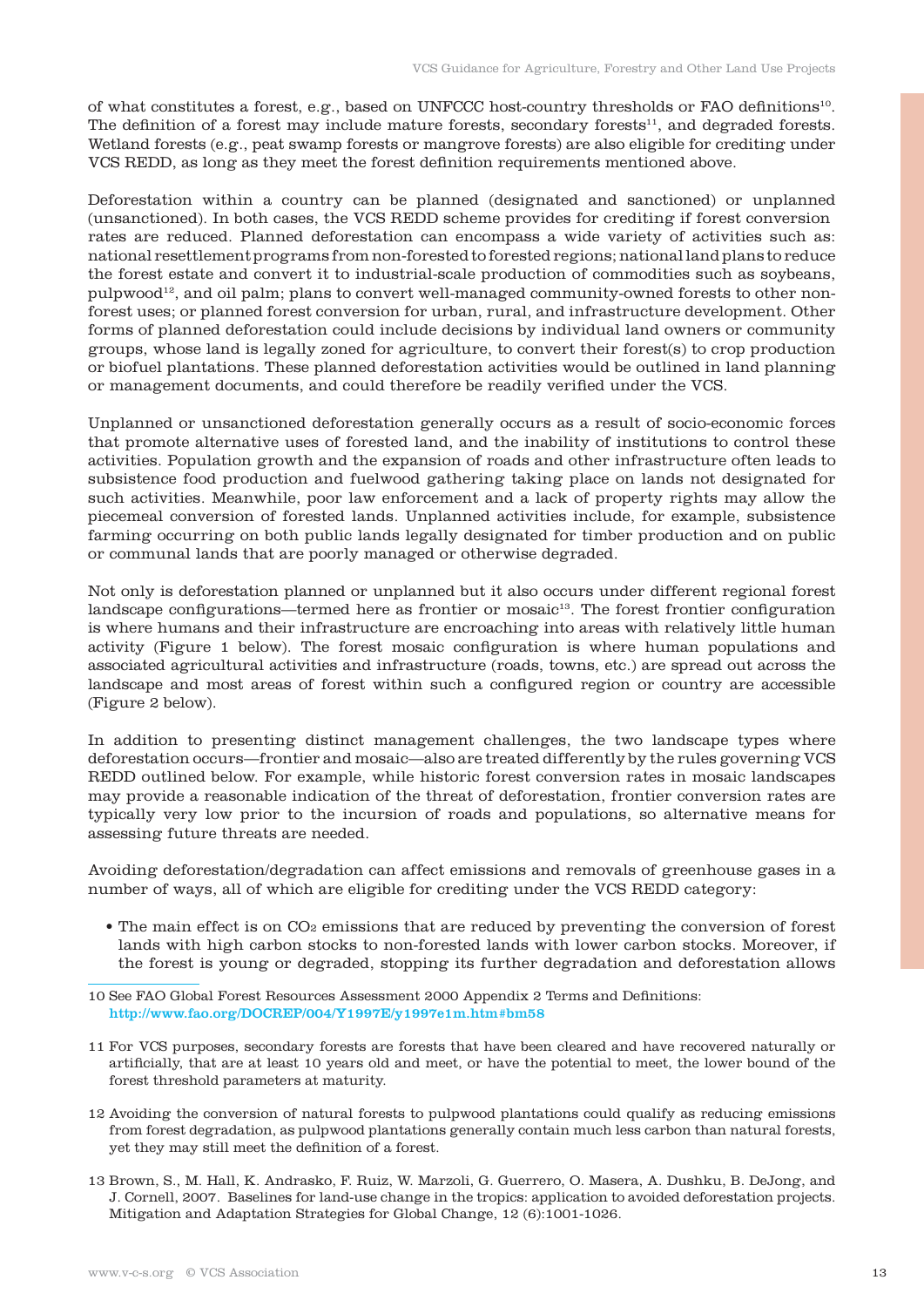for additional sequestration of carbon on the land as the forest regrows (with or without assisted regeneration).

- As deforestation is often accompanied by the use of fire to clear the land, avoiding deforestation can reduce non-CO<sub>2</sub> emissions by preventing the burning of biomass.
- Finally, avoiding conversion of forests to cropland or pasture can reduce emissions of N2O and CH4, which are associated with fertilizer use and other agricultural practices that would have occurred if the forests had been converted.

Activities covered under the REDD VCS project category are those that are designed to stop planned or unplanned deforestation/degradation in forest frontiers or forest mosaic configurations. For example, activities that stop unplanned deforestation/degradation on forest lands (whether under a frontier or mosaic configuration) that have been legally sanctioned by the national or local regulatory bodies for logging activities or timber production (e.g., illegal logging and slashand-burn agriculture in a timber concession) would be covered under the VCS-REDD project category. However, activities that reduce or stop logging only, followed by protection, on forest lands legally designated or sanctioned for forestry activities are included within the Improved Forest Management (IFM) VCS project category and so are not discussed further here.

The following REDD practices qualify as eligible activities under the VCS:

- 1. Avoiding planned deforestation (APD)14: Reduces GHG emissions by stopping deforestation on forest lands that are legally authorized and documented to be converted to non-forest land<sup>15</sup>. This REDD practice can occur in degraded to mature forests, either at the forest frontier or in the forest mosaic configuration. APD project proponents must provide the verifier with evidence showing that the project area was planned to be converted.
- 2. Avoiding unplanned frontier deforestation and degradation (AUFDD): Reduces GHG emissions by stopping deforestation/degradation of degraded to mature forests at the forest frontier that has been expanding historically, or will expand in the future, as a result of improved forest access, often through construction of roads.
- 3. Avoiding unplanned mosaic deforestation and degradation (AUMDD): Reduces GHG emissions by stopping deforestation/degradation of degraded to mature forests occurring in a mosaic pattern. Such deforestation/degradation typically occurs where population pressure and local land use practices produce a patchwork of cleared lands, degraded forests, secondary forests of various ages, and mature forests; where the forests are accessible; and where the agents of deforestation/degradation typically are present within the region containing the area to be protected.

<sup>14</sup> Avoiding planned degradation (e.g., legally sanctioned timber extraction) is covered under VCS IFM. APD, as an eligible REDD activity, only refers to planned deforestation. However in many countries, valuable timber would likely be extracted before the land was deforested and this would have to be taken into account in the baseline (see IFM section for guidance on how to address this wood product component).

<sup>15</sup> APD could include projects initiated by local communities and/or other landowners to protect their forested lands. For example, a community (e.g., ejidos in Mexico) may determine that carbon credits from forest protection are more valuable than the potential revenue from crop production. Similarly, an owner of land zoned for conversion to agriculture or urban development may choose to protect forested lands by partnering with a conservation organization, either in a joint management agreement or an outright sale.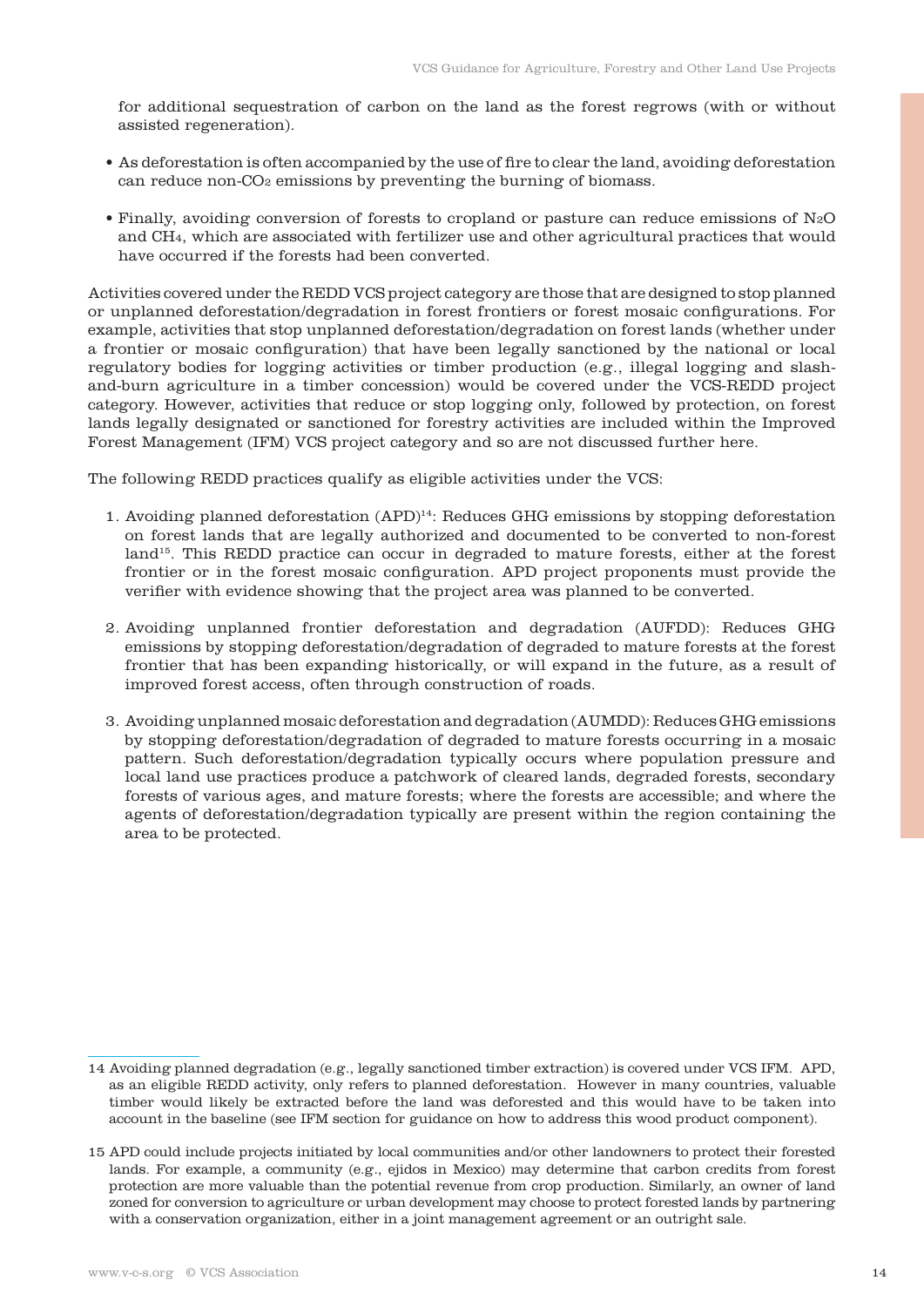Figure 1. Frontier-type configuration at the regional scale (from Madre de Dios, Peru)<sup>16</sup>. Deforestation frontiers can be seen on either side of the major road.



Figure 2. Mosaic-type forest configuration at the regional scale (from Jambi and Sumatera Selatan provinces, Indonesia)



16 Map based on remote sensing data for 2000 provided to S. Brown from G. Asner based on the paper: Oliveira, P. J. C., et al. 2007. Land-use Allocation Protects the Peruvian Amazon. (http://asnerlab.stanford.edu/publications/oliveira\_etal\_2007.pdf)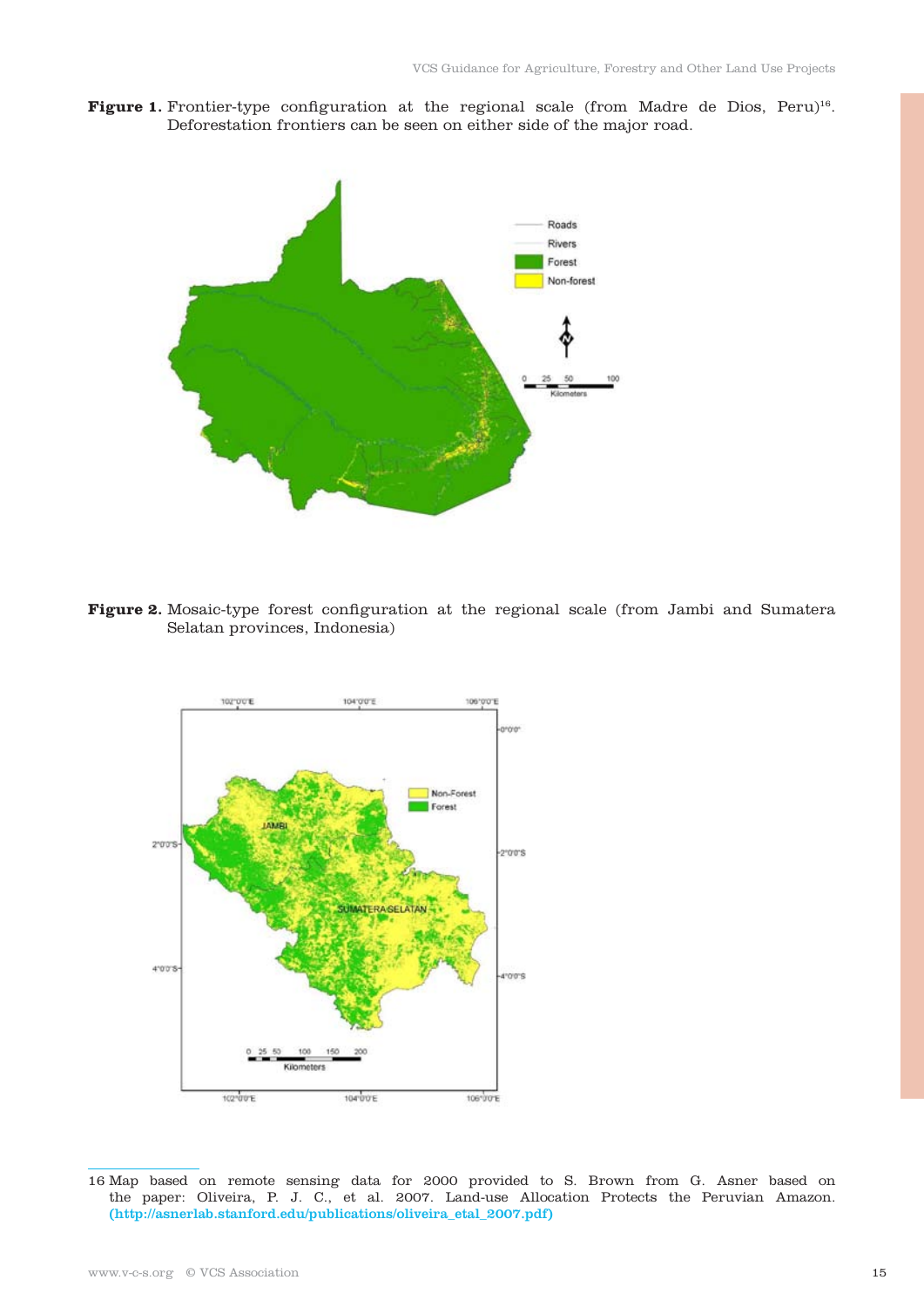# **B. Eligible activities shall meet the following criteria:**

- All areas included within the REDD project boundary must have qualified as a forest (see definitions in REDD introductory paragraph) for a minimum of 10 years before the project start date. This length of time is necessary because it is very difficult to discriminate, through satellite imagery, young forests from certain types of crops and accurately delineate the forest boundary at the start of the project.
- The REDD project boundary may include several land-use activities, but the boundaries of the REDD activity must be clearly delineated and defined, ensuring that only land qualifying as "forest" is included.
- If the REDD project activity includes avoiding unplanned deforestation/degradation activities  $(e.g., a grid and a graph is a graph of a graph.$  (e.g., agricultural expansion) as well as stopping logging<sup>17</sup> in an area designated for legally sanctioned logging, project proponents need to follow the REDD guidelines for the unplanned deforestation/degradation activities and the IFM section for the legal logging activities.18

# **Step 0 and Step 1 of the "Tool for AFOLU Methodological Issues": general methodological guidance and determine the land eligibility**

#### **Guidance:**

No additional guidance.

# **Step 2 of the "Tool for Methodological Issues": determine the project boundary**

4. The project proponent must determine the project boundary which is defined by:

- a. The geographic boundary within which the project will be implemented;
- b. The project crediting period;
- c. The source and sinks, and associated types of greenhouse gases (i.e. CO2, N2O, CH4), the project will affect, and
- d. The carbon pools that the project will consider.

#### **Guidance:**

Geographical area: Project participants need to clearly define the spatial boundaries of a project so as to facilitate accurate measuring, monitoring, accounting, and verifying of the project's emissions reductions/removals. The area of implementation for the VCS AFOLU project may be smaller than the entire project area to allow for effective leakage management.

At project verification, the project boundary encompasses the area under the control of the project participants as defined in the VCS PD. In cases where project validation occurs before verification, the project boundary encompasses the area under the control or to become under the control of the project participants as defined in the VCS PD. The entire area is to be validated as if it were under control and ready to be implemented. For validations where less than 80% of the total proposed area of the project is under current control, the project participants must:

<sup>17</sup> See the Noel Kempff Climate Action Project (http://www.noelkempff.com/English/Welcome.htm and http://conserveonline.org/workspaces/climate.change/ClimateActionProjects/NoelKempff/NKPDD) as an example of a project that stopped both unplanned deforestation and sanctioned logging activities.

<sup>18</sup> For such combined projects, the credits generated by IFM and REDD activities must be kept separate to account for potentially different risk ratings and buffer withholding requirements applied to each.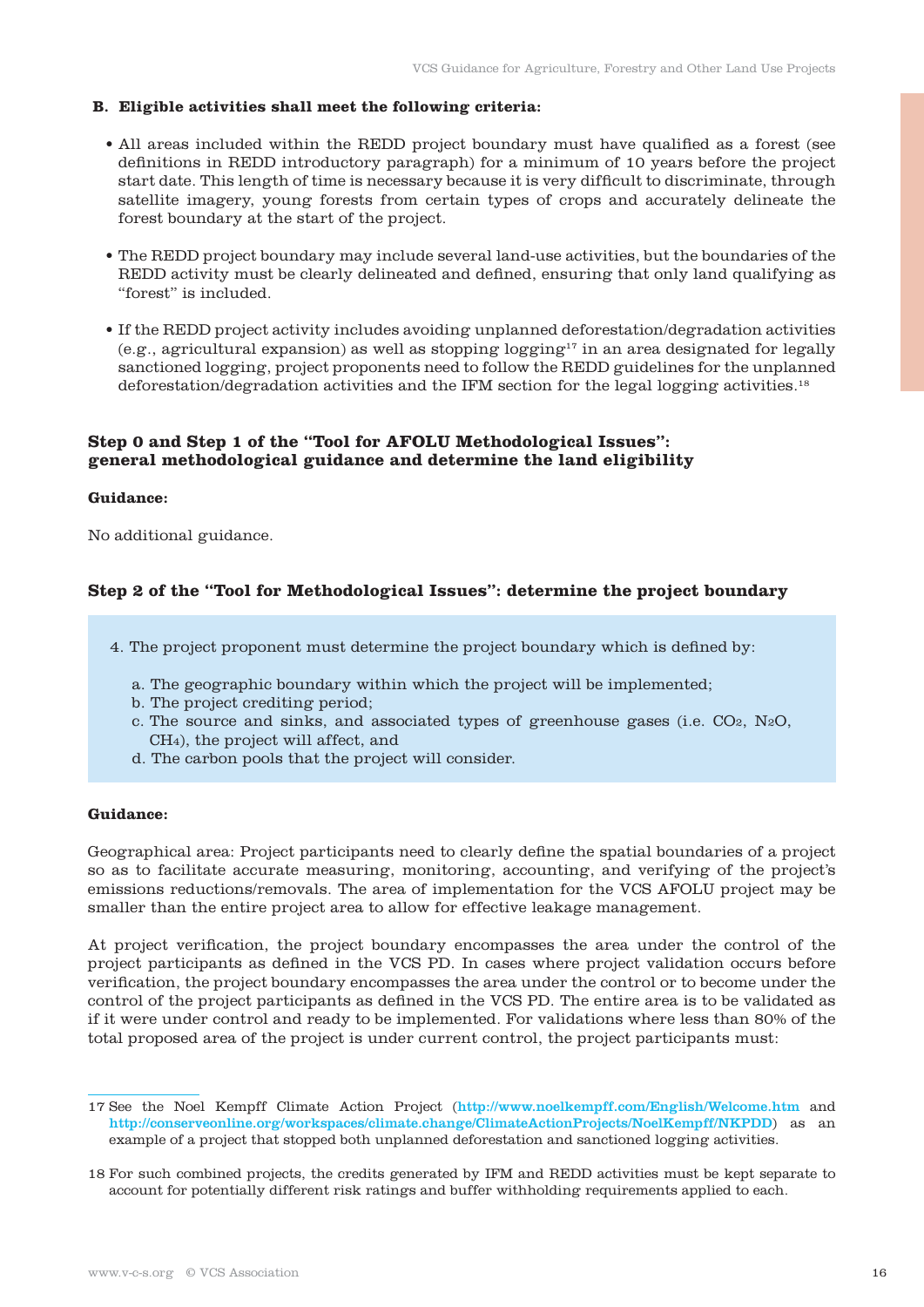- A. Demonstrate that the differing area (i.e., whether under control now or in the future) does not affect the outcome of the additionality test; and,
- B. Assure that if the area is eventually smaller than intended, there are provisions that increased emissions attributable to the project activity in the areas that at verification have not come under control of project shall be considered as leakage. This requires the selection of the appropriate methodology beforehand for the eventuality that this may happen; and,
- C. Design a monitoring plan that is flexible enough to deal with changes in the size of the project; and,
- D. Verify the project within five years of validation.

At verification, the size of the project becomes fixed and the certifier verifies whether the project took sufficient account of leakage and monitoring accuracy.

When describing physical project boundaries, it is necessary to include the following information: name of the project area (e.g., compartment number, allotment number, local name, etc.); map(s) of the area; geographic coordinates (preferably obtained from a GPS); total land area; and details of ownership.

**Project crediting period:** This is the period of time for which the net GHG emissions reductions or removals will be verified, which under the VCS is equivalent to the project lifetime. The project must have a robust operating plan covering this period. The project crediting period for ALM projects focusing exclusively on emissions reductions of N2O, CH4 and/or fossil-derived CO2 shall not exceed 10 years, renewable at most two times19. The project crediting period for all other AFOLU projects shall be between  $20^{20}$  and 100 years.

**Eligible gases:** Projects must account for any significant sources (sinks are optional) of carbon dioxide  $(CO<sub>2</sub>)$ , nitrous oxide  $(N<sub>2</sub>O)$  and methane  $(CH<sub>4</sub>)$  that are reasonably attributable to project activities — the sum of decreases in carbon pools and increases in emissions that may be neglected shall be less than 5% of the total project GHG benefits. For example, projects must also account for increases in emission sources of N<sub>2</sub>O and CH<sub>4</sub> from soils if they exceed 5% of the total CO<sub>2</sub>-eq benefits<sup>21</sup>. Emissions of N<sub>2</sub>O must be addressed if any nitrogen fertilizer was applied during the crediting period.

**Carbon pools:** VCS projects should consider the following five pools: above-ground biomass, belowground biomass, dead wood, litter and soil carbon. Activities that reduce the harvest of timber may also reduce the production of long-lived wood products. Therefore, accounting for the change in wood products must be included to avoid overestimating the net GHG benefit of the project. The IPCC 2003 Good Practice Guidance for greenhouse gas inventories<sup>22</sup> sets a precedent for including this pool if it changes. The IFM section that follows also provides guidance concerning how to include wood products as a carbon pool. Pools can be omitted if their exclusion leads to conservative estimates of the number of carbon credits generated $23$ .

- 19 Such ALM emissions reductions projects are not subject to non-permanence risk (or buffer withholding), and therefore shall follow the VCS Program rules governing non-AFOLU projects in terms of an acceptable crediting period (i.e., a maximum of 10 years which may be renewed at most two times.)
- 20 20 years in considered the minimum acceptable AFOLU project crediting period for the buffer approach to serve as an effective non-permanence risk mitigation tool.
- 21 The following EB tool can be used to test the significance of emissions sources http://cdm.unfccc.int/EB/031/eb31\_repan16.pdf
- 22 Winjum, J. K., S. Brown, and B. Schlamadinger. 1998. Forest harvests and wood products: sources and sinks of atmospheric carbon dioxide. Forest Science 44:272-284; and Lim, B., S. Brown, and B. Schlamadinger. 1999. Carbon accounting for forest harvesting and wood products: a review and evaluation of possible approaches. Environmental Science and Policy 2: 207-216; Also see Chapter 12, IPCC Guidelines for National GHG Inventories, 2006.
- 23 See, for example, the A/R CDM tool for the conservative exclusion of soil organic carbon http://cdm.unfccc.int/EB/033/eb33\_repan15.pdf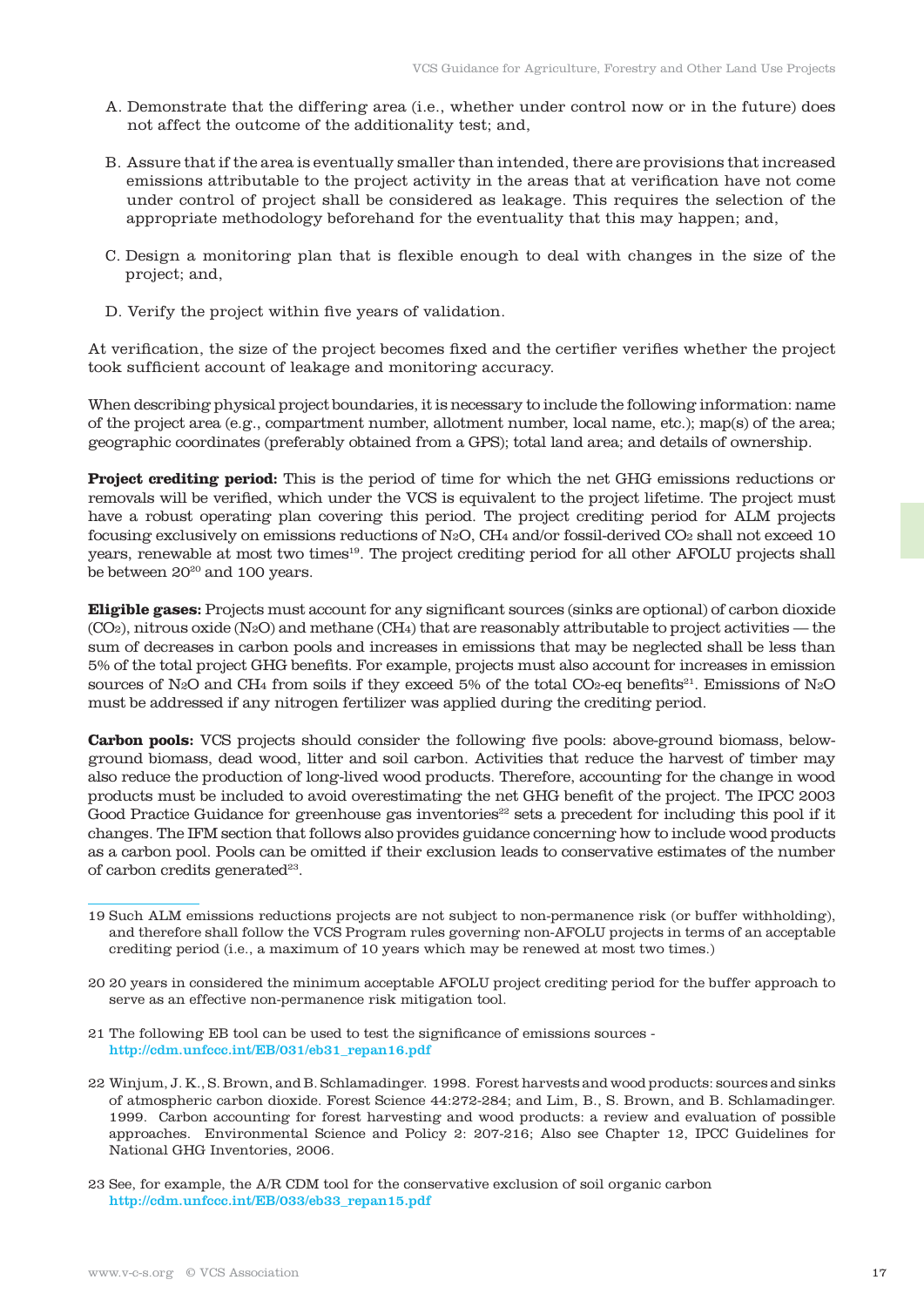#### **Step 3 of the "Tool for Methodological Issues": determine the carbon pools**

The carbon pools that shall be accounted for are listed in Table 1 below. Emissions of  $N_2O$  shall also be accounted for, unless insignificant, if any nitrogen fertilizer and/or manure is applied, or N-fixing species planted, during the crediting period.

#### **Guidance:**

#### **ARR**

Eligible carbon pools comprise: aboveground biomass, belowground biomass, dead wood, litter, soil organic carbon, and wood products.

# **ALM**

Soil carbon is the primary pool of concern for ALM, although activities that include a woody biomass component (e.g., agroforestry, silvipasture, orchards) also need to consider aboveground woody biomass C stocks.

#### **IFM**

For carbon accounting, all pools that are expected to decrease their carbon stocks above a de minimis (less than 5% of total increase in carbon stock) as a result of project activities must be measured and monitored in both the baseline and project case.24 For RIL and LtPF, changes in soil C are likely to be less than the de minimis for forests on mineral upland soils, but could be considerably lower than the baseline for forests growing in wetland areas such as peat-swamp forests or mangroves and although conservative to omit, they could provide significant carbon benefits if measured and estimated.

As noted below, wood products must be included in activities that reduce the harvest of timber and the production of long-lived wood products because reducing the quantity of live biomass (i.e. carbon) in the harvested timber does not necessarily entail an atmospheric emissions reduction below the established baseline (see discussion of estimating net emissions). Similarly, projects undertaking RIL and LtPF must account for the dead wood pool in their baseline and project case documents. Both of these activities reduce the amount of timber extracted per unit area, which, in turn, reduces the dead wood pool in the project case (fewer trees harvested means less slash, less collateral damage, fewer skid trails etc.).

For ERA, the issue with the dead wood pool is slightly more complex because it depends on how post-harvest slash is treated. Slash can either be piled and burned on site (as happens in fire prone areas) or left on site to decompose. Extending a harvest rotation would increase the amount of dead wood produced because the trees would be somewhat larger when harvested and thus more slash would remain. Because the dead wood pool would increase (probably more than the de minimis), this pool is deemed optional. (Note: by extending rotation age there is likely to be an increase in the above ground biomass associated with increased logging residues).

The measurement of belowground biomass is optional in all cases because changes in the carbon stocks of roots can be difficult and complex to account for in logged forests. Furthermore, the extent to, and rate at, which decomposition occurs when trees are harvested is unknown, so efforts to model root biomass as a function of aboveground biomass (as is common practice) often encounter problems. In all cases it is conservative to exclude belowground biomass.

<sup>24</sup> For VCS AFOLU projects, GHG sources that account for less than 5% of the total CO2-eq generated by the project are considered "insignificant." The following CDM EB tool can be used to test the significance of emissions sources: http://cdm.unfccc.int/EB/031/eb31\_repan16.pdf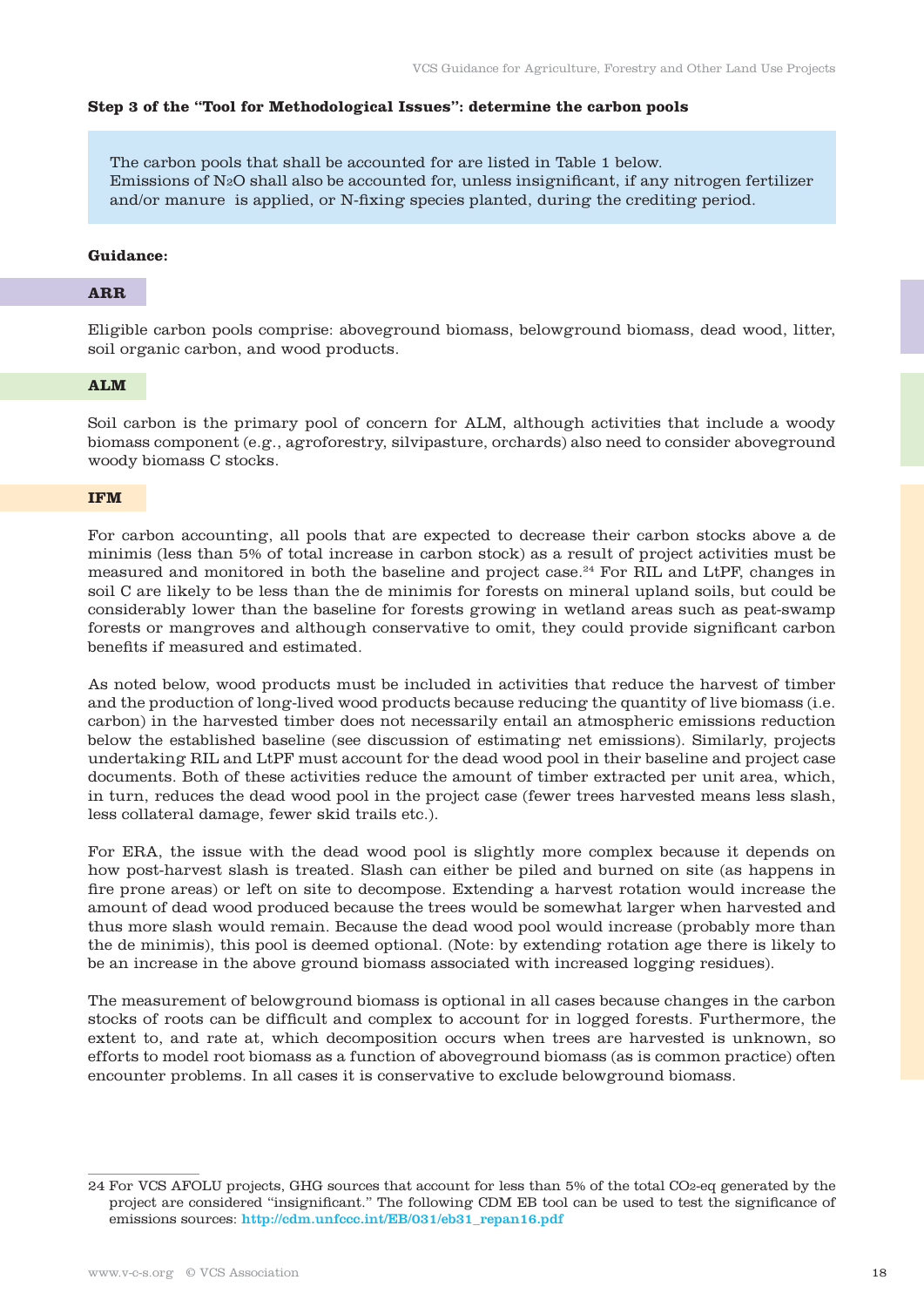# **REDD**

For carbon accounting, all pools that are expected to show a decrease in carbon stocks between the baseline and the project greater than a de minimis (5% or less of total difference) as a result of project activities must be measured and monitored in both the baseline and project case.25

Above-ground biomass is the primary pool of concern for REDD, although carbon stock changes in other carbon pools may also be included, depending on the magnitude and direction of change. Non-tree biomass must be included in the baseline case if the pool is likely to be relatively large such as when oil palms, short-rotation woody crops for pulp, and the like, are commonly planted in the region where the project is located. Although the below-ground living biomass pool is optional, it is highly recommended that it be included because it can amount to 25% or more of the aboveground biomass (see IPCC 2006 GL<sup>26</sup>).

Soil carbon need not be included if the planned or unplanned conversion was to pasture grasses or other perennial crops given that the body of scientific evidence shows such conversions of tropical forests do not significantly decrease soil carbon stocks. However, conversion of forests to annual crops can cause a large decrease in soil carbon stocks, so the project developer may find it advantageous to include this in their methodology, though as indicated in the table below it is an optional pool. For wetland forests on peat soils, inclusion of soil carbon is highly recommended as large emissions of CO2 can result if the land is drained during deforestation/degradation and rapid oxidation of the peat occurs. Whilst robust methods for estimating changes in mineral soil carbon stocks are provided in the IPCC 2006 GL, the method for peat soils is not well developed yet and a new methodology would need to be developed for including emissions from this pool.

Wood products must be included if removal of timber is associated with deforestation/degradation because significant quantities of carbon can be stored in long-term wood products rather than being emitted into the atmosphere. Thus the quantity of live biomass (i.e., carbon) going into long-term timber products in the baseline scenario must be quantified (see IFM section for more detail).

#### **Step 4 of the "Tool for Methodological Issues": establish a project baseline**

- 12. All AFOLU projects are subject to the same baseline rules as defined by the VCS. In addition, the following guidance for specific project types is provided.
- 13. ALM project activities shall consider current and previous management activities. If activitybased methods are used for soil C stocks, stock estimates shall be determined relative to the computed maximum C stocks that occurred in the designated land area within the previous 10 years. Minimum baseline estimates for N2O and CH4 emissions shall be based on verifiable management records (e.g. fertilizer purchase records, manure production estimates, livestock data) averaged over the 5 years prior to project establishment.
- 14. In the case of IFM project activities, project developers using a project-based approach (rather than a performance/benchmark standard) for establishing a baseline shall provide the following information to prove that they meet minimum acceptable standards:
	- a. A documented history of the operator (e.g., operator shall have 5 to 10 years of management records to show normal historical practices). Common records would include data on timber cruise volumes, inventory levels, harvest levels, etc. on the property; and
	- b. The legal requirements for forest management and land use in the area, unless verifiable evidence can be provided demonstrating that common practice in the area does not adhere to such requirements; and

<sup>25</sup> For VCS AFOLU projects, GHG sources that account for less than 5% of the total CO2-eq generated by the project are considered insignificant, or "de minimis." The following CDM EB tool can be used to test the significance of emissions sources: http://cdm.unfccc.int/EB/031/eb31\_repan16.pdf

<sup>26</sup> http://www.ipcc-nggip.iges.or.jp/public/2006gl/vol4.htm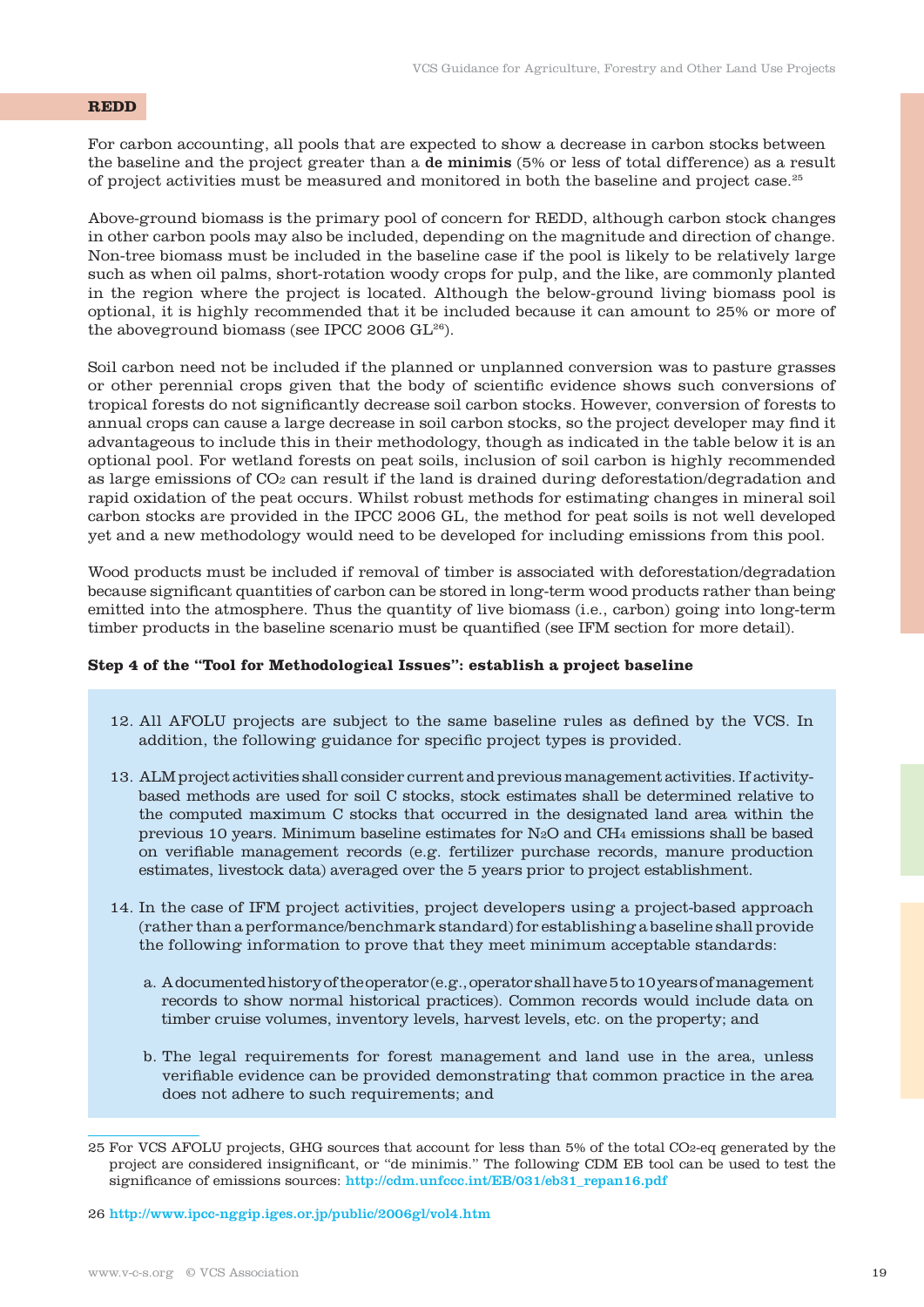c. Proof that their environmental practices equal or exceed those commonly considered a minimum standard among similar landowners in the area.

The baseline for the IFM project is then the management plan projected through the life of the project, satisfying at a minimum the three standards given above.

- 15. For REDD projects the baseline has two main components: a land-use and land-cover (LU/ LC) change component and the associated carbon stock change component. Developing the LU/LC change component of the baseline is handled different for the three eligible REDD activity types.
	- Avoiding planned deforestation (APD): Project documentation must clearly demonstrate that the land would have been converted to non-forest use if not for the REDD project (i.e., clear demonstration of the project's additionality). The project developer must provide verifiable evidence to demonstrate that, based on government- and landownerplanned land use changes, the project area was intended to be cleared. The annual rate of forest conversion would be based on the common practice in the area—that is how much forest is typically cleared each year by similar baseline activities.

 If it is common practice in the area for timber to be removed before clearing, then the amount of carbon that ended up in long-lived wood products must be estimated and deducted from the baseline emissions estimates (subject to the de minimis rule of 5%). See the IFM section for further guidance on how to estimate the amount of carbon transferred to long-lived wood products.

- Avoiding unplanned frontier deforestation and degradation (AUFDD): The project developer must demonstrate that the project area is located geographically where deforestation/degradation will likely happen during the crediting period. Where the expansion of the deforestation frontier into the project area is linked to the development of infrastructure that does not yet exist, evidence must be provided to the verifiers that such infrastructure would have been developed in the absence of the REDD project.
- Avoiding unplanned mosaic deforestation and degradation (AUMDD): A baseline projection of deforestation and degradation under this activity must be developed for the region in which the project area is located, making sure it takes into account such factors as historical deforestation/degradation rates and that the proposed regional baseline area is similar to the project area in terms of: drivers of deforestation/ degradation, landscape configuration, and socio-economic and cultural conditions.

16. For all REDD projects types, project proponents shall, for the duration of the project, reassess the project baseline at least once every 10 years and have this reassessment validated at the same time as the next VCS verification. The baseline methodology must outline the measurements, calculations and assumptions used to estimate the annual amount and likely general location of the expected deforestation/degradation under baseline conditions.

17. The baseline net GHG emissions and removals must be estimated for each year of the proposed crediting period.

# **Guidance:**

All AFOLU projects are subject to the same baseline rules as defined by the VCS.

In addition, for **ARR** projects the (ex-ante) determination and quantification of the baseline scenario must follow either the IPCC 2006 Inventory Guidelines on the topic or approved A/R CDM methodologies. In the case of emissions by sources occurring under the baseline scenario, these emissions can also be estimated by referring to the IPCC 2006 Inventory Guidelines or approved A/R CDM methodologies, taking into account their applicability conditions.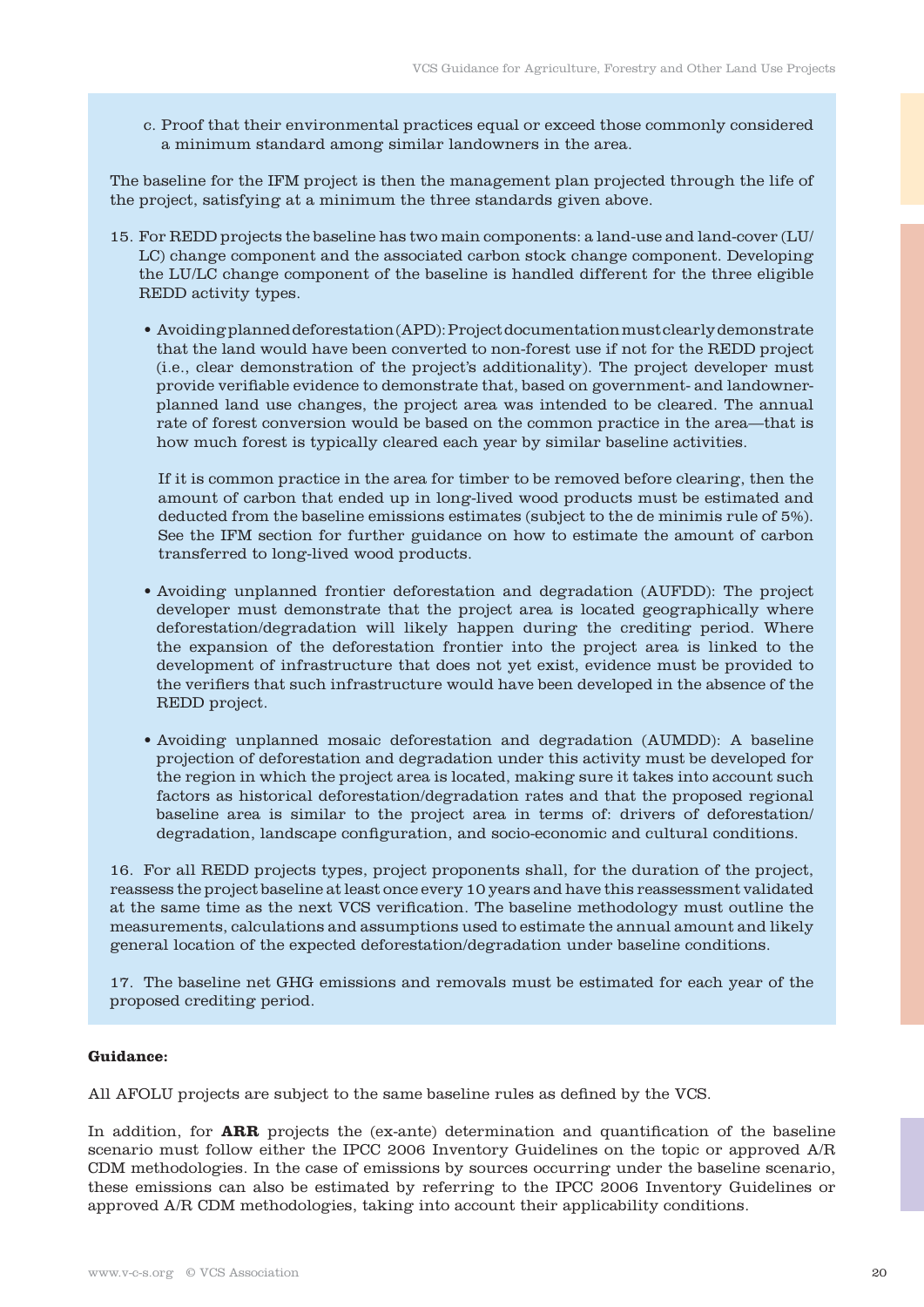For **ALM** projects, pre-project C stocks for baseline estimation can be determined from measured inventory estimates using approved methodologies and/or activity-based estimation methods (e.g. IPCC 2006 GL), considering current and previous management activities. If activity-based methods are used for soil C stocks, stock estimates should be determined relative to the computed maximum C stocks that occurred in the designated land area within the previous 10 years.<sup>27</sup> Minimum baseline estimates for  $N_2O$  and  $CH_4$  emissions should be based on verifiable management records (e.g. fertilizer purchase records, manure production estimates, livestock data) averaged over the 5 years prior to project establishment.

**IFM** project developers using a project-based approach (rather than a performance benchmark<sup>28</sup>) for establishing a baseline must provide the following information to prove that they meet minimum baseline standards for improved forest management projects:

- A documented history of the operator (e.g., operator must have 5 to 10 years of management records to show normal historical practices). Common records would include data on timber cruise volumes, inventory levels, harvest levels, etc. on the property29; and
- The legal requirements for forest management and land use in the area; however if these are not enforced then this requirement does not have to be met; and
- Proof that their environmental practices equal or exceed those commonly considered a minimum standard among similar landowners in the area.

The baseline for the IFM project is then the without-project management practices projected through the life of the carbon project, satisfying at a minimum the three standards given above.

The baseline for **REDD** project activities has two main components: a land-use and land-cover (LU/LC) change component and the carbon stock component. These can be addressed separately as their scale of analysis may differ. In general, the rate of change in LU/LC will be estimated at a different scale than the carbon stock.

General guidance for estimating the carbon stock component is provided in several sources including the IPCC 2006  $GL^{30}$  (e.g., section covering forests converted to cropland, grassland, other land) and the project design document for the Noel Kempff Climate Action Project.31 The Noel Kempff document provides methods for estimating the baseline carbon stocks for forests projected to be deforested and degraded, including logging, forest regrowth, and dead wood. The guidance on methods provided in the aforementioned documents for the carbon stock component of the baseline can be used for any of the eligible activities under REDD. For inclusion of the non-CO2 gases, the project developer must provide evidence that the practice for which they plan to claim credit is the common practice in the area. The guidance in the IPCC GPG (Ch. 4.3) and IPCC GL 2006 can be used to estimate such non-CO<sub>2</sub> emissions.

- 28 See Additionality section of VCS 2007.1 for description of how a Performance Test versus Project Test may be applied under the VCS.
- 29 For new management entities with no history of logging practices in the project region, the baseline should reflect just the common practices and legal requirements. However, if the common practice is unsustainable and unsustainable practices contravene the mission of the implementing entity then a sustainable baseline is the minimum that can be adopted. For projects focused on stopping logging or reducing the impact of logging, where the implementing entity takes over ownership of a property specifically as a carbon project to reduce forest management emissions, then the project baseline may be based on the management plans of the previous property owners (i.e., the baseline must represent what would have most likely occurred in the absence of the carbon project).
- 30 http://www.ipcc-nggip.iges.or.jp/public/2006gl/vol4.htm
- 31 http://conserveonline.org/workspaces/climate.change/ClimateActionProjects/NoelKempff/NKPDD

<sup>27</sup> For example, if C stocks on the project area were 100 tonnes C/ha in 2002, then declined to 90 tonnes/ha by 2007 after intensive tillage, the minimum baseline C stock for a project established in 2008 would be 100 tonnes/ha.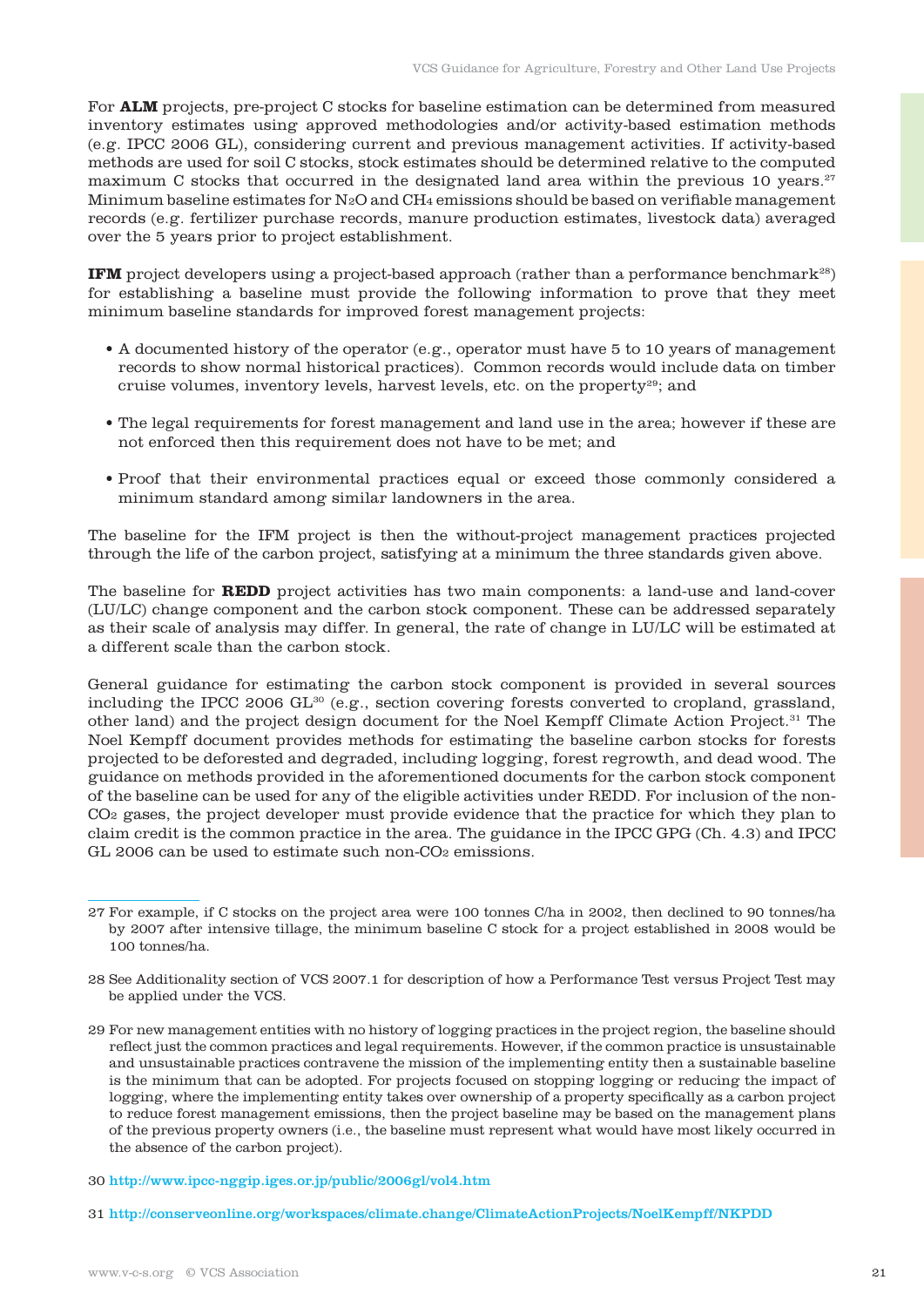Developing the LU/LC change component of the baseline is different for the eligible activities.

• **Avoiding planned deforestation (APD):** Project documentation must clearly demonstrate that the land would have been converted to non-forest use if not for the REDD project (i.e., clear demonstration of the project's additionality). The project developer must provide verifiable evidence to demonstrate that, based on government- and landowner-planned land use changes, the project area was intended to be cleared. The annual rate of forest conversion would be based on the common practice in the area—that is how much forest is typically cleared each year by similar baseline activities.

 If it is common practice in the area that timber is removed before clearing, then the amount of carbon that ended up in long-lived wood products must be estimated and deducted from the baseline emissions estimates (subject to the de minimis rule of 5%). See the IFM section for further guidance on how to estimate the amount of carbon transferred to long-lived wood products.

- **Avoiding unplanned frontier deforestation and degradation (AUFDD):** Developing a baseline projection for the LU/LC change component of this activity is probably the most complex of the three eligible activities described here. In most cases the forest area to be protected will have low rates of historical deforestation/degradation because most of the project area was not accessible in the past to the agents of deforestation/degradation expected to encroach during the project term. For frontier deforestation/degradation, the project developer must demonstrate that the project area is located geographically where deforestation/degradation will likely happen during the crediting period. Where the expansion of the deforestation frontier into the project area is linked to the development of infrastructure that does not yet exist, strong evidence must be provided to the verifiers that such infrastructure would have been developed in the absence of the REDD project. Strong evidence includes maps showing construction plans, construction contracts or open tenders, and/or an approved budget.
- **Avoiding unplanned mosaic deforestation and degradation (AUMDD):** A baseline projection of deforestation and degradation under this activity must be developed for the region in which the project area is located, making sure it takes into account such factors as historical deforestation/degradation rates and that the proposed regional baseline area is similar to the project area in terms of: drivers of deforestation/degradation, landscape configuration, and socio-economic and cultural conditions.

For all REDD projects activities, project proponents shall reassess the project baseline at least once every 10 years, and have this validated at the same time as the next VCS verification. Baseline projections for deforestation/degradation beyond a 10-year period are not likely to be realistic because rates of land-use change are subject to many factors that are difficult to predict over the long term, hence the need for periodic re-assessment of the baseline. This re-assessment will capture changes in deforestation/degradation drivers (e.g., changes in national/local policies, population growth, changes in opportunity costs, new roads, new protected areas, etc.) that must then be incorporated into estimates of the rates and patterns of land-use change<sup>32</sup>.

For each of these three REDD activity types, the baseline methodology must outline the measurements, calculations and assumptions used to estimate the annual amount and likely general location of the expected deforestation/degradation under baseline conditions. The baseline net GHG emissions and removals must be estimated for each year of the proposed crediting period.

#### **Step 5 of the "Tool for Methodological Issues": assess and manage leakage**

18. Leakage is defined as any increase in greenhouse gas emissions that occurs outside a project's boundary (but within the same country), but is measurable and attributable to the project activities. Its effects on all carbon pools shall be assessed and significant

<sup>32</sup> Brown, S., M. Hall, K. Andrasko, F. Ruiz, W. Marzoli, G. Guerrero, O. Masera, A. Dushku, B. DeJong, and J. Cornell, 2007. Baselines for land-use change in the tropics: application to avoided deforestation projects. Mitigation and Adaptation Strategies for Global Change, 12 (6):1001-1026.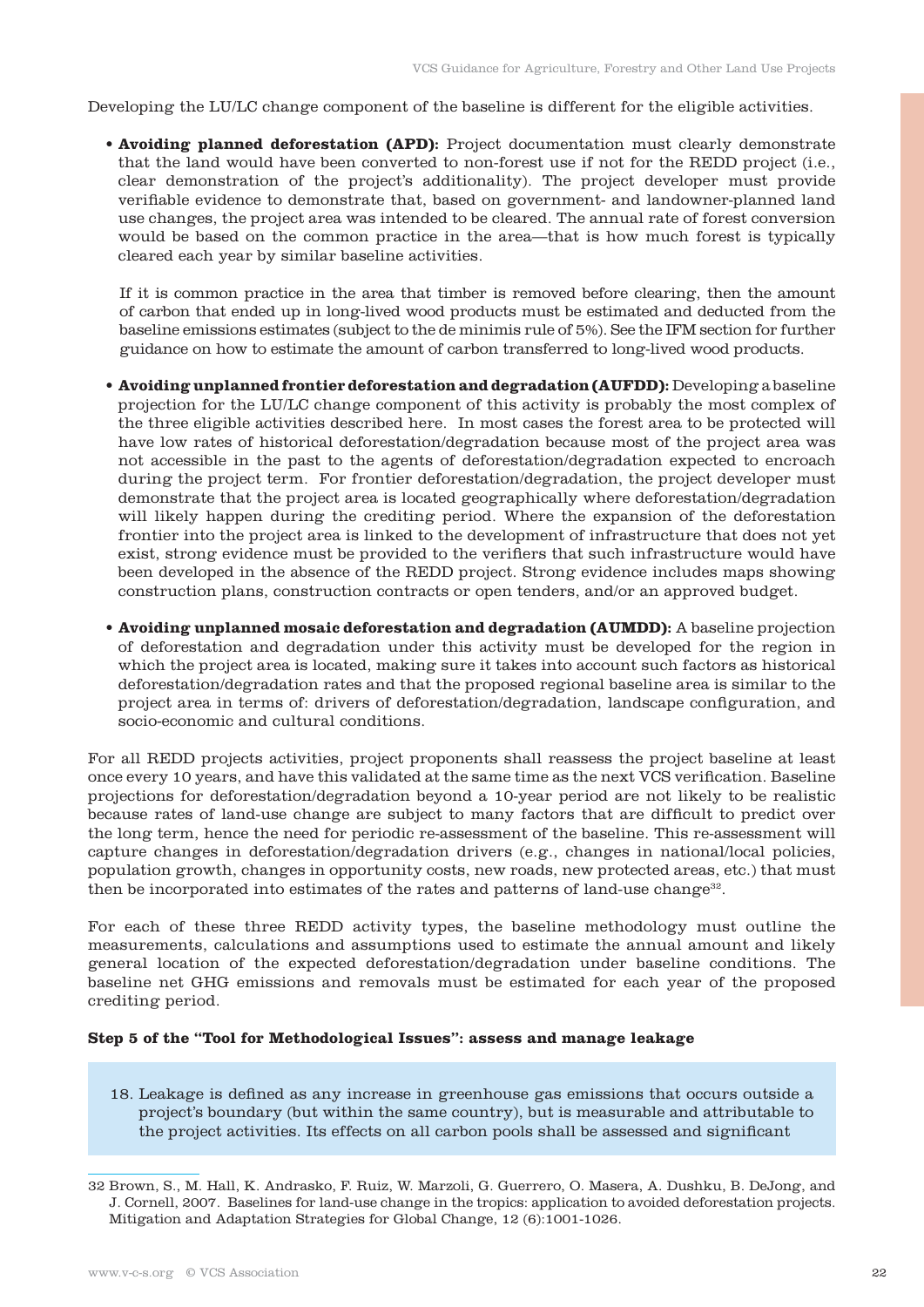effects taken into account when calculating net emission reductions. Accounting for positive leakage is not allowed.

- 19. For small-scale ALM land set-aside projects (< 10,000 ha), leakage due to displaced activities can be assumed to be zero.
- 20. IFM project developers must demonstrate that there is no leakage within their operations i.e., on other lands they manage/operate outside the bounds of the VCS carbon project.
- 21. Leakage shall be assessed and managed for the three eligible REDD activity types as follows:
	- a. In the case of avoiding planned deforestation (APD) leakage shall be controlled and measured directly by monitoring the activities of the project landowner who was originally planning on deforesting the project area (i.e., the baseline deforestation agents). Any leakage identified must be quantified and subtracted from the net carbon benefits claimed by the project.
	- b. In the case of avoiding unplanned frontier or mosaic deforestation and degradation (AUFDD or AUMDD) developers need to design and implement activities to minimize leakage, and monitor and account for leakage using approved methodologies.
- 22. If leakage prevention measures for any eligible REDD activity include tree planting, agricultural intensification, fertilization, fodder production and/or other measures to enhance cropland and grazing land areas, then any significant increase in GHG emissions associated with these activities shall be estimated and subtracted from the project's net emissions reductions.
- 23. Leakage caused by market effects is not considered except for the case where timber production is significantly affected.
- 24. Table 2 outlines adjustments that shall be made to IFM project credits to account for potential market leakage resulting from a reduction of timber production.
- 25. For REDD projects, any carbon credits generated from stopping illegal logging activities (to the extent they supply regional/global timber markets) shall also be subject to these market leakage discounts (following the Table 2 guidance for activities that "Substantially reduce harvest level permanently").
- 26. Instead of applying the default market leakage discounts (from Table 2), project proponents may opt to estimate the project's market leakage effects across the entire country and/or use analysis(es) from other similar projects to justify a different market leakage value.
- 27. IFM and REDD market leakage assessments (whether using default discounts or projectspecific analysis(es)) shall be subject to the VCS double approval process.

#### **Guidance:**

Many GHG mitigation activities (whether energy, industrial process or AFOLU based) have the potential to cause leakage (i.e., impacts outside the project boundary that increase emissions). Based on the methodological guidance provided for each AFOLU project category, project proponents must identify potential leakage and mitigate it to the extent possible.

In the context of AFOLU projects, leakage is defined as any increase in greenhouse gas emissions that occurs outside a project's boundary (but within the same country<sup>33</sup>), but is measurable and attributable to the project activities. Leakage caused by market effects is not considered except for the case where timber production is significantly affected (see guidance provided under IFM section below).

Verifiers and project proponents can test the significance of off-site climate impacts using the

33 Following the CDM and VCS policy of not accounting for international leakage.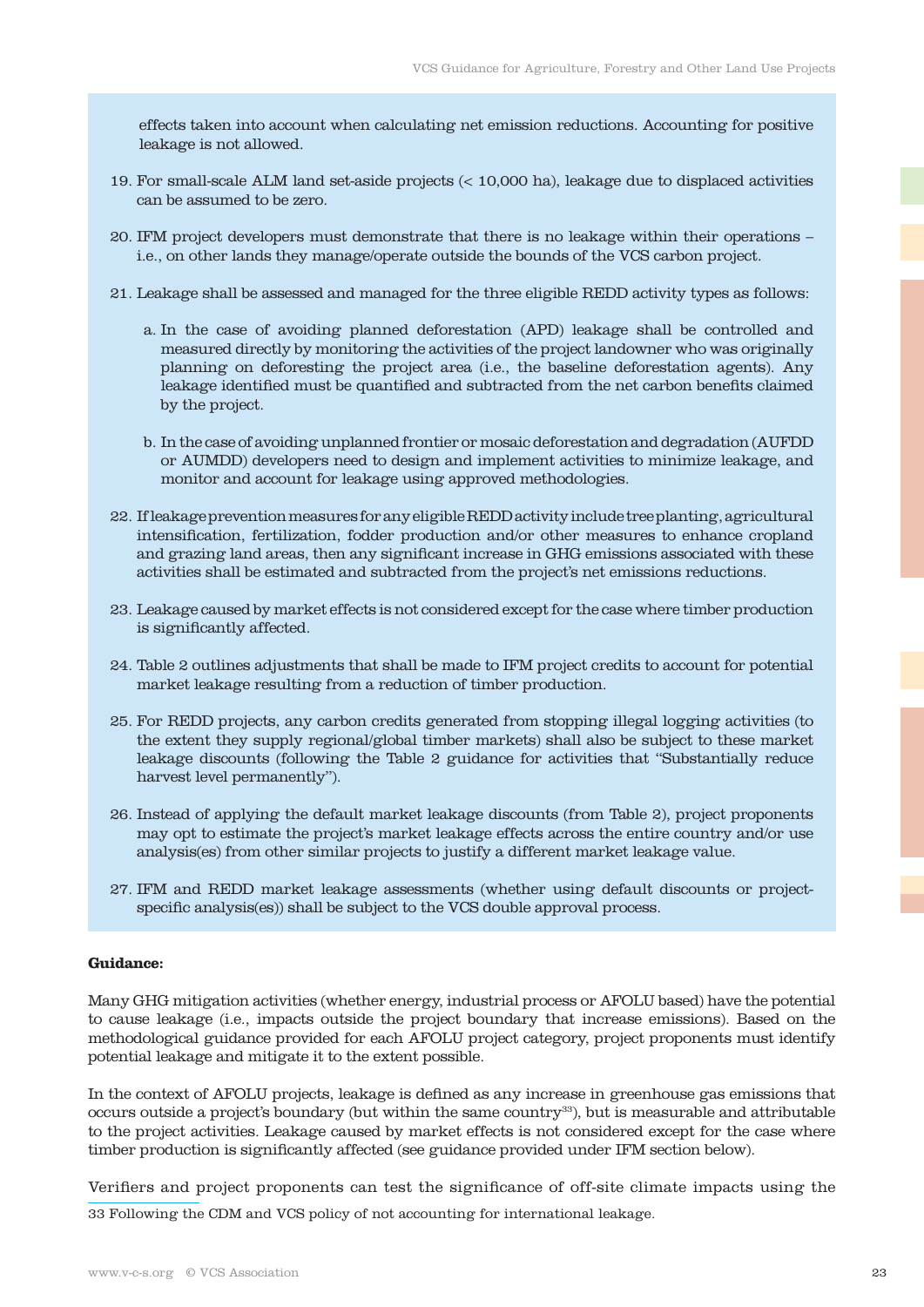CDM EB tool designed for this purpose<sup>34</sup>. Insignificant off-site climate impacts can be excluded.

When calculating the number of carbon credits that should be issued to a given project, the tradable credits (VCUs) are estimated by subtracting out the leakage from the total estimated "credits" and then subtracting out the non-permanence buffer.

This calculation process is illustrated in the example below:

Assume two projects (A and B), each subject to a 20% buffer withholding requirement and generating the same increase in carbon stocks (or decrease in forest carbon emissions) within the project boundary, but having different impacts in terms of permanent project GHG emissions (e.g., related to fossil fuel use) and leakage. The number of credits to be retained in the AFOLU Pooled Buffer Account would be the same for both projects because the buffer calculation is based on only the carbon stock changes within the project boundary. However, because the two projects have different impacts in terms of permanent project emissions and leakage, the total number of credits issued would be different (see table below).

|                                                                                                | Project A  |                         | <b>Project B</b> |                          |  |  |
|------------------------------------------------------------------------------------------------|------------|-------------------------|------------------|--------------------------|--|--|
|                                                                                                | $tCO2$ -eq | Comment                 | $tCO2$ -eq       | Comment                  |  |  |
| <b>Project compared</b><br>to baseline:                                                        |            |                         |                  |                          |  |  |
| Change in carbon<br>stocks                                                                     | 1000       | non-permanent           | 1000             | non permanent            |  |  |
| Change in GHG<br>emissions (e.g.,<br>from decrease<br>or increase in<br>machinery use)         | 50         | permanent               | $-50$            | permanent                |  |  |
| Total project vs.<br>baseline                                                                  | 1050       | $= 1000 + 50$           | 950              | $= 1000 - 50$            |  |  |
| Leakage <sup>35</sup> :                                                                        |            |                         |                  |                          |  |  |
| Change in carbon<br>stocks                                                                     | $-150$     | considered<br>permanent | 100              | ignored when<br>positive |  |  |
| Change in GHG<br>emissions                                                                     | $-80$      | permanent               | $-80$            | permanent                |  |  |
| Total leakage                                                                                  | $-230$     | $= -150 - 80$           | $-80$            | $= N.A. - 80$            |  |  |
| <b>Carbon credits</b><br>issued:                                                               |            |                         |                  |                          |  |  |
| Total credits<br>issued                                                                        | 820        | $= 1050 - 230$          | 870              | $= 950 - 80$             |  |  |
| Credits held in<br>buffer (determined<br>as a percentage of<br>total carbon stock<br>benefits) | 200        | $= 1000 * 20%$          | 200              | $= 1000 * 20%$           |  |  |
| Immediately<br>tradable VCUs                                                                   | 620        | $= 820 - 200$           | 670              | $= 870 - 200$            |  |  |

#### 34 http://cdm.unfccc.int/EB/031/eb31\_repan16.pdf

35 Carbon stock losses caused by leakage effects are considered permanent. Some projects may have beneficial spillover effects, but accounting for positive leakage is not allowed (as in Project B example). Leakage can be estimated either directly from monitoring (and quantified in units of tCO2-eq), or indirectly (as a percentage of total project carbon benefits) when leakage is difficult to monitor directly but where scientific knowledge provides credible estimates of likely impacts (e.g., using the IFM leakage tables found later in this document).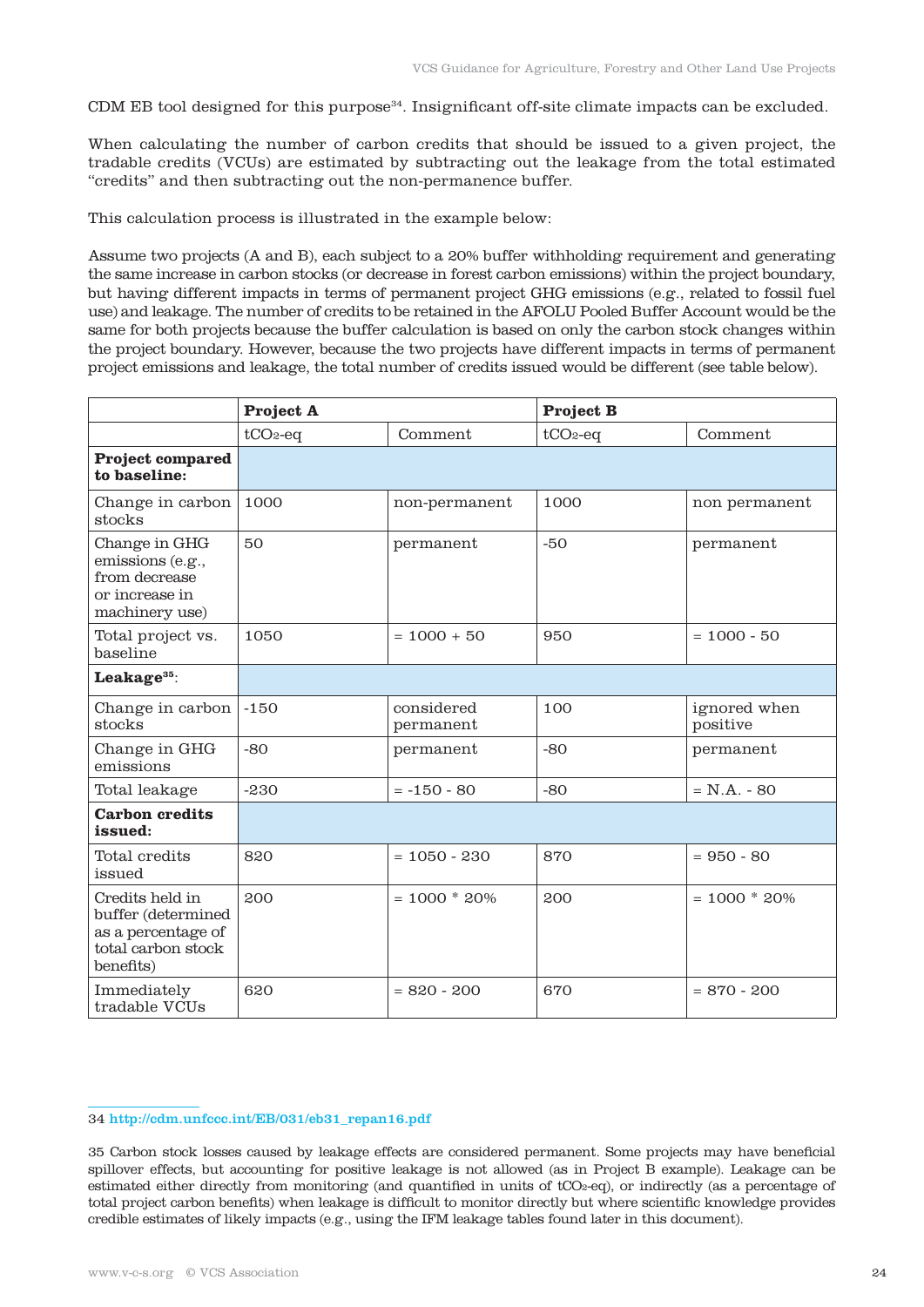#### Leakage in relation to **ARR**

ARR leakage impacts can result from, but are not limited to, the: shifting of grazing animals, shifting of households or communities, shifting of agricultural activities, shifting of fuelwood collection, increased use of wooden fence posts, and emissions from transportation and machinery use. The requirements for assessing and managing leakage in ARR projects are, in principle, similar to those for A/R CDM project activities.

- If deforestation increases outside of a project's boundary because the project has displaced agricultural practices to forested areas, then the effects of this deforestation on all carbon pools must be assessed and taken into account when calculating net emission reductions;
- If fuelwood collection or similar activities (e.g., grazing) increase outside of a project's boundary because the project has simply displaced these activities to a new area, then, as long as the activities are not significantly degrading the forest (i.e., the extracted volume results in emissions equivalent to less than 5% of total GHG removals by sinks), only the portion of the gathered wood that is non-renewable must be assessed and taken into account when calculating net emission reductions. In the case that forests are significantly degraded, the effects of this degradation on all carbon pools must be assessed and taken into account when calculating net emission reductions (see methods for Participatory Rural Appraisal (PRA) and Eq. 2.13 for fuelwood removal as outlined in IPCC 2006 GL for AFOLU36.
- The determination and quantification of off-site GHG impacts must follow the relevant IPCC 2006 Guidelines and/or use approved A/R CDM methodologies applicable under the given conditions of a project.

#### Leakage in relation to **ALM**

Leakage potential should be assessed for all project activities using full GHG accounting principles and, where significant, estimated leakage must be deducted from the net  $CO<sub>2</sub>$  benefits generated by the project. Potential sources of leakage for ALM projects are listed below:

- Reductions in C stocks outside the project area due to the displacement of pre-project activities.
- Increases in N<sub>2</sub>O, CH<sub>4</sub> and production-related fossil CO<sub>2</sub> emissions outside the project area due to the displacement of pre-project activities.
- Other emissions of CO2 from fossil fuel use that are attributable directly to the project but occur outside of project boundaries; for example, the transportation of products from the project that are additional to those accounted for in the baseline.

For ALM projects involving cropland or grassland management activities, the leakage risks are likely to be negligible because the land is being actively maintained for commodity production.

For projects involving land set-asides, i.e., cropland or pastures converted to grassland conservation set-asides, leakage could occur due to displacement of pre-project activities to areas outside the project area. For small-scale land set-asides (< 10,000 ha), leakage due to displaced activities can be assumed to be zero. Projects above this size, should estimate leakage for displacement of pre-project activities, taking into account possible reductions in biomass, C stocks, and emissions of N2O, CH4 and fossil CO2 emissions. Guidance on accounting for leakage associated with shifting of pre-project activities due to land conversions from agriculture to grassland are functionally similar to conversion of land to forest vegetation under ARR (see ARR section for references to CDM-derived guidance). Alternatively, projects should consider including leakage management zones<sup>37</sup> as part of the overall project design.

### 36 www.ipcc-nggip.iges.or.jp/public/2006gl/vol4.htm

37 Leakage management zones could minimize the displacement of land use activities to areas outside of a project's boundaries by providing for the maintenance of goods and services (e.g. agricultural products) within areas under the control of project participants. To avoid displacing activities to new (possibly unmanaged lands), more efficient production per unit area of land would be required within a leakage management zone.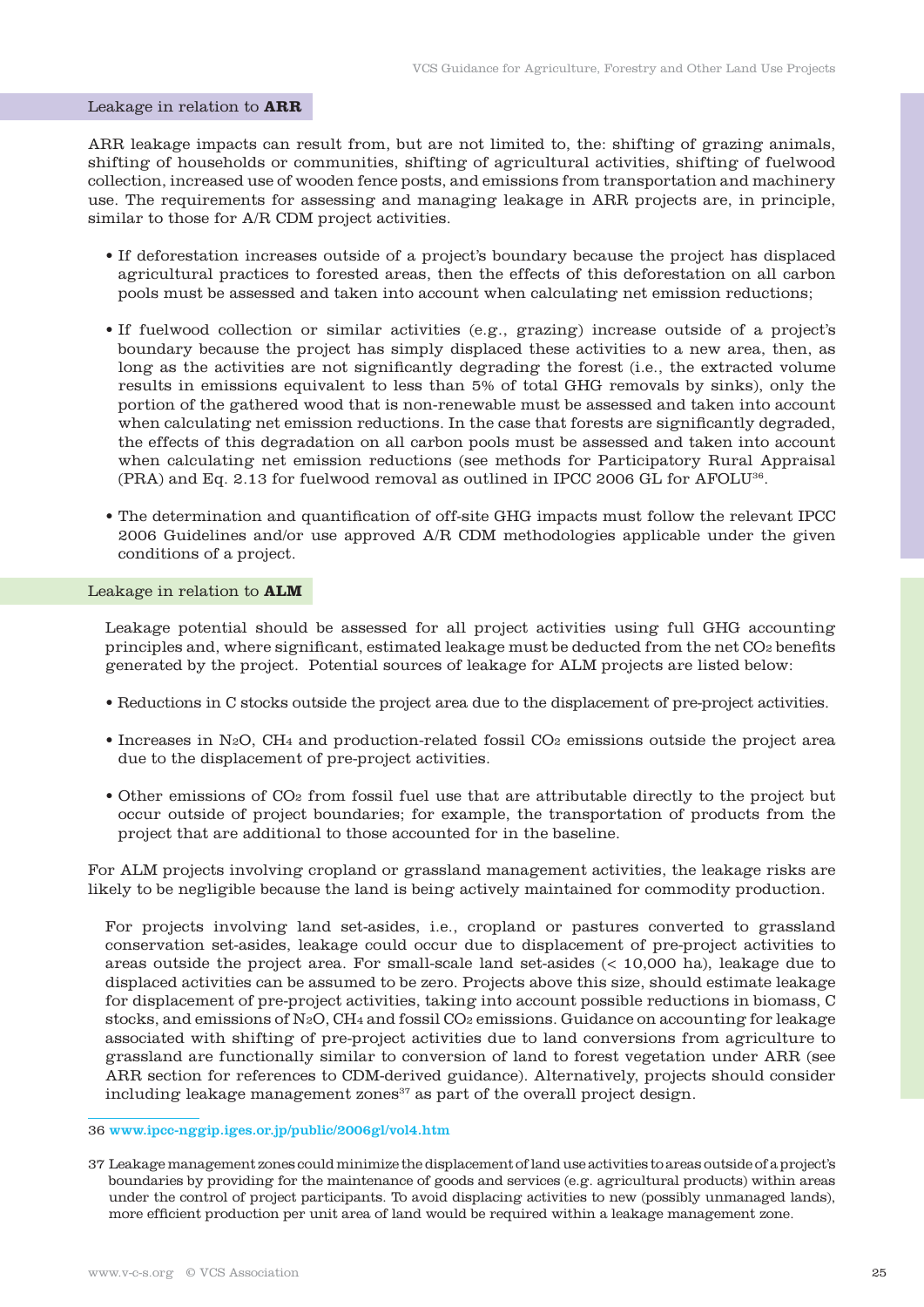#### Leakage in relation to **IFM**

IFM project developers are responsible for demonstrating that there is no leakage within their operations – e.g., on other lands they operate outside the bounds of the specific project. The project developer must demonstrate to the VCS verifier that the management plans and/or land-use designations of other owned lands have not materially changed as a result of the IFM project (e.g., increasing harvest rates, or clearing lands that would otherwise have been set aside) because such changes could lead to reductions in carbon stocks or increases in GHG emissions. At each verification, documentation must be provided covering the other owned lands where leakage could occur, including, at a minimum, their location(s), existing land use(s), and management plans.

In addition, when improved forest management activities result in a significant reduction of timber production, it is likely that timber production could shift to other areas to make up the reduction. The table below defines adjustments that must be made to account for this potential market leakage.

| <b>Project Action</b>                                                                                                                                                                                             | <b>Leakage Risk</b> | <b>Leakage Credit Adjustment</b><br>(discount)                                                                                                                                                                                                                                                                                                        |
|-------------------------------------------------------------------------------------------------------------------------------------------------------------------------------------------------------------------|---------------------|-------------------------------------------------------------------------------------------------------------------------------------------------------------------------------------------------------------------------------------------------------------------------------------------------------------------------------------------------------|
| Reduced impact logging with<br>no effect or minimal effect on<br>total timber harvest volumes                                                                                                                     | None                | O%                                                                                                                                                                                                                                                                                                                                                    |
| Extend rotations moderately<br>(5-10 years) leading to a shift<br>in harvests across time periods<br>but minimal change in total<br>timber harvest over time                                                      | Low                 | 10%                                                                                                                                                                                                                                                                                                                                                   |
| Substantially reduce harvest<br>levels permanently (e.g., RIL<br>activity that reduces timber<br>harvest by 25% or more across<br>the project area <sup>38</sup> ; or, a forest<br>protection/no logging project) | Moderate to High    | Depends on where timber<br>harvest is likely to be shifted<br>• Similar carbon dense forests<br>within country: 40%<br>• Less carbon dense forests<br>within country: 20%<br>• More carbon dense forests<br>within country: 70%<br>• Out of country: 0% (according<br>to stated VCS and CDM<br>policy of not accounting for<br>international leakage) |

Project proponents not wishing to use the default market leakage discounts provided in this table may justify using a different market leakage value by estimating the project's market leakage effects across the entire country (the required scale for such analysis) and/or referring to existing leakage analysis(es) from other similar projects.39

<sup>38</sup> Only the RIL carbon credits associated with activities that will reduce timber production are subject to the market leakage discount.

<sup>39</sup> The following papers may be helpful to project proponents (and verifiers) seeking to estimate carbon project market leakage effects:

 <sup>•</sup> Murray, B.C., B.A. McCarl, and H. Lee. 2004. "Estimating Leakage from Forest Carbon Sequestration Programs." Land Economics 80(1):109-124. (http://ideas.repec.org/p/uwo/uwowop/20043.html)

 <sup>•</sup> Murray, B.C., B.L. Sohngen, et al. 2005. EPA-R-05-006. "Greenhouse Gas Mitigation Potential in U.S. Forestry and Agriculture." Washington, D.C: U.S. Environmental Protection Agency, Office of Atmospheric Programs. (www.epa.gov/sequestration/pdf/greenhousegas2005.pdf)

 <sup>•</sup> Sohngen, B. and S. Brown. 2004. "Measuring Leakage from Carbon Projects in Open Economies: A Stop Timber Harvesting Project as a Case Study." Canadian Journal of Forest Research. 34: 829-839 (http://www.winrock.org/ecosystems/files/Sohngen\_Brown\_2004.pdf)

 <sup>•</sup> Noel Kempff Climate Action Project PDD: http://conserveonline.org/workspaces/climate.change/ClimateActionProjects/NoelKempff/NKPDD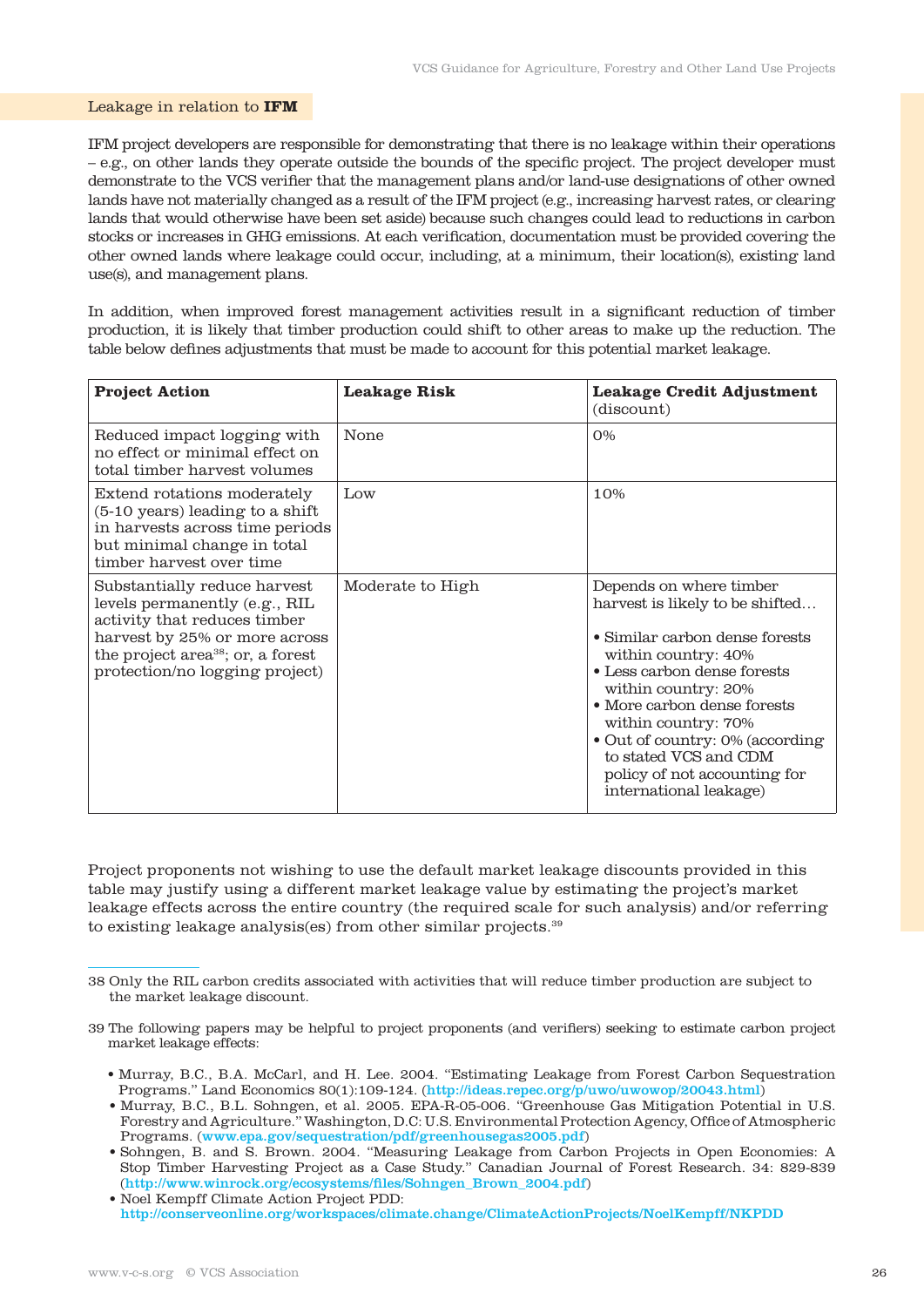Given that this market leakage assessment may be subject to differing interpretations, which could significantly impact the number of VCUs issued to projects, the outcome of the IFM (or REDD) market leakage assessment conducted at first VCU issuance (whether using the default discounts or relying on project-specific analysis(es)) will be subjected to the VCS double approval process. This will be done at the same time and follow the same procedures as the second verifier review of the original verifier's risk/buffer analysis of the project, as described in the guidance for Step 1 of the Risk Tool found later in this document. Market leakage assessments conducted at validation stage and at verification other than the first VCU issuance are not required to undergo the double approval process.

### Leakage in relation to **REDD**

Projects designed to avoid deforestation and degradation activities are prone to leakage, particularly activity shifting, which is the displacement of deforestation/degradation activities from the project area to outside the project area, leading to a decrease in carbon stocks and/or increase in GHG emissions.

Assessment and management of leakage for each of the three eligible activities is discussed below:

- 1. **Avoiding planned deforestation (APD):** Under this situation, displacement of baseline activities can be controlled and measured directly by monitoring the activities of the project landowner who was originally planning on deforesting the project area (i.e., the baseline deforestation agents). These landowners (including individuals, communities, private companies, or local/national governments) may own multiple parcels of forest land within the country that could be used to make up for the generation of goods and/or services lost through implementation of the carbon project. In such cases, the landowner shall demonstrate to the VCS verifier that the management plans and/or land-use designations of other owned lands have not materially changed as a result of the REDD project (e.g., designating new lands as timber concessions, increasing harvest rates in lands already managed for timber, clearing intact forests for agricultural production, or increasing fertilizer use to enhance agricultural yields) because such changes could lead to reductions in carbon stocks or increases in GHG emissions. At each verification, documentation shall be provided covering the other owned lands where leakage could occur, including, at a minimum, their location(s), existing land use(s), and management plans. Any leakage identified shall be quantified and subtracted from the net carbon benefits claimed by the project.
- 2. **Avoiding unplanned frontier deforestation and degradation (AUFDD) and Avoiding unplanned mosaic deforestation and degradation (AUMDD):** The project design shall identify leakage potential and address the socio-economic factors that drive deforestation/ degradation. Activities that sustainably reduce deforestation/degradation may include the establishment of: agricultural intensification practices; lengthened fallow periods; agroforestry and fast-growing woodlots on degraded land; under-story farming; ecotourism and other sustainable livelihood activities; and/or sustainable production of non-timber forest products40. Developers of AUFDD and AUMDD projects shall design and implement activities to minimize leakage, and monitor and account for leakage using approved methodologies.

In addition, for all REDD projects, any carbon credits generated from stopping illegal $41$  logging activities (to the extent they supply regional/global timber markets) shall be subject to the market leakage discounts covering IFM activities (see section above). The market leakage effects associated with stopping illegal logging need not be considered if the project proponent chooses not to claim carbon credits from stopping such activities (i.e., illegal logging is not considered in the baseline or project scenario).

<sup>40</sup> These mitigating activities can be supplemented by providing economic opportunities for local communities that encourage protection, such as employment as protected-area guards or ecotourism guides, or by training in sustainable forest use and assisting communities securing markets for forest products (e.g., rattan, vanilla, cacao, coffee, natural medicines, etc.).

<sup>41</sup> Activities that reduce legally harvested timber production are covered under the IFM section of the VCS and are not eligible REDD activities.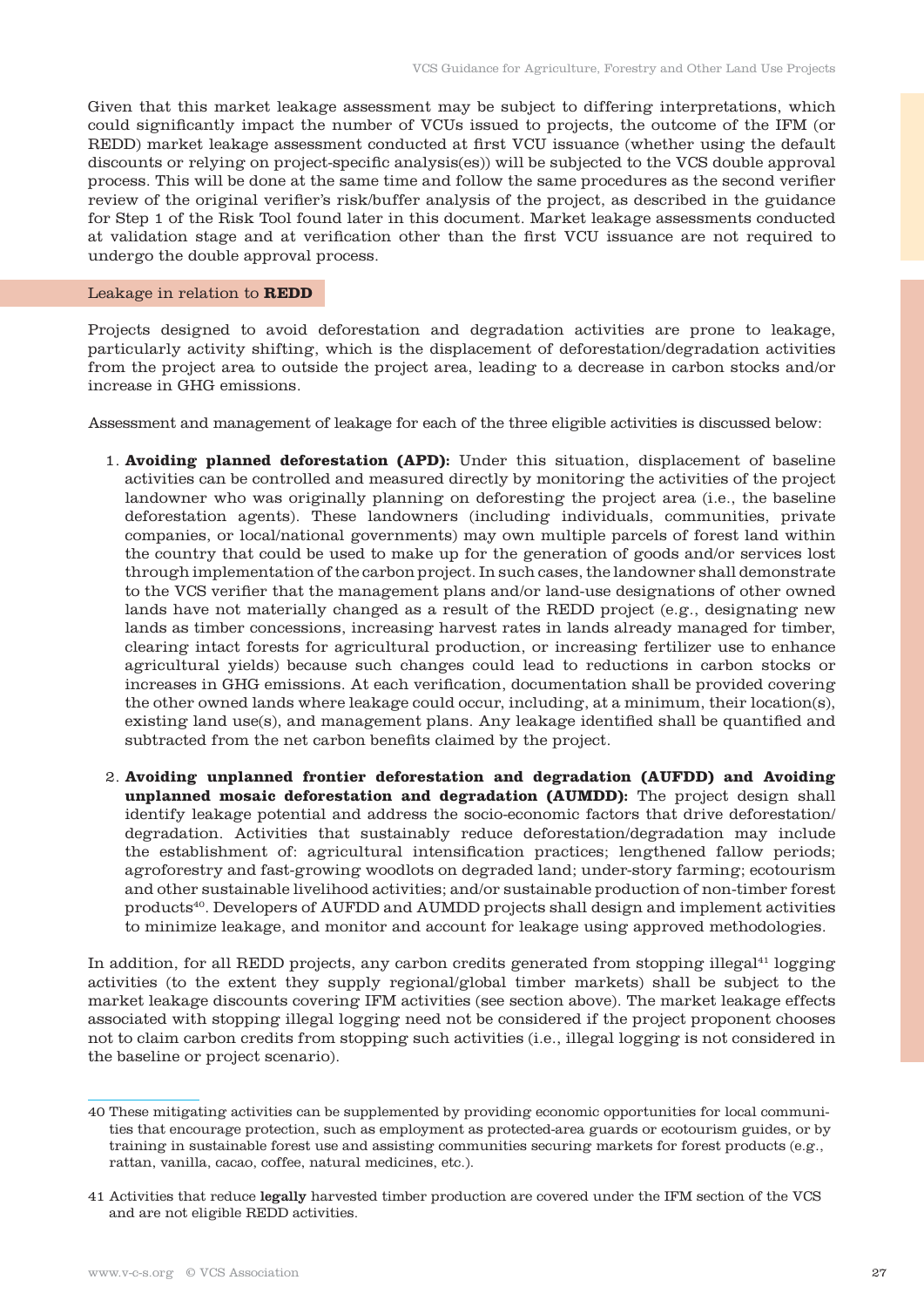If leakage prevention measures for any eligible REDD activity include tree planting, agricultural intensification, fertilization, fodder production and/or other measures to enhance cropland and grazing land areas, then the increase in GHG emissions associated with these activities (e.g.,  $CO<sub>2</sub>$ ) from machinery use and N2O from fertilization of cropland) shall be estimated and subtracted from the project's net emissions reductions (subject to de minimis rule of 5%).

# **Step 6 of the "Tool for Methodological Issues": estimate and monitor net project greenhouse gas benefits**

- 1. In the case of ARR or IFM rotation forestry projects, the maximum number of carbon credits to be assigned to the project shall not exceed the project's net carbon stock benefits (i.e., project minus baseline carbon stocks, including long-lived wood products) averaged across the harvesting/rotation cycles during the project crediting period $42$ , adjusted for project emissions of CO2, N2O and CH4, and leakage.
- 2. ALM projects that target soil C stock increases shall account for, where significant, concomitant increases in N2O and CH4 and fossil-derived CO2; similarly, projects targeting N2O emission reduction need to account for, where significant, reductions in soil C stocks. Measurements shall be based on randomized sampling, using established, reliable methods, with sufficient sampling density to determine statistically significant changes at a 95% confidence level. Soil C stock change factors shall be based on measurements of soil C stocks to the full depth of affected soil layers, accounting for differences in bulk density as well as organic C concentrations.
- 3. The IPCC 2006 Guidelines shall be used for estimating: CO2 and non-CO2 emissions; forest regrowth (carbon accumulation) if degradation is reduced; and, reductions in forest carbon stocks caused by removals of biomass exceeding regrowth. These Guidelines shall also be followed in terms of quality assurance/control and uncertainty analysis.

#### **Guidance:**

#### Estimating net emissions reductions and GHG removals.

Approved VCS AFOLU methodologies provide guidance for estimating net GHG benefits from project activities against the baseline scenario following the methodologies outlined in the IPCC Guidelines 2006 for AFOLU.

Projects must use full greenhouse gas accounting, providing annual estimates of overall project GHG impacts expressed in terms of CO2 equivalents employing global warming potentials (GWPs) of 310 for N2O and 21 for CH4. 43

In the case of ARR or IFM rotation forestry projects, the maximum number of carbon credits to be assigned to the project shall not exceed the project's net carbon stock benefits (i.e., project minus baseline carbon stocks, including long-lived wood products) averaged across the current harvesting/rotation cycle<sup>44</sup>, adjusted for project emissions of CO<sub>2</sub>, N<sub>2</sub>O and CH<sub>4</sub>, and leakage. This is to prevent proponents from unrealistically inflating the project's carbon benefits, and number of credits issued, by timing verification events to coincide with peak carbon stocks and not accounting for subsequent carbon losses from harvesting.

<sup>42</sup> This average is calculated from actual carbon measurements and/or estimates/projections based on the project's harvest plan/schedule.

<sup>43</sup> It should be noted that these GWPs may be updated over time, in which case the most current UNFCCC GWPs shall be used.

<sup>44</sup> This average is calculated from actual carbon measurements and/or estimates/projections based on the project's harvest plan/schedule.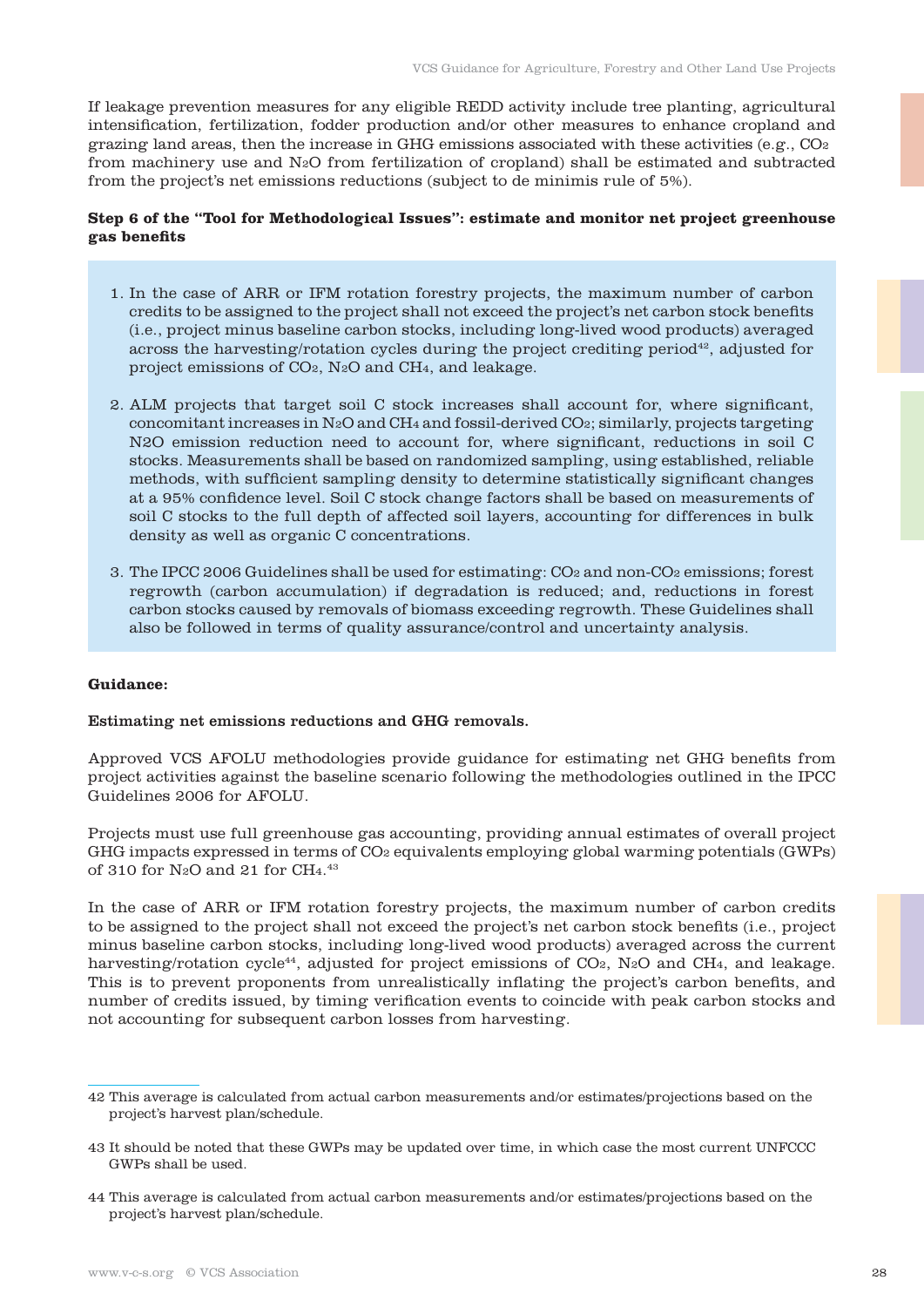# **ARR**

Emissions sources that must be considered when calculating net emissions reductions for ARR projects include, but are not limited to: emissions from biomass burning during site preparation; emissions from fossil fuel combustion<sup>45</sup>; direct emissions from the use of synthetic fertilizers<sup>46</sup>; and emissions from N-fixing species (CDM EB tool currently being prepared).

Different calculation methodologies must be used when calculating net emissions reductions for activities with and without tree harvesting. Projects harvesting trees must demonstrate that the permanence of their carbon stock is assured and must put in place a management system to reduce the risk of losing the carbon during a final cut with no subsequent replanting or regeneration. In the case of rotation forestry projects, the maximum number of carbon credits to be assigned to the project shall not exceed the long-term average of the carbon stored in the selected carbon pools, adjusted for any project emissions of CO2, N2O and CH4, and leakage.

The (ex-ante) determination and quantification of the project scenario should follow the guidance provided by the IPCC or approved A/R CDM methodologies, accounting for specific project conditions. In general, it is recommended that national or regional biomass tables be used in calculations. Additionally, the project proponent should use the following guidance for quantifying specific carbon pools:

- Litter see IPCC 2006 GL for AFOLU<sup>47</sup>.
- Dead wood see IPCC 2006 GL for AFOLU, with the assumption that this increase in carbon stock occurs over the lifetime of the project.
- Soil see IPCC 2006 GL for AFOLU, with the appropriate calculations for the amount of soil organic carbon in non-forest lands as mentioned from elsewhere in the same document.
- Below-ground biomass estimated using species-dependent root-to-shoot ratios or the Cairns equations (see IPCC 2006 GL for AFOLU).

To reduce the cost of carbon monitoring in cases where good growth tables are available and there is a high tree survival-rate, carbon stocks of above-ground biomass can be conservatively estimated as follows:

- For plantations: the project proponents must demonstrate 90% seedling survival two years after planting and may use national or regional volume or biomass tables for the lowest site class plantations for the species planted. If plantation tables are not available, then natural regeneration tables may be used.
- For natural regeneration: the proponents may use national or regional volume tables for the lowest site class natural regeneration for the species planted. If natural regeneration tables are not available, then plantation tables may be used but 10 years must be added to the age of the stand(s).
- The proponents may use higher site class yield tables if they can demonstrate through measurement that the trees are behaving as expected on the higher site class yield table.

To quantify emissions sources, projects must follow the respective guidance by the IPCC, approved A/R CDM methodologies, or specific tools approved by the Executive Board of the CDM. Two options are available to projects: (1) an approved methodology (CDM A/R and others), in which case the boundary description and its justification defines the list of emissions to be considered and tested; or, (2) their own methodology, in which case they must: justify the list of emissions

<sup>45</sup> For their quantification, see, e.g., http://cdm.unfccc.int/EB/033/eb33\_repan14.pdf

<sup>46</sup> For their quantification, see, e.g., http://cdm.unfccc.int/EB/033/eb33\_repan16.pdf

<sup>47</sup> www.ipcc-nggip.iges.or.jp/public/2006gl/vol4.htm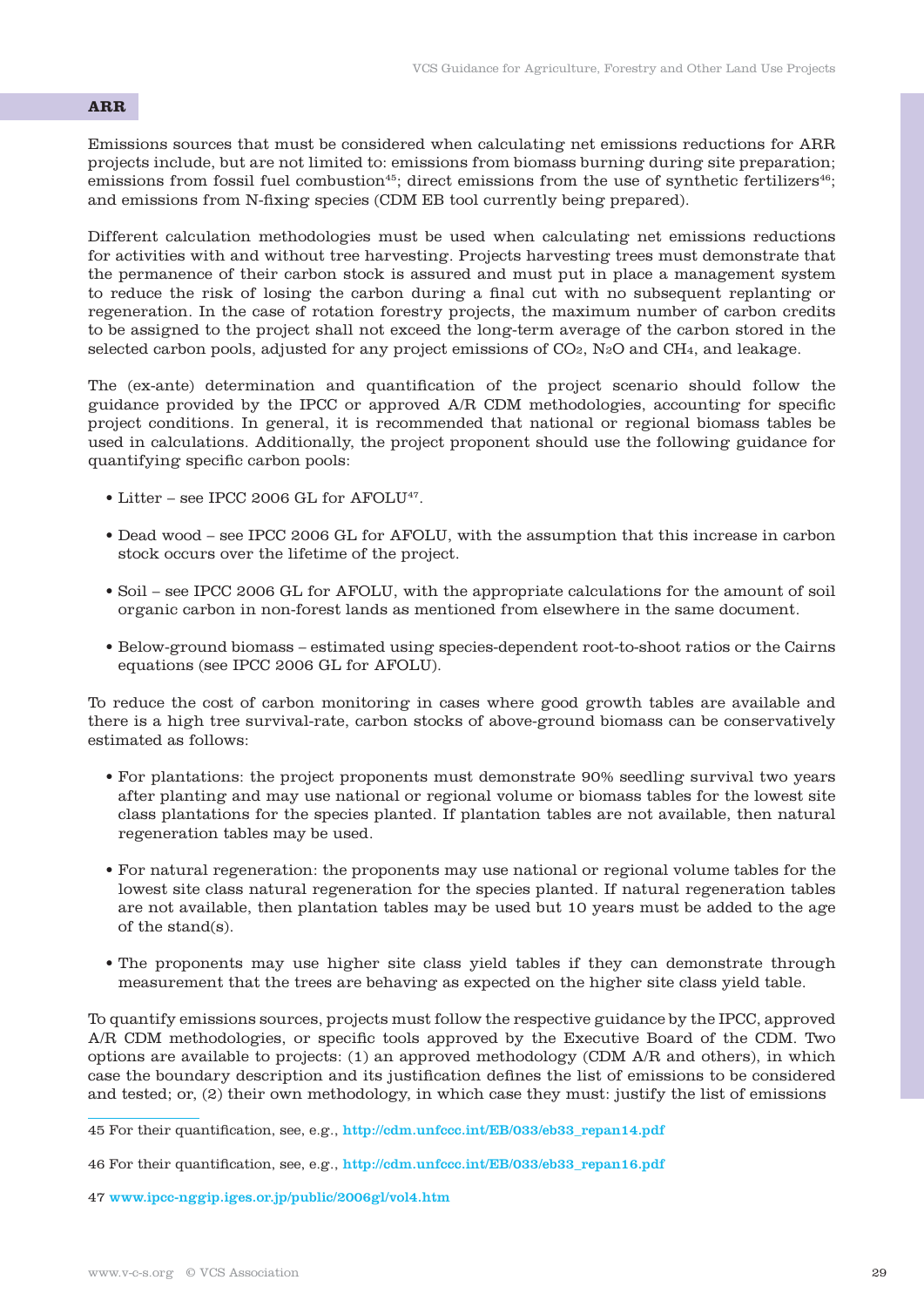sources to be considered and tested; justify the exclusion of other emission sources; and prove that it has assessed and managed all significant<sup>48</sup> sources of leakage.

# **ALM**

Projects that target soil C stock increases must account for, where significant, concomitant increases in N2O and CH4 and fossil-derived CO2; similarly, projects targeting N2O emission reduction need to account for, where significant, reductions in soil C stocks. In addition:

- If livestock grazing occurs, projects must account for CH4 emissions from enteric fermentation and CH4 and N2O emissions from manure.
- Where land-use conversion requires intensive energy or infrastructure inputs (e.g., establishment of irrigation or drainage system), the emissions associated with the conversion process must be included in any assessment of overall emissions.
- Reduced emission of CO2 as a result of energy-conserving practices (e.g., adopting no-till can reduce fuel use) can be included as a part of the net GHG reduction estimate.

Measurement of cropland and grassland soil management projects can include activity-based model estimates or direct measurement approaches or a combination of both. The IPCC 2006 Guidelines for National Greenhouse Gas Inventories (http://www.ipcc-nggip.iges.or.jp/public/2006gl/index. htm) provides guidance for three 'tiers' of estimation methods; with progressively higher tier number, data requirements and complexity increase but uncertainty is reduced.

Tier 1 methods involve the use of IPCC equations and default stock change and emission factors specified for broadly defined climate, soil and land use and management conditions. Tier 2 methods use the IPCC equations, but with more regionally relevant stock change/emission factors. Estimation of stock change and/or soil emission factors for Tier 2 methods should be based on data from replicated field experiments having a duration of at least five years (preferably longer), for climate and soil conditions and management activities representative of the project conditions, using established, reliable measurement methods. Stock change factors for soil C or woody biomass C that are based on experiments of less than 20 yrs duration should be projected over no more than 20 years. Tier 3 methods use more complex, dynamic models which have been validated for conditions representative for the project area, and/or direct measurements of C stock changes and/or N2O and CH4 made on the project area. Tier 3 model-based estimates and measurements should span the range of soil, climate and land use/management conditions for the entire project area.

Measurements should be based on randomized sampling, using established, reliable methods, with sufficient sampling density to determine statistically significant changes at a 95% confidence level. Soil C stock change factors should be based on measurements of soil C stocks to the full depth of affected soil layers, accounting for differences in bulk density as well as organic C concentrations. Measurements to estimate project-specific N2O and CH4 emissions factors should be based on scientifically defensible measurements of sufficient frequency and duration to determine emissions for a full annual cycle.

#### **IFM**

To date, no approved methodologies exist for forest management project activities under the UNFCCC. Guidance for estimating carbon stocks and changes in them is provided in the IPCC 2006  $GL^{49}$  (see the "forests remaining as forests" section<sup>50</sup>) and in several other methodological frameworks given below, many of which are tailored more specifically to the eligible activities included in this section. Project developers must prove to verifiers that they used these sources

48 The following EB tool can be used to test the significance of emissions sources http://cdm.unfccc.int/EB/031/eb31\_repan16.pdf

50 See Volume 4 (AFOLU), Chapter 4 (Forest land), Section 4.2 – on pages 10-27

<sup>49</sup> http://www.ipcc-nggip.iges.or.jp/public/2006gl/vol4.htm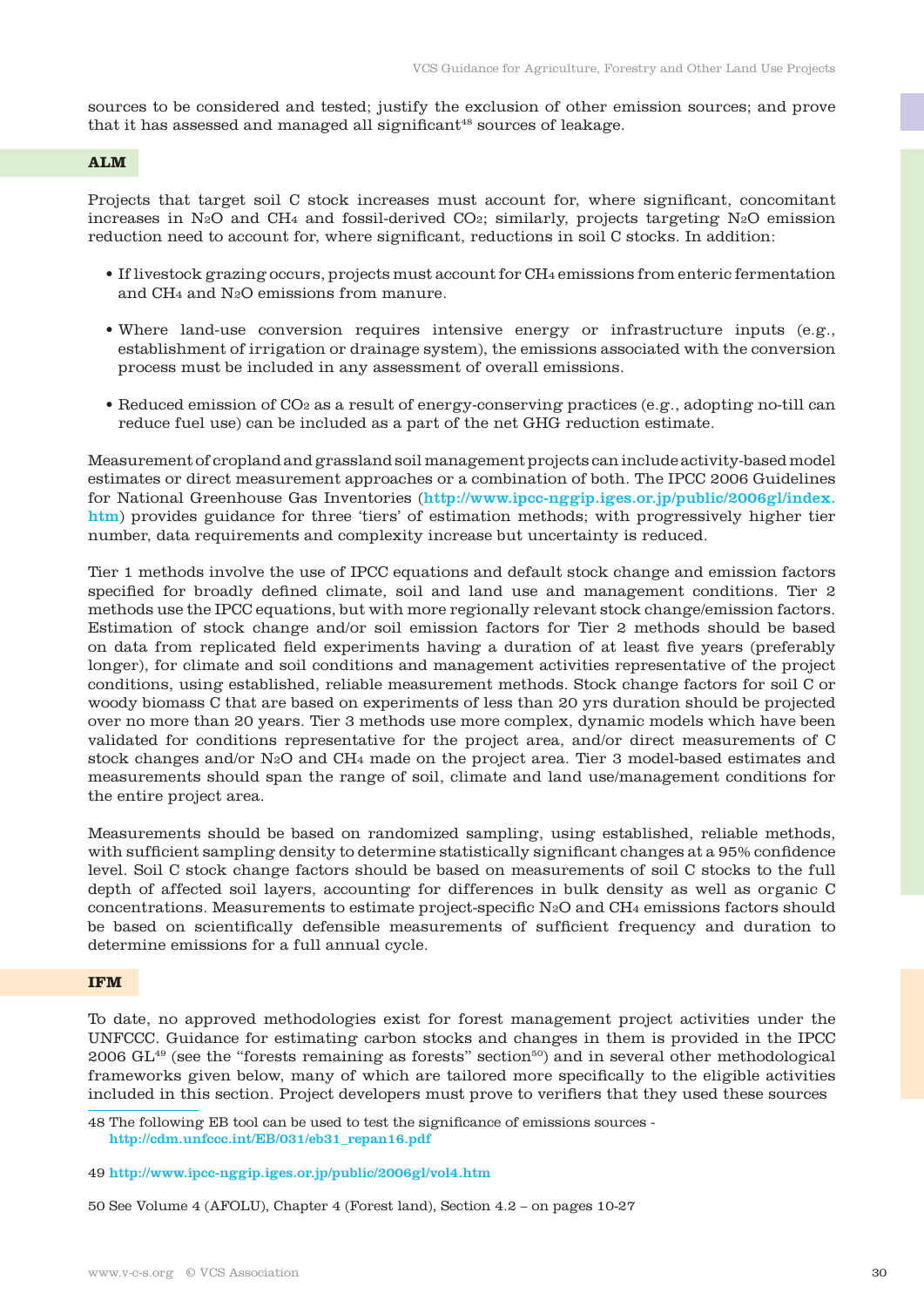to guide the monitoring and estimation process for their project (particularly for N2O and CH4, quality assurance/control (QA/QC), and uncertainty analysis). In addition, other sound monitoring and estimating protocols exist.

Other methodological frameworks:

- Conversion of selectively logged tropical forest to protected forest (based on the Noel Kempff Climate Action Project<sup>51</sup>) - can also be used for conversion from conventional logging to reduced impact logging. The framework also includes methods for incorporating reduction in harvested wood products and dead wood into the estimation of carbon credits.
- California Climate Action Registry Forest Project Protocol also includes a protocol for including harvested wood products:

http://www.climateregistry.org/docs/PROTOCOLS/Forestry/Forest\_Project\_Protocol\_ Version\_2.1\_Sept2007.pdf

http://www.climateregistry.org/docs/PROTOCOLS/Forestry/Forest\_Project\_Protocol\_ Version\_2.0.1.pdf

- The voluntary reporting system of the US Government, known as 1605(b) after Section 1605(b) of the Energy Policy Act of 1992, Technical Guidelines for Voluntary Reporting of Greenhouse Gas Program, Chapter 1, Emission Inventories, Part I Appendix: Forestry (APPENDIX C - Scenarios of Harvest and Carbon Accumulation in Harvested Wood Products, APPENDIX D - Summary of Data and Methods Contributing to Calculation of the Disposition of Carbon in Harvested Wood Products; and Section 3: Measurement Protocols for Forest Carbon Sequestration—provides methodological frameworks for all three VCS eligible activities. (http://www.pi.energy.gov/enhancingGHGregistry/documents/January2007\_1605bTechnical Guidelines.pdf)
- Non-CO2 greenhouse gases: refer to the IPCC 2006 GL methods in the case where biomass is burned as part of the slash removal after harvesting or nitrogen fertilizer is used.

The verifier also needs to check that a QA/QC plan is prepared and used in implementing the project activities.

# **REDD**

Guidance for estimating  $CO<sub>2</sub>$  emissions, including recommendations for accounting for emissions of non-CO2 gases, quality assurance, quality control, and uncertainty analysis, is provided in the IPCC 2006 GL for both deforestation (conversion of forest to non-forest use) and for degradation (forests remaining as forests)<sup>52</sup>. Any  $CO<sub>2</sub>$  emissions caused by the increased consumption of fossil fuels for implementing the project (e.g., for forest protection, monitoring and surveillance) must be accounted for (subject to the de minimis rule of 5%).

The IPCC 2006 GL provides guidance for estimating forest regrowth (carbon accumulation) if degradation is reduced, and for estimating reductions in forest carbon stocks caused by removals of biomass exceeding regrowth. Monitoring and estimation methods currently must be based on the IPCC GL. In the future, however, specific methodologies for REDD project activities may become available and approved under the UNFCCC or VCS, in which case their use would be preferred.

Monitoring net emissions reductions and GHG removals for all **AFOLU** projects. To be eligible under the VCS, AFOLU projects must have robust and credible monitoring protocols as defined in the approved methodologies. Monitoring and ex-post quantification of the project scenario (including off-site climate impacts) must follow the applicable guidance available in approved A/R CDM methodologies and/or IPCC documents.

<sup>51</sup> http://www.noelkempff.com/English/Welcome.htm, and http://conserveonline.org/workspaces/climate.change/ClimateActionProjects/NoelKempff/NKPDD

<sup>52</sup> http://www.ipcc-nggip.iges.or.jp/public/2006gl/vol4.htm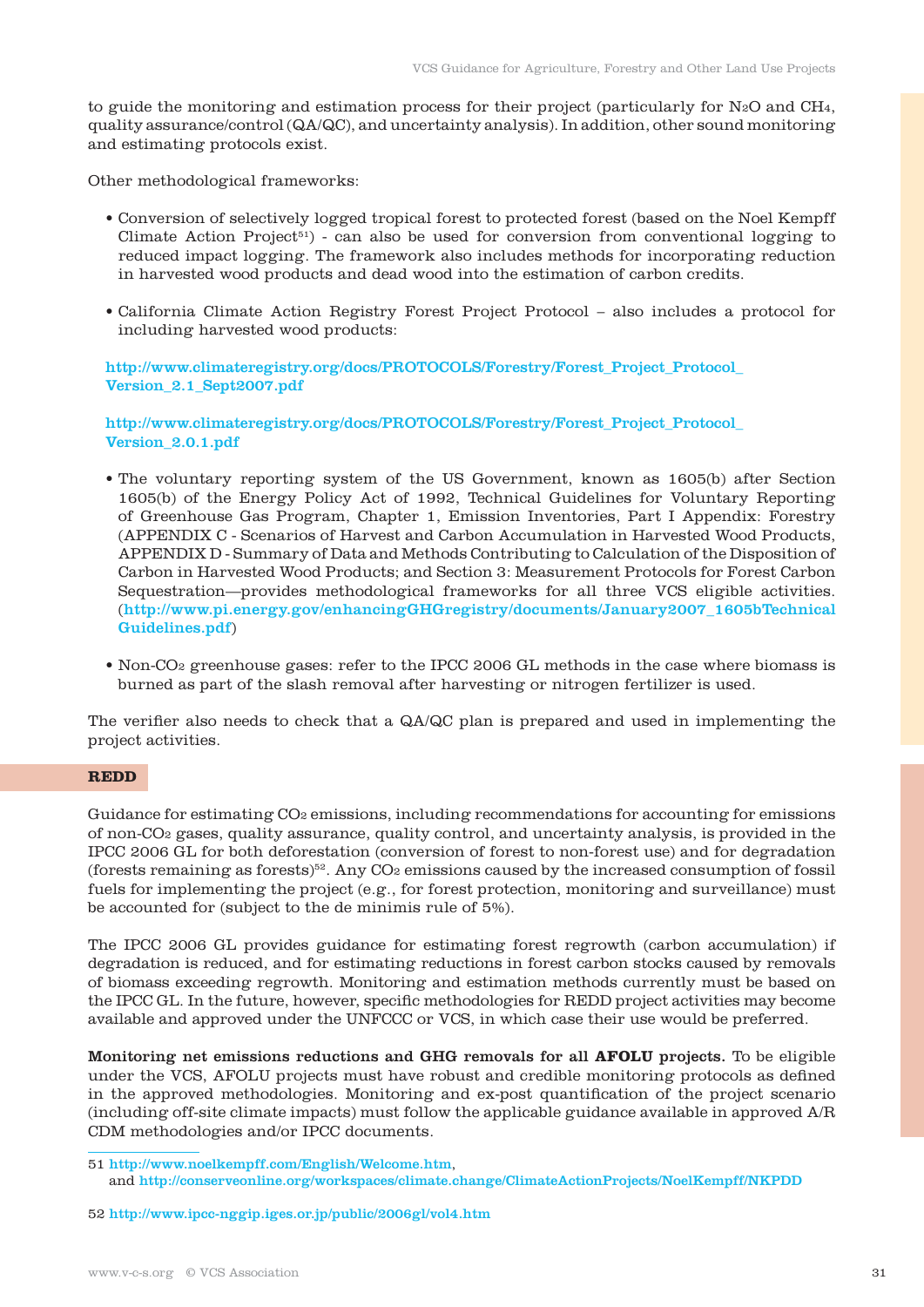# **4) Guidance to the Tool for AFOLU Non-Permanence Risk Analysis and Buffer Determination (hereafter referred to as "the Risk Tool")**

# **Step 1 of the Risk Tool: conduct a risk assessment**

- 1. Project proponents shall assess both transient and permanent potential losses in carbon stocks and determine the appropriate buffer reserve based on this Tool.
- 2. The outcome of the risk assessment shall be clearly documented and substantiated and be offered to the VCS verifier for assessment when the project is being validated or verified.
- 3. The overall risk classification of the project shall be based on risk ratings for generic risk factors and other risk factors associated with the specific AFOLU activity type: Afforestation, Reforestation and Revegetation; Agricultural Land Management; Improved Forest Management; or, Reduced Emissions from Deforestation and Degradation (resp. ARR, ALM, IFM and REDD).
- 4. When determining the overall non-permanence risk classification, all the risk factors relevant to the project shall be weighed up together. To assist with this process, the "risk likelihood  $\times$  significance" risk assessment methodology<sup>53</sup>, described in Appendix A, may be used.
- 5. Before VCUs can be issued, a VCS verifier will need to confirm the overall project risk classification and the buffer withholding percentage as determined by the project proponent in accordance with this Tool.54
- 6. If the verifier feels that the non-permanence risk associated with the project warrants a buffer reserve greater than the highest withholding percentage available for that project type (as indicated in the buffer tables below) then the project is not eligible for crediting under the VCS.
- 7. The outcome of the risk assessment will be subjected to the VCS double approval process. If no agreement can be reached by the two VCS verifiers on the percentage of credits the project must withhold, the project can opt to go with the more conservative of the buffer determinations or appeal to the VCS Association.

# **Guidance:**

For AFOLU projects to be eligible for VCS crediting, the risk of non-permanence (i.e., the potential reversibility of sequestered/protected carbon) must be addressed. As the VCS does not include mandatory future verification of the carbon benefits previously claimed by verified projects (i.e., "re-verification"), an accounting method must be employed that credibly, yet cost-effectively, deals with this non-permanence issue upfront. The VCS approach for addressing non-permanence requires that projects maintain adequate buffer reserves of non-tradable carbon credits to cover unforeseen losses in carbon stocks. The buffer credits from all projects are held in a single AFOLU Pooled Buffer Account.

The number of buffer credits that a given project must deposit into the AFOLU Pooled Buffer Account is based on an assessment of the project's potential for future carbon loss. Project proponents are charged with: (1) undertaking the initial risk assessment, which must consider

<sup>53</sup> This approach provides assessors with a framework for evaluating both quantitative and qualitative risks in an integrated manner in order to come to a defendable overall risk classification of "low", "medium", "high" or "unacceptably high/fail".

<sup>54</sup> While this tool is intended to cover the key factors driving non-permanence risk, validators and verifiers may identify other risks they consider significant for a given project, in which case these additional factors should be included in the overall risk assessment.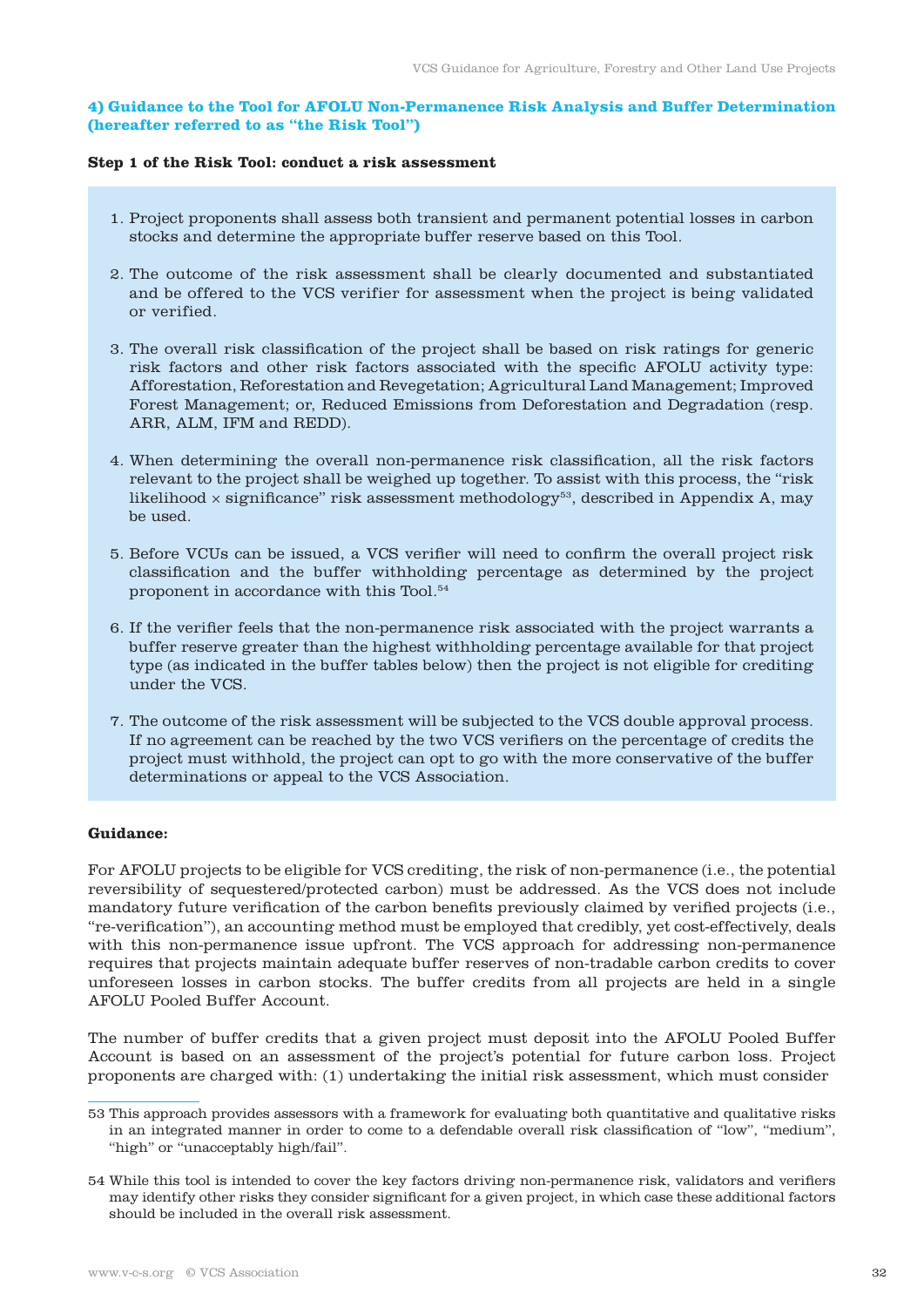both transient and permanent potential losses in carbon stocks; and (2) determining the appropriate buffer reserve based on guidance provided in this document. This self risk assessment must be clearly documented and substantiated where possible. During verification, the VCS verifier will evaluate the project's risk assessment and adjust it as appropriate before determining the project's required buffer reserve.

As a part of the double approval process, a second VCS verifier will conduct a desk review<sup>55</sup> of this first verifier's risk assessment and buffer determination, and either sign-off on this or work with the original verifier to reach agreement on what constitutes an appropriate buffer. If no agreement can be reached, the project can opt to go with the more conservative of the buffer determinations or appeal to the VCS Assocation according to the appeal process defined in the most recent version of the VCS Program Guidelines. Having another VCS verifier perform the second check will promote cross-learning and consistency among the verifiers making these risk determinations, thereby enhancing the effectiveness, accuracy and fairness of the buffer approach.

Future verification of AFOLU projects that have generated VCUs in the past is optional, but it is in the interests of project proponents to verify periodically in order to claim a greater percentage of the carbon benefits held in the buffer. The buffer can be drawn upon over time as a project demonstrates its longevity, sustainability and ability to mitigate risks.

The advantage of this buffer approach over temporary crediting lies in its simplicity and the fact that it allows VCS projects to produce permanent VCUs that are fully fungible regardless of the project type (AFOLU or otherwise) generating them.

The credibility and environmental integrity of the buffer approach rests on the fact that there will be a periodic "truing up" of the overall VCS buffer pool every few years. This semi-quantitative assessment will be based on a review of existing VCS verification reports for all AFOLU projects under the VCS. This process would flag the projects that have failed or underperformed and then identify their common characteristics. The buffer values and/or risk criteria for VCS projects going forward would then be adjusted accordingly, so that there is always a net surplus of carbon in the overall buffer after subtracting the actual losses from projects. For example, if it is determined that a disproportionate number of the high-risk ARR projects failed over time, then the associated risk criteria for such projects could be tightened, or the recommended buffer increased. This periodic assessment could also identify verifiers whose work is not of acceptable quality and who should be subject to review and potential blacklisting. Operational procedures for the "truing up" will be defined by the VCS Board within two years after the first issuance of VCUs generated by AFOLU projects.

Before any VCUs can be issued, AFOLU projects must undergo a risk assessment by a VCS verifier who will assign a risk rating according to the non-permanence risk criteria outlined in the four project category sections of this document. According to its risk rating, a percentage of the carbon credits generated by a project will be withheld in the AFOLU Pooled Buffer Account to insure against potential future carbon losses from the project and the project pool at large. This buffer reserve cannot be traded.

This risk assessment must occur every time a project seeks VCS verification because the project's risk profile may change. Importantly, the repetition of the risk assessment provides an incentive for projects to enhance their risk mitigation strategies to lower their risk rating over time. Projects that reduce their overall risk rating will be subject to a smaller buffer withholding requirement, allowing them to trade a greater percentage of the total carbon credits generated by the project. In the case of projects that are not validated and verified simultaneously, having their initial risk assessments validated at the time of VCS project validation will assist VCU buyers and sellers by providing a more accurate early indication of the number of VCUs (i.e., tradable units) projects are expected to generate.

The general section and the four project category sections of this document include guidance for verifiers and project proponents to use when determining a project's appropriate risk level.

<sup>55</sup> Typically, the desk review conducted by the 2nd verifier should not cost more than \$1,500 USD (equivalent to approx. one day's worth of work); so the process should not be unnecessarily costly or burdensome to projects.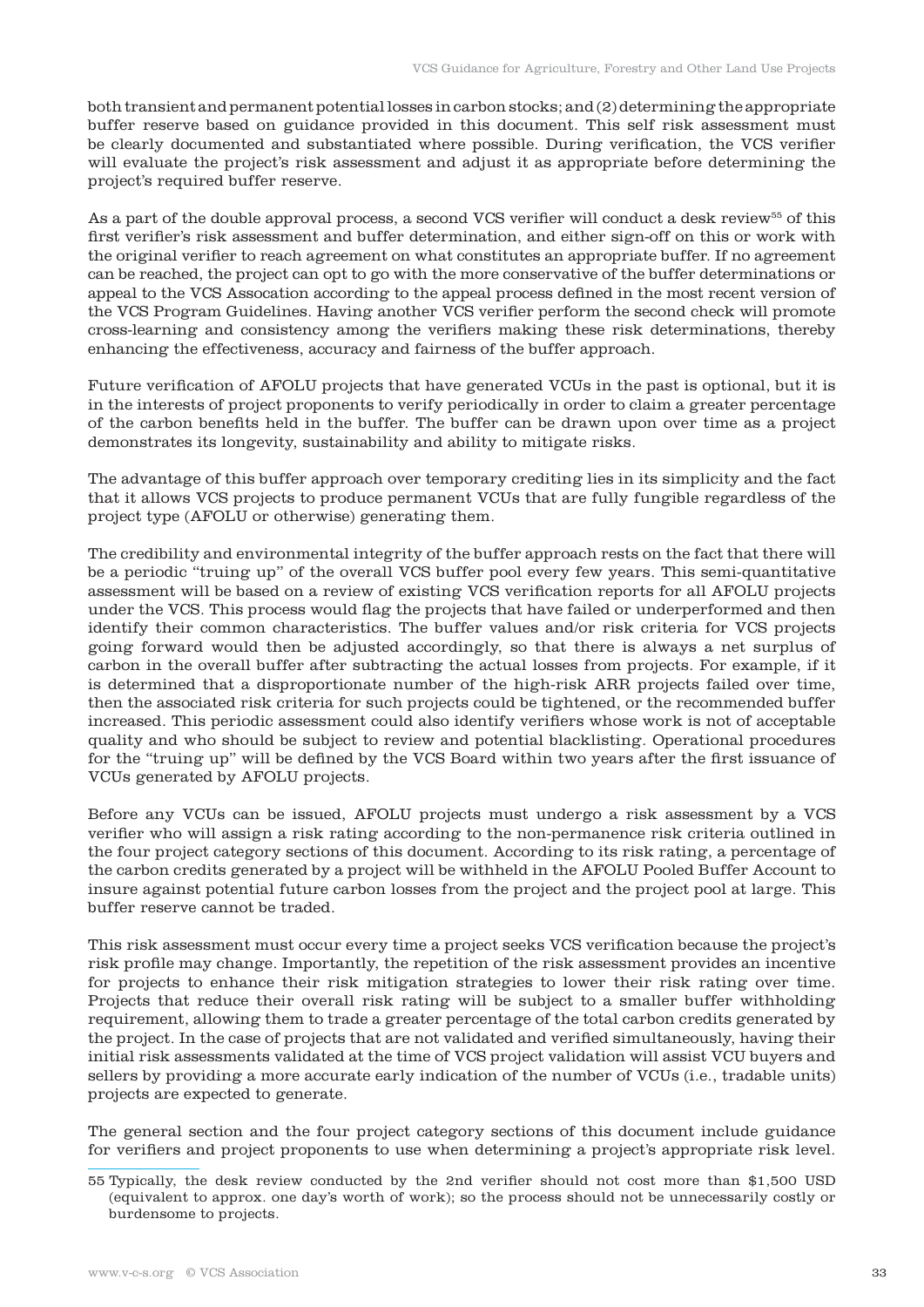Besides evaluating the risk factors outlined in the guidance section relevant to the project type in question, verifiers and project proponents must also consider the full spectrum of risks that can affect all projects, including those outlined in sub-step 1a of the Risk Tool.

#### **Sub-step 1a of the Risk Tool: conduct a risk assessment**

Generic risk factors that shall be assessed for all AFOLU project types are listed in Table 1 [Not repeated here]

#### **Guidance**

Guidance on determining the appropriate overall risk level of a given project, based on major risk factors associated with specific project activities, is provided in table form in the four project sections (ARR, ALM, IFM and REDD). In addition to using the tabular guidance, assessors (whether the project proponent or verifier) may choose to apply the "risk likelihood  $\times$  significance" risk assessment methodology outlined in Appendix A of the Risk Tool.

# **Sub-step 1b of the Risk Tool: Determination of the risk factors associated with the specific project types**

For the sake of brevity, the text of the Risk Tool has not been repeated here.

#### **Additional Guidance on ARR**

As with any carbon reduction project, ARR projects should be assessed for a wide variety of risks, ranging from those that are socio-political in nature at a national level to those that are technical in nature at the sub-project level. Recognizing that it is worth considering the full spectrum of risks, verifiers should look closely at project length when assessing the risks associated with ARR projects.

Project length is considered a factor of paramount importance when assessing ARR projects because of the bearing it has on the risk of non-permanence. For example, if projects commit to only one short rotation (with a short rotation defined as anything less than 25 yrs), the risk of non-permanence is considerably greater than if a series of long rotations is planned. Projects that involve the harvesting of wood can generally be considered to have a higher non-permanence risk than those without harvesting. Verifiers may evaluate such risk by looking at the incentives to replant in rotation forestry, rotation length, and economic, legal or regulatory incentives to continue maintaining the forest beyond the crediting time.

# **Additional Guidance on ALM**

In general, carbon stock accumulations (in particular soil C) associated with ALM activities are less vulnerable to natural disturbances than are carbon stocks associated with other land use activity categories. The primary risk factors for ALM activities are those associated with maintaining a project's economic viability and longevity. For example, if changing economic conditions increase the opportunity cost of not producing an alternative crop, land managers might revert to pre-project conditions, leading to the loss of C stocks.

Project developers and verifiers will evaluate each project's characteristics and will determine its risk rating accordingly. The table in the ALM section of the Risk Tool provides guidance concerning the key risk factors and relative risk ratings for ALM projects. The risk factors considered most significant in terms of potential loss of greenhouse gas mitigation include discontinuation of practices arising from a change in land tenure (ownership type) or a change in potential net financial returns. For example, if costs of maintaining the practice escalate or if the economic returns from an alternative product increase, land managers may be tempted to abandon the C-conserving or GHG mitigating practice.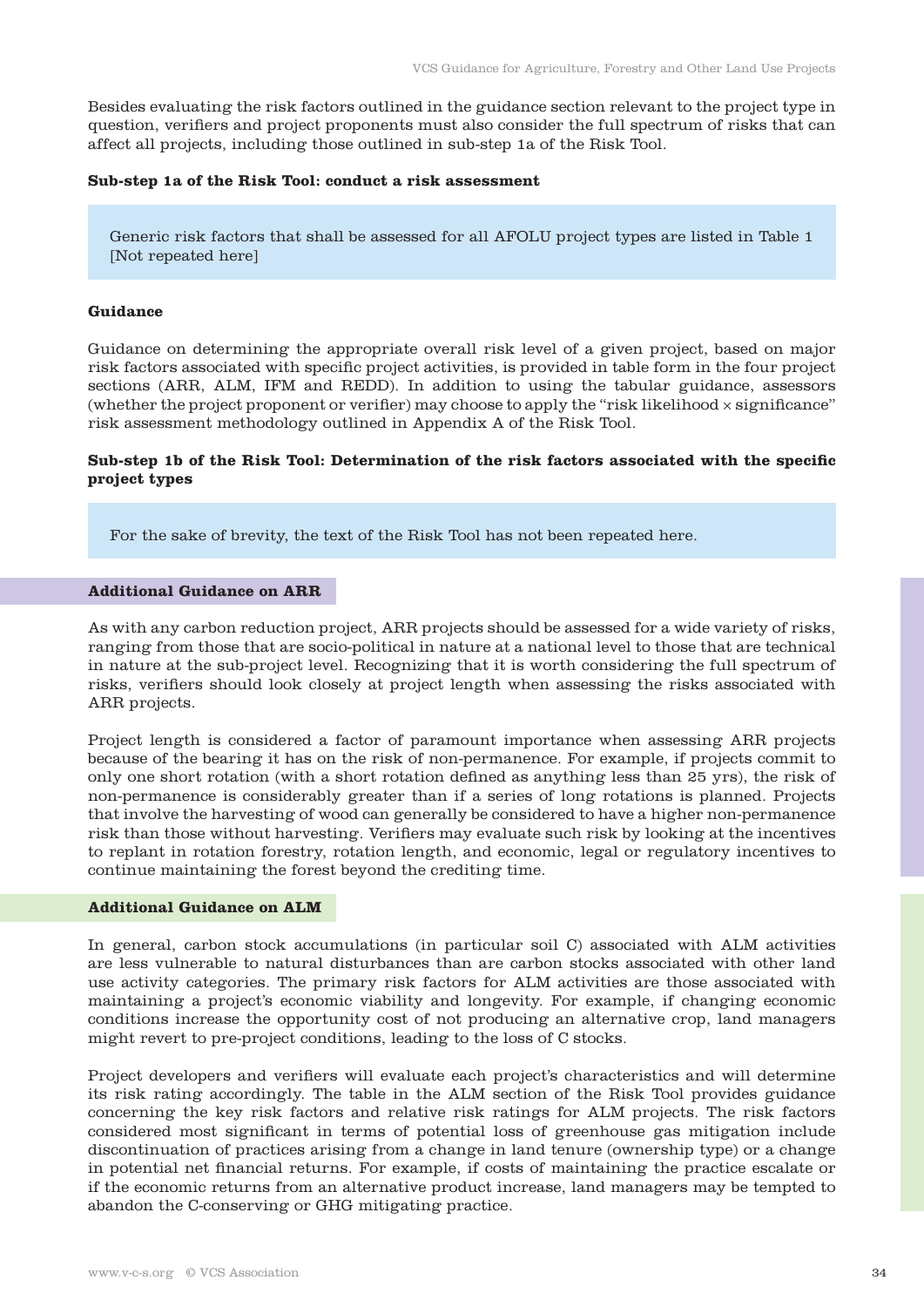#### **Additional Guidance on IFM**

The four risk factors considered most significant in terms of potential loss of carbon benefits are: fire potential, timber values, illegal logging potential and unemployment potential. For projects with high (or rising) timber values, there is a risk that project implementers would be tempted to harvest some of the valuable species. If projects create unemployment, then there is a risk that those who have lost their employment will resort to illegal activities such as logging or forest conversion to supplement their income, particularly in LtPF activity.

The table in the IFM section of the Risk Tool provides guidance for verifiers to use when assessing the risk of carbon reversal (non-permanence) associated with specific key factors and conditions existing at the project-level. Because the non-permanence risk factors are the most significant ones, when using the table to assess the risk of non-permanence, the factor with the highest rank determines the project's overall risk rating and shall be used to determine the required buffer. For example, if fire has a high return interval frequency and no fire prevention activities are present, then all three project types would be ranked high for this factor and high overall. In contrast, for a LtPF project where fire was not a factor at all, but there were few opportunities for alternative livelihoods, then the overall risk to permanence is medium to high depending on the employment history of the prior logging operation.

#### **Additional Guidance on REDD**

#### None

# **Step 2 of the Risk Tool: Deposit the appropriate amount of credits into the AFOLU Pooled Buffer Account**

- 1. According to this risk rating, the appropriate percentage of carbon credits shall be withheld. Such credits cannot be traded and will be withheld in the AFOLU Pooled Buffer Account.
- 2. Future verification of AFOLU projects that have generated VCUs in the past is optional. However, any subsequent verification of a VCS AFOLU project must take place prior to the expiration of its crediting period. As a result of such future verification a percentage of the carbon held in the buffer may be released if a project has demonstrated, over its longevity, the project's sustainability and ability to mitigate risks.
- 3. The remaining credit balance of a project's buffer is automatically cancelled at the end of the project.

#### **Guidance**

The VCS will maintain a single buffer account in which all buffer credits associated with individual projects will be held, and from which the risk of the entire VCS AFOLU portfolio can be managed (see Cancellation of Buffer Credits section below). This pooled buffer account will reside within the central VCS tracking system. In addition, the buffer associated with each project will be tracked by the registry holding the VCUs generated by the project. This will facilitate the release of the buffer, as the project proves itself over time, whereby some buffer credits will be converted into VCUs and made available for trading – see "Incentives for periodic verification" under Step 3 section below.

Individual countries will be allowed to manage the risk associated with their portfolio of VCS projects (i.e., by establishing a national VCS buffer account rather than participating in the general VCS buffer pool) if the country can demonstrate to the VCS Board that this can and will be done credibly and effectively.

In the future, as appropriate insurance products become available, individual AFOLU projects could have the option of managing non-permanence risk through insurance (and potentially other risk mitigation strategies) deemed credible by the VCS Board and could be exempt from participating in the VCS buffer pool.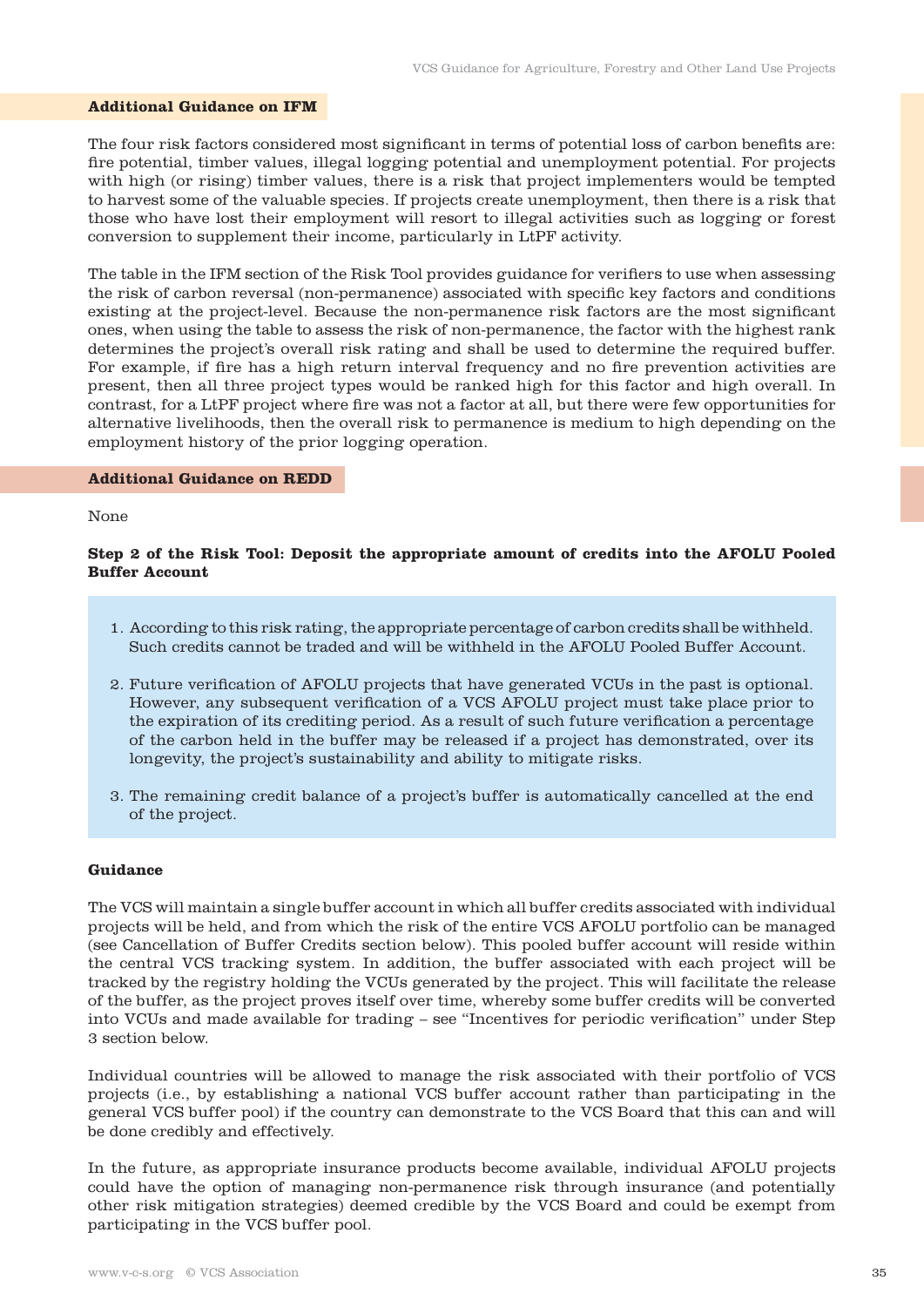# **Cancellation of buffer credits**

The environmental integrity of the buffer approach is credible only if credits in the buffer are cancelled when carbon is lost from the project. If total to-date project emissions exceed baseline emissions, or total to-date project emissions removals (from sequestration) are less than in the baseline scenario, then no future VCUs are issued to the project until the deficit is remedied. If VCUs were issued in previous verifications, an amount of buffer credits equivalent to the excess emissions or reduced sequestration is automatically cancelled from the AFOLU Pooled Buffer Account. The minimum buffer values for the various project types have been conservatively estimated and set at a level that should be sufficient to prevent the balance of credits in the AFOLU Pooled Buffer Account from ever becoming negative. The VCS will periodically review the minimum buffer values to ensure that a positive and safe balance of buffer credits is held in the VCS registry at all times (see "truing up" above).

If a project fails to submit a verification report to the VCS within five years from its latest verification, 50% of the credits associated with its buffer will automatically be cancelled. After another five years, all of its remaining buffer credits will be cancelled. If no subsequent verification has been presented within a period of 15 years, and the crediting period of the project has not yet expired, buffer credits are cancelled from the AFOLU Pooled Buffer Account for an amount equivalent to the total number of tradable credits issued to the project. Credits are cancelled under the conservative assumption that if a project does not verify as expected during its crediting period, then carbon held in the buffer must have been lost in the field.

It should be noted that although credits from the buffer pool are cancelled to cover carbon known, or believed, to be lost from the system, the VCUs already issued to projects that subsequently fail are not cancelled and do not have to be "paid back". As a result, all AFOLU VCUs generated under the VCS are considered secure and permanent, which provides market/buyer confidence in the system. This approach also works from an atmospheric integrity perspective because the buffer pool will always maintain an adequate surplus to cover unanticipated losses from individual project failures. Across the entire pool of VCS AFOLU projects the total volume of real carbon benefits generated should always be greater than the total number of VCUs issued if the pool is properly managed.

Projects may claim the cancelled credits in the future by submitting a new verification prior to the expiration of their crediting period.

The remaining credit balance of a project's buffer is automatically cancelled at the end of the project.

# **Step 3 of the Risk Tool: Repeat the previous steps each time a project seeks VCS verification and adjust the project's buffer account withholding accordingly**

- 1. If during a subsequent verification total to-date project emissions are shown to exceed the baseline emissions, or total to-date project emissions removals (from sequestration) are less than in the baseline scenario, then no future VCUs are issued to the project until the deficit is remedied. If VCUs were issued in previous verifications, an amount of buffer credits equivalent to the excess emissions or reduced sequestration shall be cancelled from the AFOLU Pooled Buffer Account. This necessity shall be indicated in the verification statement within the verification report.
- 2. If a project's overall risk rating remains the same or decreases from one verification event to the next, then every five years upon verification 15% of its total buffer reserve (including newly deposited credits from the current verification) shall be released and made available for trading. If a project's risk rating increases from one verification event to the next, the total buffer reserve shall not be reduced.
- 3. If the project's risk rating decreases from one verification event to the next, then the new (lower) buffer withholding percentage shall apply to all credits generated to date by the project.
- 4. The remaining buffer credit balance associated with the project is automatically cancelled from the AFOLU Pooled Buffer Account at the end of the project.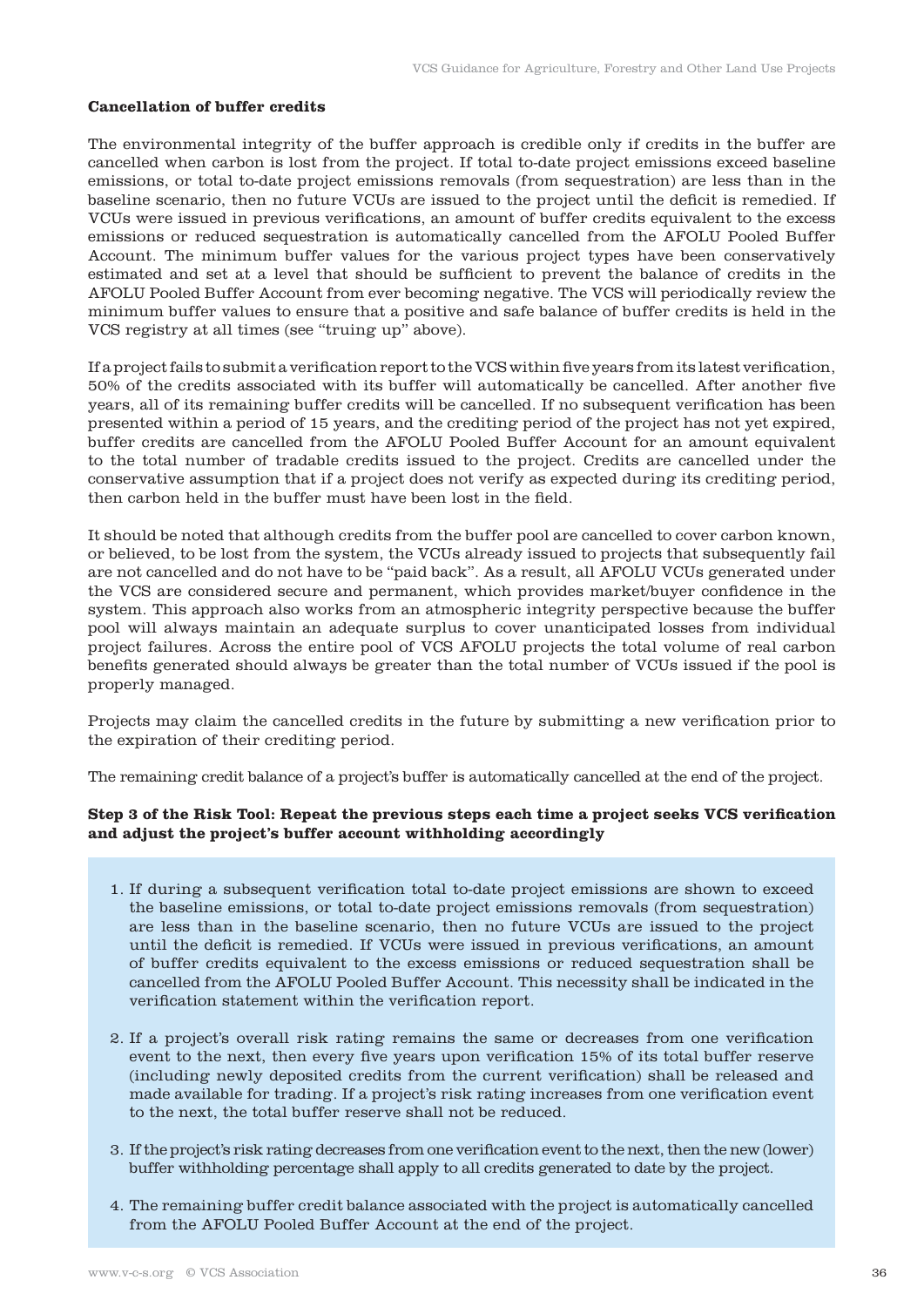# **Guidance**

See guidance provided for step 2 of the Risk Tool.

# **Incentives for periodic verification**

The buffer credits associated with a given project can be drawn upon over time as an incentive for future verification and to recognize that, as the project's longevity is demonstrated (through subsequent verifications), certain project risks can be reduced. For example, a project entity that has established a solid track record of successfully operating a given project for a number of years and can provide historic performance data to verifiers should be viewed as lower risk than a similar but less experienced project entity. This "longevity-based" risk adjustment is independent of the more specific risk assessment that will be conducted at each verification event in order to determine if any of the major risk factors and mitigating activities associated with a project have changed since its last verification.

If a project's overall risk rating remains the same or decreases from one verification event to the next, then every five years upon verification 15% of its total buffer reserve (including newly deposited credits from the current verification) shall be released<sup>56</sup> (from the AFOLU Pooled Buffer Account) and made available for trading. If a project's risk rating increases from one verification event to the next, then the total buffer reserve shall not be reduced.

If the project's risk rating decreases from one verification event to the next, then the new (lower) buffer withholding percentage shall apply to all credits generated to date by the project. In such cases, the project's buffer shall be reduced to reflect the lower "risk-assessed" withholding requirement in addition to the 15% "time-related" release (i.e., these two kinds of buffer reductions should be applied cumulatively).

For example, if a project's first risk assessment took place at year five (i.e., five years after project start/implementation date) and determined that it should be subject to 30% buffer withholding, then the project would have 15% of this buffer released at its next verification at year ten or later (i.e., ≥5 years after the 1st VCS verification), provided its risk rating stayed the same. This would mean that now 25.5% of total carbon credits generated by the project (including the new credits issued during the current verification) would have to be withheld. And at year 15 (or later) from the project start, at the next verification event the project would have 15% of its remaining buffer released and so on. The following table illustrates how the buffer would be drawn down over time for a project starting with a 30% buffer.

| Years since 1st<br>VCS verification                                                | $\mathbf{O}$ | 5     | 10    | 15    | 20    | 25    | 30    | 35   | 40   | 45   | 50   | 55   | 60   | 65   | 70   |
|------------------------------------------------------------------------------------|--------------|-------|-------|-------|-------|-------|-------|------|------|------|------|------|------|------|------|
| Total buffer (%<br>withheld of total<br>carbon credits<br>generated by<br>project) | 30.00        | 25.50 | 21.68 | 18.42 | 15.66 | 13.31 | 11.31 | 9.62 | 8.17 | 6.95 | 5.91 | 5.02 | 4.27 | 3.63 | 3.08 |

Projects may choose to be verified more or less frequently than every five years. The total buffer to be withheld is based on the number of years (broken down into 5-yearly increments) since the initial VCS verification, which is considered the date when the project first established its track record for justifying the buffer release.

Appendix 1 summarizes the financial implications for projects subject to VCS buffer withholding under various scenarios. Depending on the project duration (i.e., 30 years or 70 years) and whether the price of carbon increases over time, typical medium-risk ARR and REDD projects will only forgo 3% to 15% of their total discounted carbon revenues starting with 20% - 30% buffers.

<sup>56</sup> When released, buffer credits will be cancelled and converted into VCUs and deposited into the registry account of the project and made available for trading.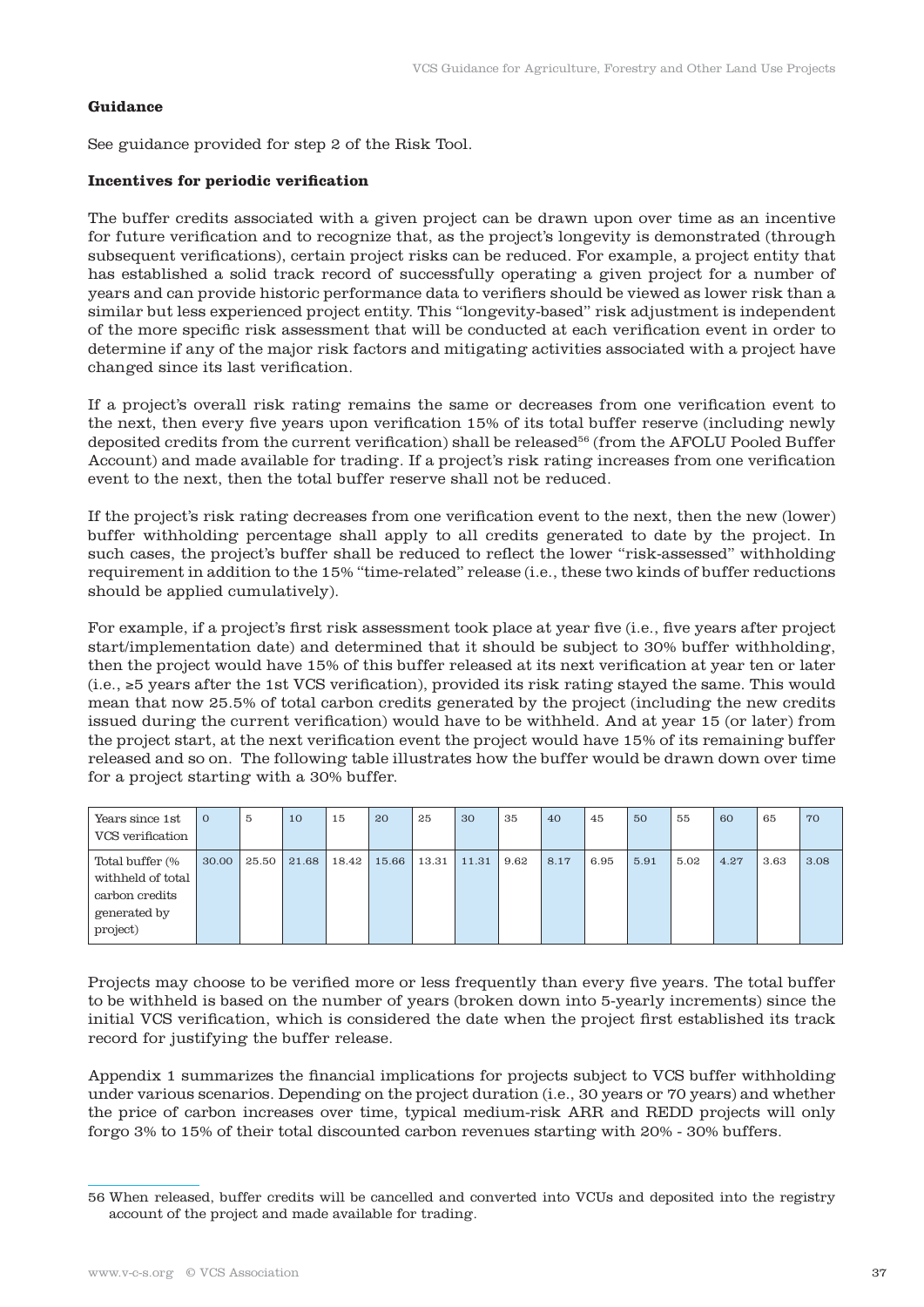# **Appendix 1**

# **Financial Analysis of Buffer Withholding under Different Project Scenarios**

The financial impact to projects of the VCS buffer withholding is assessed by analyzing total (life of project) discounted carbon revenue (TDCR), rather than Net Present Value – which is more influenced by costs unrelated to the use of buffers and may vary substantially from one project to the next.

The relevant assumptions are:

- Ex-post sales following every 5-year verification event
- 6% financial discount rate
- Project risk category (i.e., High, Med, Low) remains constant through life of project

The following scenarios were considered:

- Initial buffers of 0, 10, 20, 30 and 50% (except in the case of the REDD project, for which buffers do not exceed 30%) and 15% releases on subsequent verifications
- 30-year and 70-year temperate ARR, tropical ARR and tropical REDD project case studies
- VCS-verified CO2 emission reduction prices of US\$5 per metric ton and annual increases in value of VCS-verified CO2 emission reduction of 0% and 5%

Note: Total discounted carbon revenue in the summary tables is in units of US\$ per hectare for ARR projects and US\$ million for the 350,000 ha REDD project (for which a per unit area value is less meaningful).

The project case studies are meant to be illustrative. Absolute amounts of discounted carbon revenue are less informative than percent reductions, which should be broadly representative. Carbon projections for temperate ARR, tropical ARR and tropical REDD projects are drawn from data from Lower Mississippi Valley USA bottomland hardwood forests, tropical broadleaf forests around Mantadia National Park in Madagascar and Makira National Park Madagascar.

The results were fairly consistent across the three project types (temperate and tropical ARR, and tropical REDD). Shorter term (i.e., 30 yr) projects were harder hit because they had comparatively less opportunity to cash in on buffer releases. Total percentage reductions in TDCR were less than the initial buffer percentages due to the progressive releases, but also because the most exacting buffer set-asides were applied at the early stages of projects, coinciding with lower rates of production of emission reductions, as expected for both for ARR and REDD. The assumption of an increasing value (5% per year) of carbon credits reduced the impact of the buffers on TDCR (i.e. values are increasing while set-asides are decreasing) by as much as 50% compared with the assumption of a constant carbon value.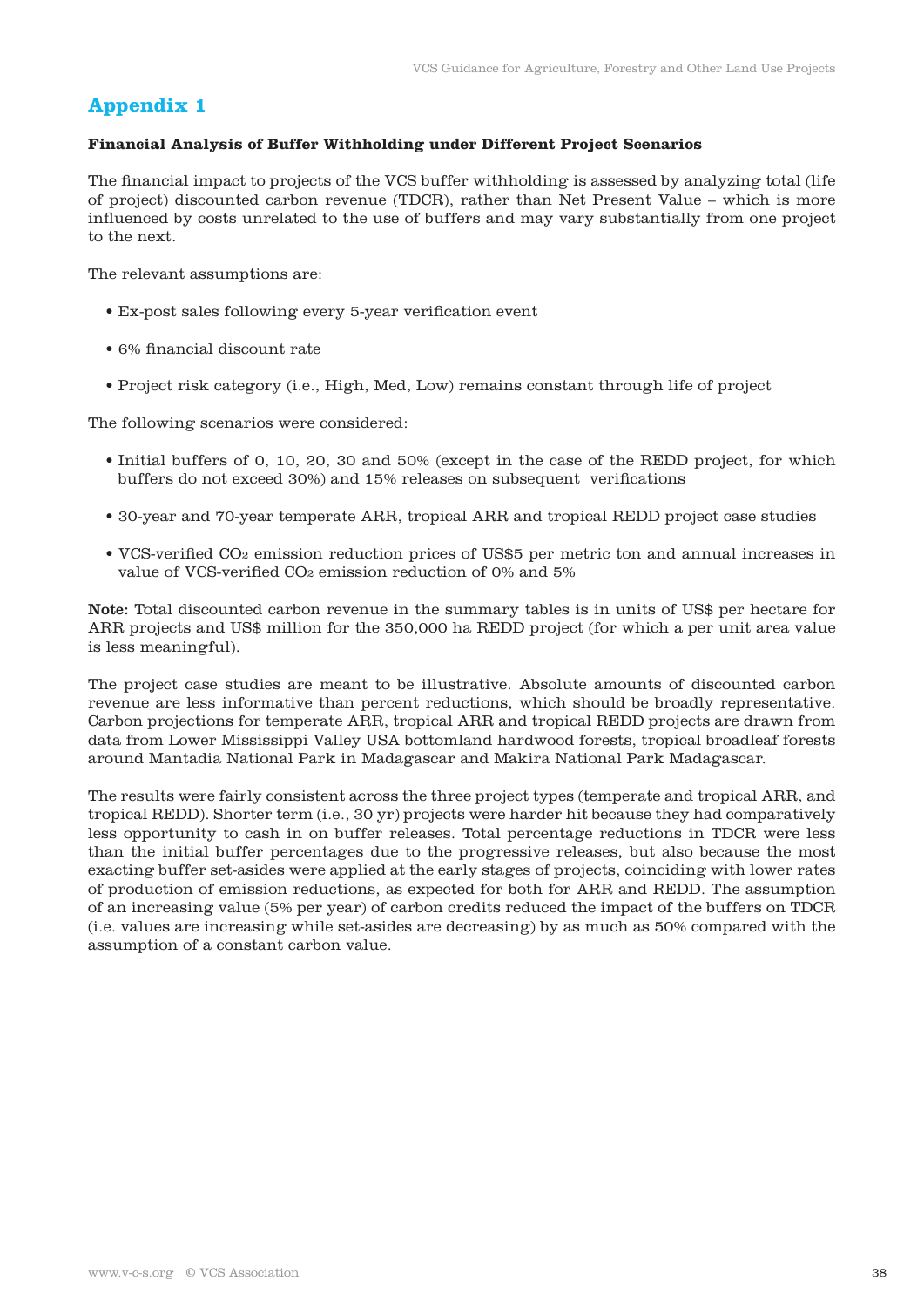# **Percentage Reductions in Total Discounted Carbon Revenue (TDCR) due to VCS Buffer Withholding**

| <b>Project Type</b><br>and Duration |                    |                               | <b>Total Discounted Carbon</b><br>Revenues |                                                  | % Reduction in Total<br>Discounted Carbon<br>Revenues |                                                  |  |
|-------------------------------------|--------------------|-------------------------------|--------------------------------------------|--------------------------------------------------|-------------------------------------------------------|--------------------------------------------------|--|
|                                     |                    | Initial<br>buffer<br>withheld | with<br>constant C<br>price                | $$ with $5%$<br>annual<br>increase in<br>C price | $$ with<br>constant C<br>price                        | $$ with $5%$<br>annual<br>increase in<br>C price |  |
|                                     |                    |                               |                                            |                                                  |                                                       |                                                  |  |
| <b>Temperate</b>                    | 30 Year<br>Project | 50%                           | $$371$ /ha                                 | $$1,047$ /ha                                     | 22.3%                                                 | 19.4%                                            |  |
| <b>ARR</b><br>Project               |                    | 30%                           | $$412$ /ha                                 | $$1,149$ /ha                                     | 13.5%                                                 | 11.6%                                            |  |
|                                     |                    | 20%                           | \$435 /ha                                  | $$1,198$ /ha                                     | 8.8%                                                  | 7.8%                                             |  |
|                                     |                    | 10%                           | $$454$ /ha                                 | $$1,247$ /ha                                     | 4.7%                                                  | 4.0%                                             |  |
|                                     |                    | 0%                            | $$477$ /ha                                 | $$1,299$ /ha                                     | 0.0%                                                  | 0.0%                                             |  |
|                                     |                    |                               |                                            |                                                  |                                                       |                                                  |  |
|                                     | 70 Year            | 50%                           | \$521 /ha                                  | \$2,440 /ha                                      | 16.6%                                                 | 7.2%                                             |  |
|                                     | Project            | 30%                           | \$563/ha                                   | \$2,517/ha                                       | 9.9%                                                  | 4.3%                                             |  |
|                                     |                    | 20%                           | \$583 /ha                                  | \$2,554 /ha                                      | 6.7%                                                  | 2.9%                                             |  |
|                                     |                    | 10%                           | $$603$ /ha                                 | $$2,594$ /ha                                     | 3.6%                                                  | 1.4%                                             |  |
|                                     |                    | 0%                            | $$625$ /ha                                 | $$2,631$ /ha                                     | 0.0%                                                  | 0.0%                                             |  |
|                                     |                    |                               |                                            |                                                  |                                                       |                                                  |  |
| <b>Tropical</b>                     | 30 Year<br>Project | 50%                           | \$820 /ha                                  | $$1,865$ /ha                                     | 25.2%                                                 | 19.9%                                            |  |
| <b>ARR</b><br>Project               |                    | 30%                           | \$931 /ha                                  | \$2,050 /ha                                      | 15.1%                                                 | 11.9%                                            |  |
|                                     |                    | 20%                           | \$986 /ha                                  | $$2,141$ /ha                                     | 10.1%                                                 | 8.0%                                             |  |
|                                     |                    | 10%                           | $$1,042$ /ha                               | $$2,235$ /ha                                     | 5.0%                                                  | 3.9%                                             |  |
|                                     |                    | 0%                            | $$1,097$ /ha                               | \$2,327 /ha                                      | 0.0%                                                  | $0.0\%$                                          |  |
|                                     |                    |                               |                                            |                                                  |                                                       |                                                  |  |
|                                     | 70 Year<br>Project | 50%                           | \$968/ha                                   | $$3,231$ /ha                                     | 21.3%                                                 | 8.4%                                             |  |
|                                     |                    | 30%                           | $$1,072$ /ha                               | $$3,349$ /ha                                     | 12.9%                                                 | 5.0%                                             |  |
|                                     |                    | 20%                           | $$1,124$ /ha                               | $$3,409$ /ha                                     | 8.6%                                                  | 3.4%                                             |  |
|                                     |                    | 10%                           | $$1,178$ /ha                               | \$3,468 /ha                                      | 4.2%                                                  | 1.7%                                             |  |
|                                     |                    | 0%                            | \$1,230 /ha                                | \$3,527 /ha                                      | $0.0\%$                                               | 0.0%                                             |  |
|                                     |                    |                               |                                            |                                                  |                                                       |                                                  |  |
| <b>Tropical</b><br><b>REDD</b>      | 30 Year<br>Project | 30%                           | \$14.15m                                   | \$34.84m                                         | 14.3%                                                 | 11.8%                                            |  |
| <b>Project</b>                      |                    | 20%                           | \$14.94m                                   | \$36.40m                                         | 9.6%                                                  | 7.8%                                             |  |
|                                     |                    | 10%                           | \$15.73m                                   | \$37.95m                                         | 4.8%                                                  | 3.9%                                             |  |
|                                     |                    | 0%                            | \$16.52m                                   | \$39.50m                                         | 0.0%                                                  | $0.0\%$                                          |  |
|                                     |                    |                               |                                            |                                                  |                                                       |                                                  |  |
|                                     | 70 Year<br>Project | 30%                           | \$20.00m                                   | \$101.11m                                        | 10.7%                                                 | 4.2%                                             |  |
|                                     |                    | 20%                           | \$20.80m                                   | \$102.58m                                        | 7.1%                                                  | 2.8%                                             |  |
|                                     |                    | 10%                           | \$21.59m                                   | \$104.05m                                        | 3.6%                                                  | 1.4%                                             |  |
|                                     |                    | 0%                            | \$22.39m                                   | \$105.52m                                        | 0.0%                                                  | 0.0%                                             |  |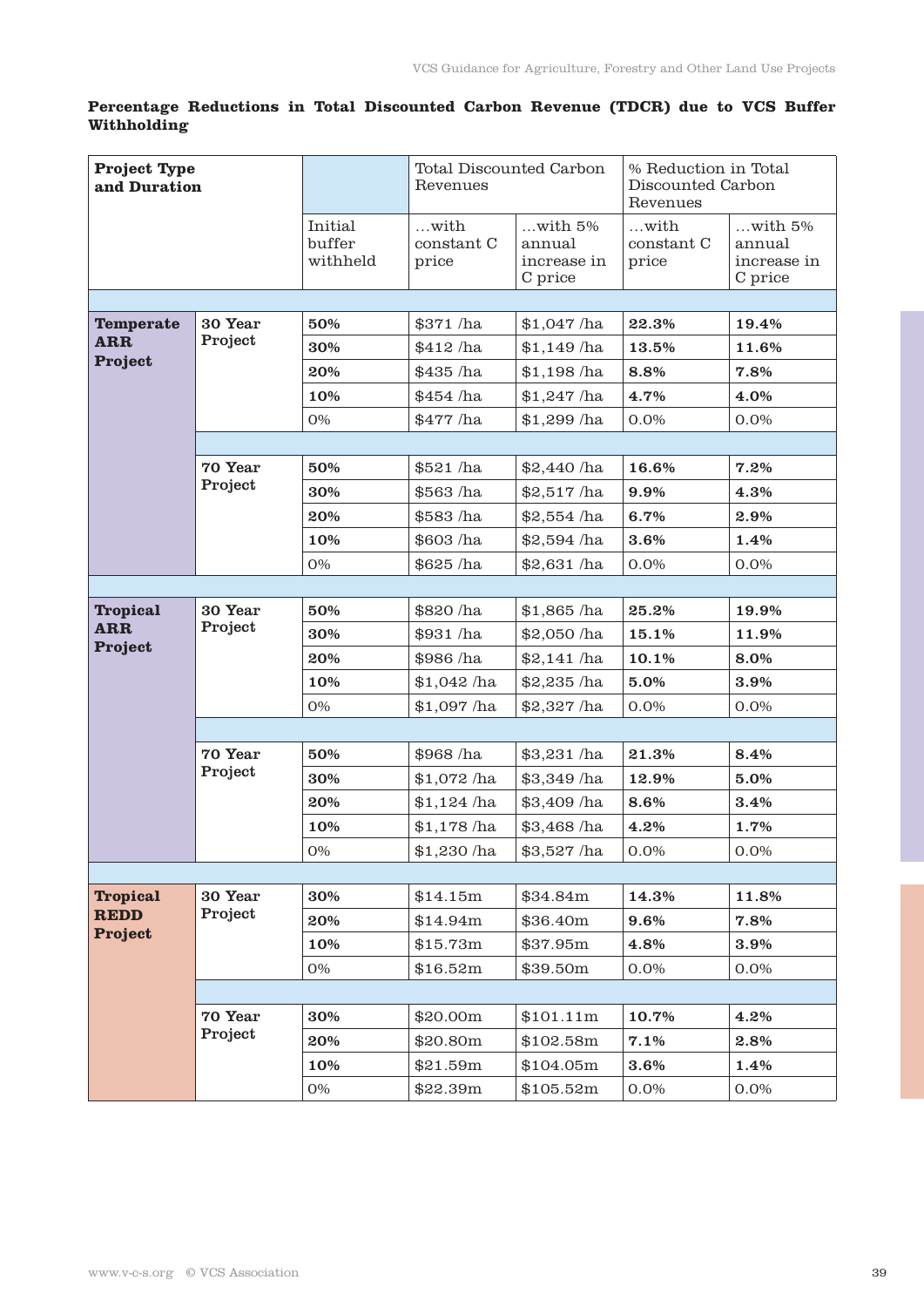# **Glossary**

# **Aboveground biomass**

All living biomass above the soil; including the stem, stump, branches, bark, seeds, and foliage.

## **Absolute risk**

A quantitative or qualitative prediction of the likelihood and significance of a given impact. In the VCS, the level of absolute risk can be calculated using the 'likelihood  $\times$  significance' methodology. The calculated risk can then be converted into a risk classification.

# **Agroforestry**

An ecologically based natural resource management system in which trees are integrated in farmland and rangeland.

# **Afforestation**

The direct human-induced conversion of land that has not been forested for a period of at least 50 years to forested land through planting, seeding and/or the human-induced promotion of natural seed sources.

# **Agriculture, Forestry and Other Land Use (AFOLU)**

This includes activities related to:

- Afforestation, Reforestation and Revegetation (ARR)
- Agricultural Land Management (ALM)
- Improved Forest Management (IFM)
- Reduced Emissions from Deforestation and Degradation (REDD)

#### **Belowground biomass**

All living biomass of live roots. Fine roots of less than ~2mm diameter are sometimes excluded because these often cannot be distinguished empirically from soil organic matter or litter.

# **Buffer approach**

The VCS self-insurance mechanism for addressing the non-permanence risk associated with AFOLU projects (given that such projects are potentially subject to unforeseen losses in their carbon stocks). Based on its individual risk profile, each project is required to deposit a percentage of the total carbon credits it generates into a buffer account shared by all VCS AFOLU projects. This buffer pool will be managed to be of sufficient size to cover potential losses that may occur within individual projects and across the AFOLU portfolio at large. By providing such insurance backing to all AFOLU projects, their VCUs can, in effect, be considered permanent.

#### **Carbon pools**

A reservoir of carbon that has the potential to accumulate (or lose) carbon over time. In AFOLU, this encompasses aboveground biomass, belowground biomass, litter, dead wood and soil organic carbon.

#### **Carbon stock**

The quantity of carbon held within a pool, measured in metric tons of CO2.

#### **Climate change mitigation**

The process by which the emissions of GHG are reduced or removed in order to stabilize GHGs in the atmosphere.

#### **Community and/or environmental impacts**

Refers to the effect that project activities may have on the socio-economic or environmental landscape. The General Approval Process of the VCS requires that project activities do not have any negative impacts and do not provide perverse incentives for the clearing of land to generate carbon credits.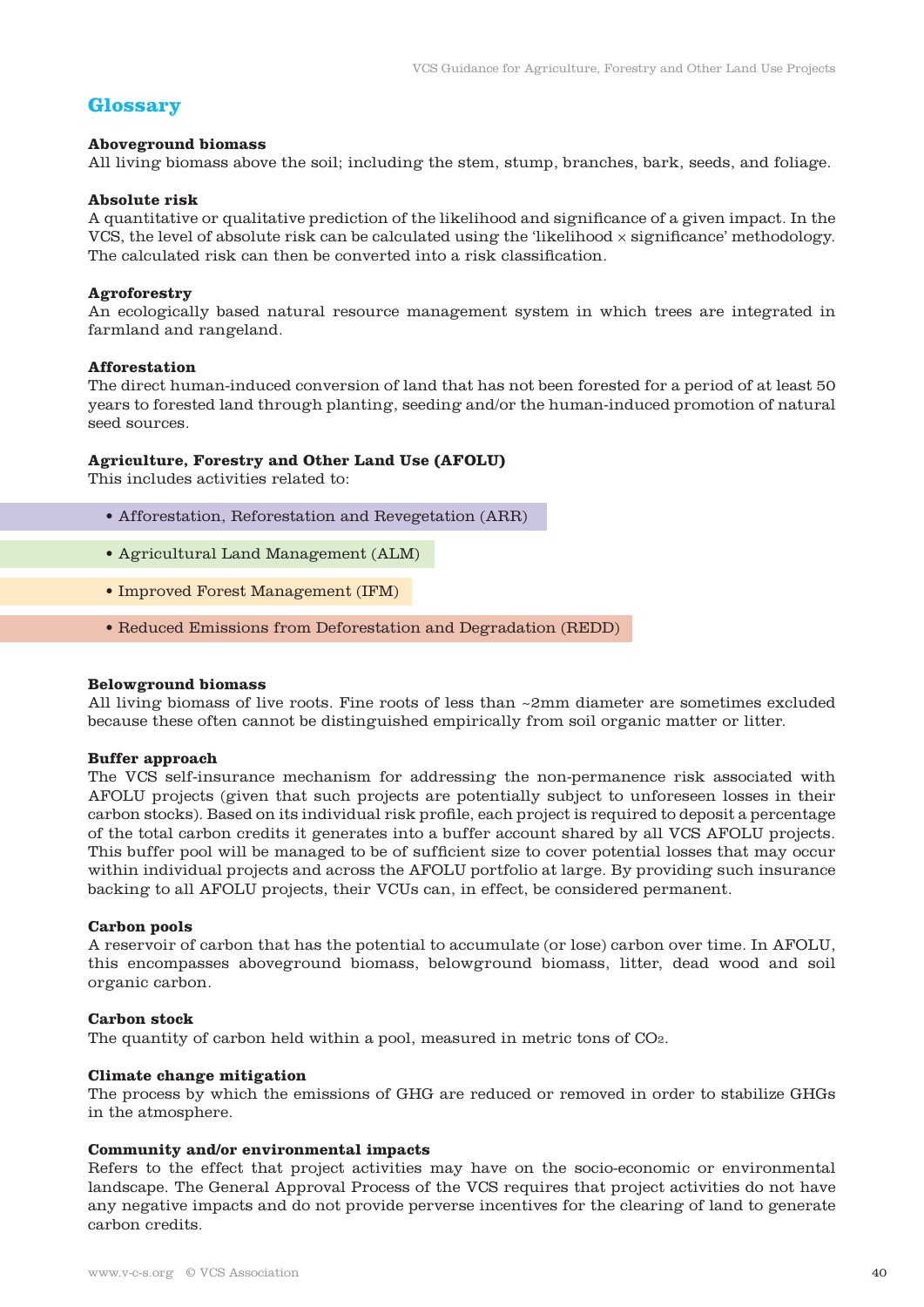### **Cropland**

Arable and tillage land, and agro-forestry systems where vegetation falls below the threshold used for the forest land category.

# **Deadwood**

Includes all non-living woody biomass not contained in the litter, either standing, lying on the ground, or in the soil. Dead wood includes wood lying on the surface, dead roots, and stumps larger than or equal to 10 cm in diameter or any other diameter used by the host country.

#### **Fallow**

A period during the year when the land is kept bare and no crop is raised on it.

#### **Forest**

Forest definitions are myriad; however, common to most definitions are threshold parameters including minimum forest area, tree height and level of crown cover. Under the Kyoto Protocol, a "forest" is defined according to these three parameters as selected by the host country:  $0.05 - 1.0$ hectares minimum area, with tree crown cover (or equivalent stocking level) of more than 10% – 30% with trees, with the potential to reach a minimum height of 2 – 5 metres at maturity in situ. To be eligible for VCS crediting, REDD project forests must meet internationally accepted definitions of what constitutes a forest, e.g., based on UNFCCC host-country thresholds or FAO definitions.57 The definition of a forest may include mature forests, secondary forests, and degraded forests. Wetland forests (e.g., peat swamp forests or mangrove forests) are also eligible for crediting under VCS REDD, as long as they meet the forest definition requirements mentioned above.

#### **Grassland**

Managed rangelands and pastureland that is not considered as cropland, where the primary land use is grazing. May also include grass-dominated systems managed for conservation or recreational purposes.

# **Litter**

Includes all non-living biomass with a size less than a minimum diameter (for example 10 cm) chosen by each host country, lying dead, in various states of decomposition above the mineral or organic soil. This includes litter, fumic, and humic layers. Live fine roots (of less than the suggested diameter limit for belowground biomass) are included in litter where they cannot be distinguished from it empirically.

#### **Module**

Components of a methodology that can be applied stand-alone to perform a specific task. Examples of modules are the "Tool for demonstration and assessment of additionality"58 and the "Tool for testing significance of GHG emissions in A/R CDM project activities"59.

# **Native or Natural Forests**

A forest composed of indigenous trees not established by planting or/and seeding in the process of afforestation or reforestation.

# **Nitrification inhibitor**

A substance that prevents or delays nitrification. These are useful for conserving nitrogen, increasing nitrogen-use efficiency and in reducing losses of applied nitrogen fertilizer.

#### **Non-permanence Risk Analysis**

The process by which a project risk assessment is conducted, and subsequently validated independently by a VCS accredited entity. Based on this assessment, the validator/verifier assigns a project risk rating and determines the percentage of the project's carbon credits to be transferred into the AFOLU Pooled Buffer Account.

59 EB 31, Annex 16. (http://cdm.unfccc.int/methodologies/ARmethodologies/approved\_ar.html)

<sup>57</sup> See FAO Global Forest Resources Assessment 2000 Appendix 2 Terms and Definitions: http://www.fao.org/DOCREP/004/Y1997E/y1997e1m.htm#bm58

<sup>58</sup> EB 16, Annex 1. (http://cdm.unfccc.int/methodologies/ARmethodologies/approved\_ar.html)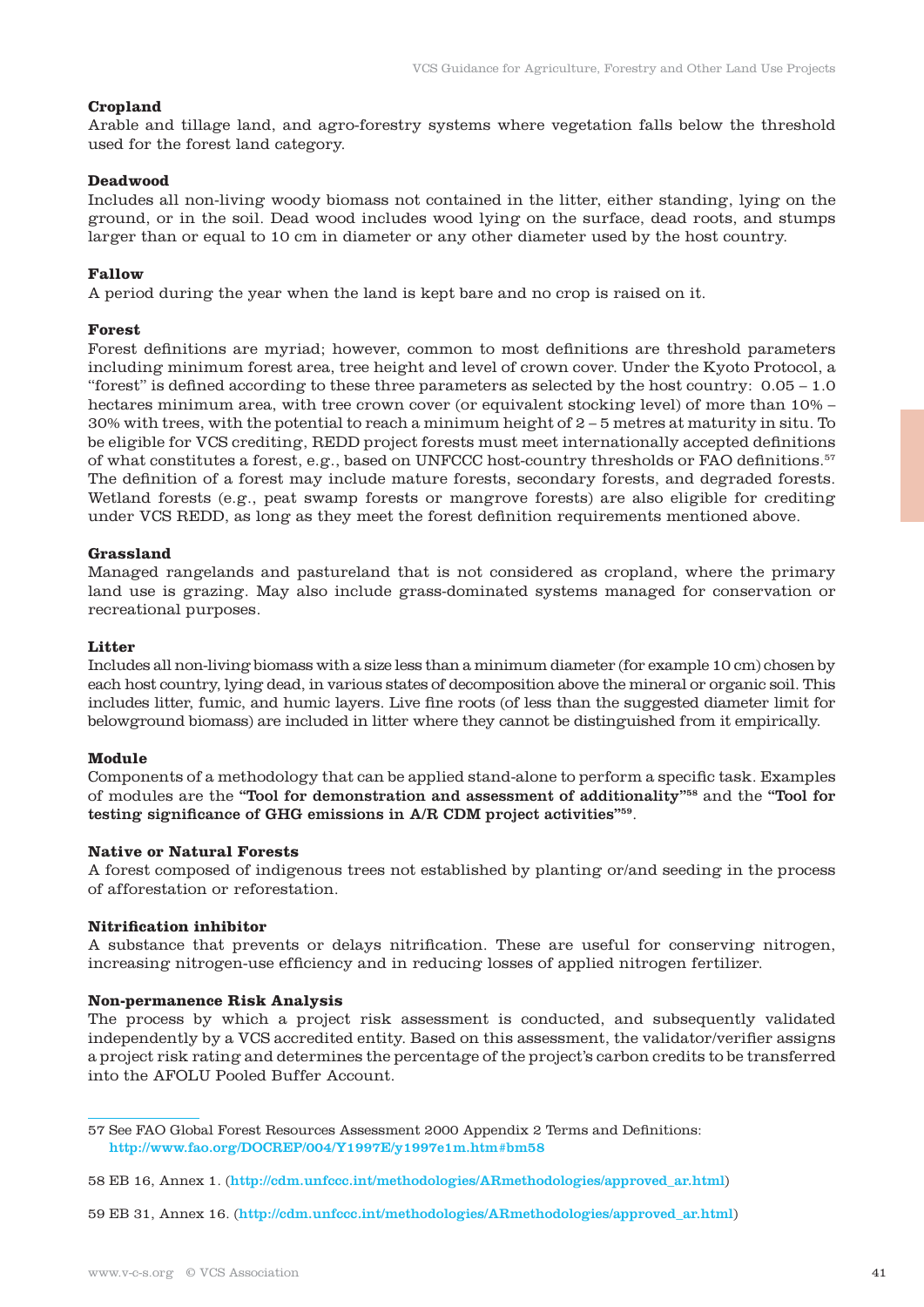#### **Reforestation**

The direct human-induced conversion of non-forested land to forested land through planting, seeding and/or the human-induced promotion of natural seed sources, on land that was forested but that has been converted to non-forested land.

#### **Revegetation**

A direct human-induced activity to increase carbon stocks on sites through the establishment of vegetation that covers a minimum area of 0.05 hectares and does not meet the definitions of afforestation and reforestation contained here.

#### **Risk Classification (or class)**

One of four categories (low, medium, high, or unacceptably high/fail) representing the general level of non-permanence risk associated with a given project.

### **Risk Factors**

Risk assessment criteria that project activities must be evaluated against in order to determine the level of non-permanence risk. Projects are evaluated against two sets of risk factors, one applicable to all AFOLU projects and the other specific to the project type in question.

#### **Sequestration**

The process of increasing the carbon content of a carbon pool other than the atmosphere, e.g., growing trees convert atmospheric CO2 into biomass carbon through photosynthesis.

# **Significance of GHG Emissions**

An indication of the relative importance of a given GHG emission source. For VCS AFOLU projects, individual GHG sources may be considered "insignificant" and do not have to be accounted for if together such omitted decreases in carbon pools and increases in GHG emissions amount to less than 5% of the total CO2-eq benefits generated by the project. The following CDM EB tool can be used to test the significance of emissions sources:

http://cdm.unfccc.int/EB/031/eb31\_repan16.pdf

#### **Slow release fertilizer**

A fertilizer that is not readily soluble, but releases its nutrients slowly over a period of time to better synchronize nutrient availability with plant demands. For purposes of application to ALM projects, this refers to N fertilizers only.

#### **Soil organic carbon**

Includes organic carbon in mineral and organic soils (including peat) to a specified depth chosen by the country and applied consistently through the time series. Live fine roots (of less than the suggested diameter limit for belowground biomass) are included with soil organic matter where they cannot be distinguished from it empirically.

#### **Tool**

Guideline or procedure for performing an analysis (e.g., non-permanence risk analysis) or to help use or select a module or methodology. For example, spreadsheets and/or software that perform calculation tasks according to an approved methodology (e.g., "Tool to calculate sampling size for terrestrial sampling and the estimated costs of conducting sampling"<sup>60</sup> or TARAM – "Tool for Afforestation and Reforestation Approved Methodologies"61).

#### **Wetland**

Land that is covered or saturated by water for all or part of the year (e.g., peatland) and that does not fall into the forest land, cropland, grassland or settlements categories.

# **Wood products**

Products derived from the harvested wood from a forest, including fuelwood and logs and the products derived from them such as sawn timber, plywood, wood pulp, paper.

60 Developed by Winrock International and BioCarbon Fund (available at http://www.winrock.org/Ecosystems/tools.asp?BU=908)

<sup>61</sup> Developed by CATIE and BioCarbon Fund (available at www.proyectoforma.com and www.carbonfinance.org).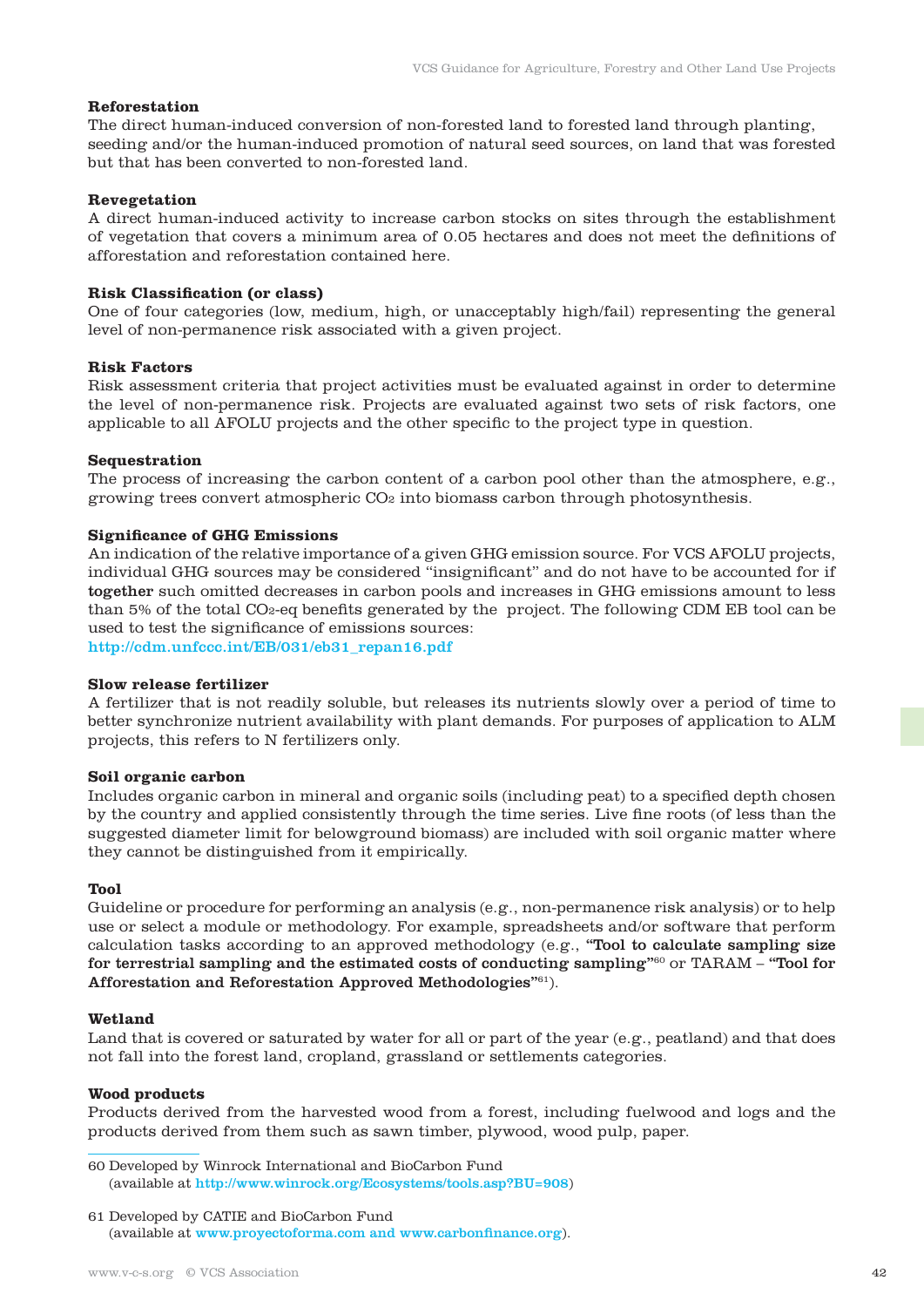# **Acronyms**

| <b>AFOLU</b>                     | Agriculture, Forestry and Other Land uses                          |
|----------------------------------|--------------------------------------------------------------------|
| <b>ALM</b>                       | Agricultural Land Management                                       |
| ARR                              | Afforestation, Reforestation and Revegetation                      |
| <b>CDM</b>                       | Clean Development Mechanism                                        |
| E B                              | Executive Board (of the CDM)                                       |
| ERA                              | Extending the Rotation Age (of evenly aged managed forests)        |
| GHG                              | Greenhouse Gas                                                     |
| <b>GWP</b>                       | Global Warming Potentials                                          |
| <b>ISO</b>                       | International Organisation for Standardisation                     |
| <b>IFM</b>                       | Improved Forest Management                                         |
| JI                               | Joint Implementation                                               |
| <b>PD</b>                        | <b>Project Description</b>                                         |
| <b>REDD</b>                      | Reducing (or Reduced) Emissions from Deforestation and Degradation |
| $\mathbf{R}\mathbf{I}\mathbf{L}$ | Reduced Impact Logging                                             |
| <b>UNFCCC</b>                    | United Nations Framework Convention on Climate Change              |
| <b>VCS</b>                       | Voluntary Carbon Standard                                          |
| <b>VCU</b>                       | Voluntary Carbon Unit                                              |